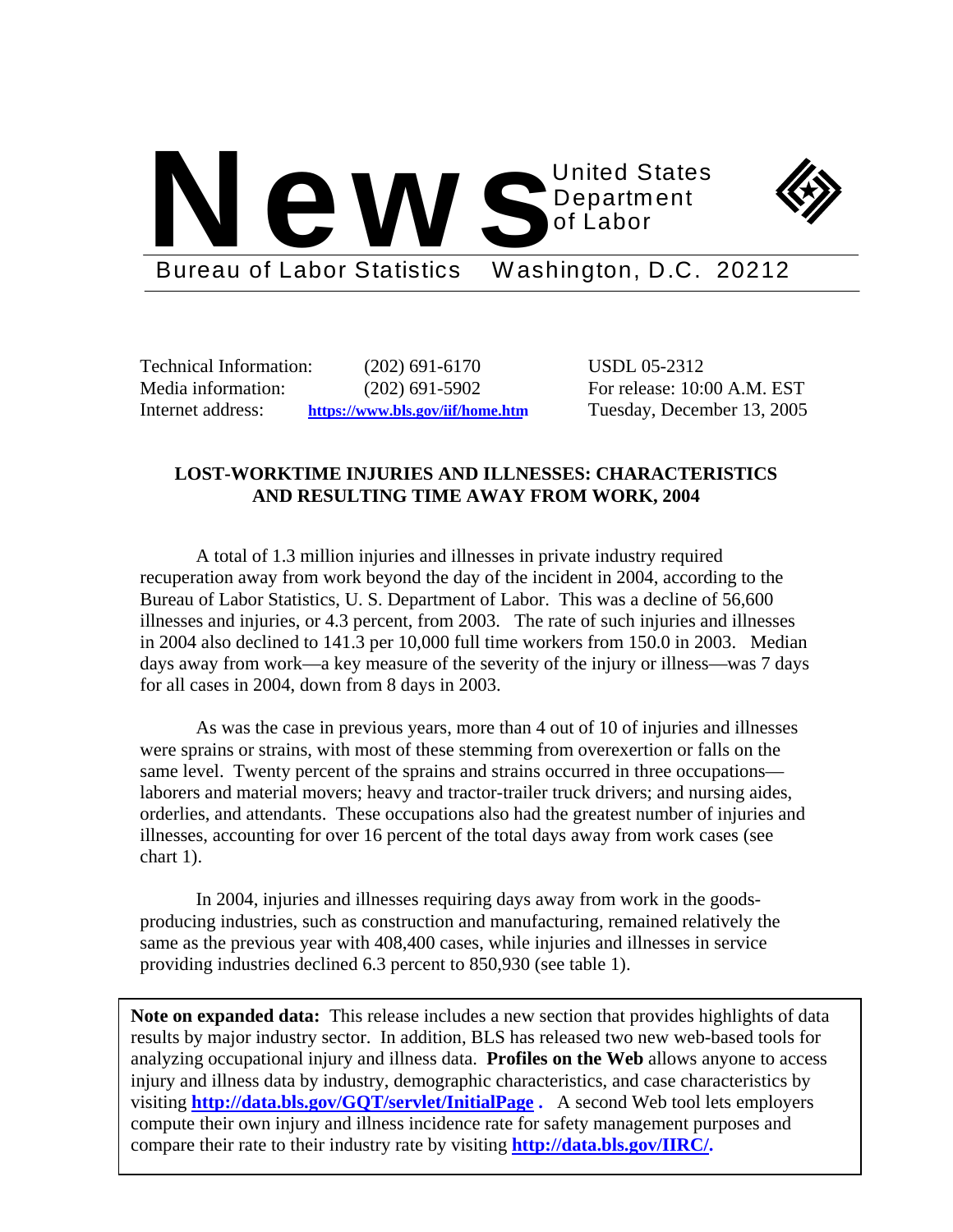This is the third of three annual releases reporting on 2004 data from the BLS safety and health statistical series. The first release, in August 2005, covered workrelated fatalities from the 2004 National Census of Fatal Occupational Injuries. In November 2005, BLS reported that there were 4.3 million nonfatal injuries and illnesses in 2004, based on the Survey of Occupational Injuries and Illnesses. It presented the number and frequency (incidence rates) of nonfatal occupational injuries and illnesses by industry and type of case. Of those, 2.2 million required recuperation away from work, transfer to another job, restricted duties at work, or a combination of these actions. This release covers the circumstance of the injury or illness and the demographic characteristics of workers involved in the 1.3 million days away from work cases.



# Worker demographics and case characteristics

*Occupation -* Of the major occupational groups, transportation and material moving occupations suffered the most injuries and illnesses with days away from work (table 3), contributing more than 20 percent of the total. Three of the top five detailed occupations with the most cases with days away from work—laborers and material movers, heavy and tractor-trailer truck drivers, and light or delivery service truck drivers—are in the transportation and material moving major occupational group. Nursing aides, orderlies, and attendants and construction laborers rounded out the list of the five detailed occupations with the most cases with days away from work. Eleven detailed occupations each had more than 20,000 injuries and illnesses with days away from work and together accounted for 35 percent of all cases of this type (table 4).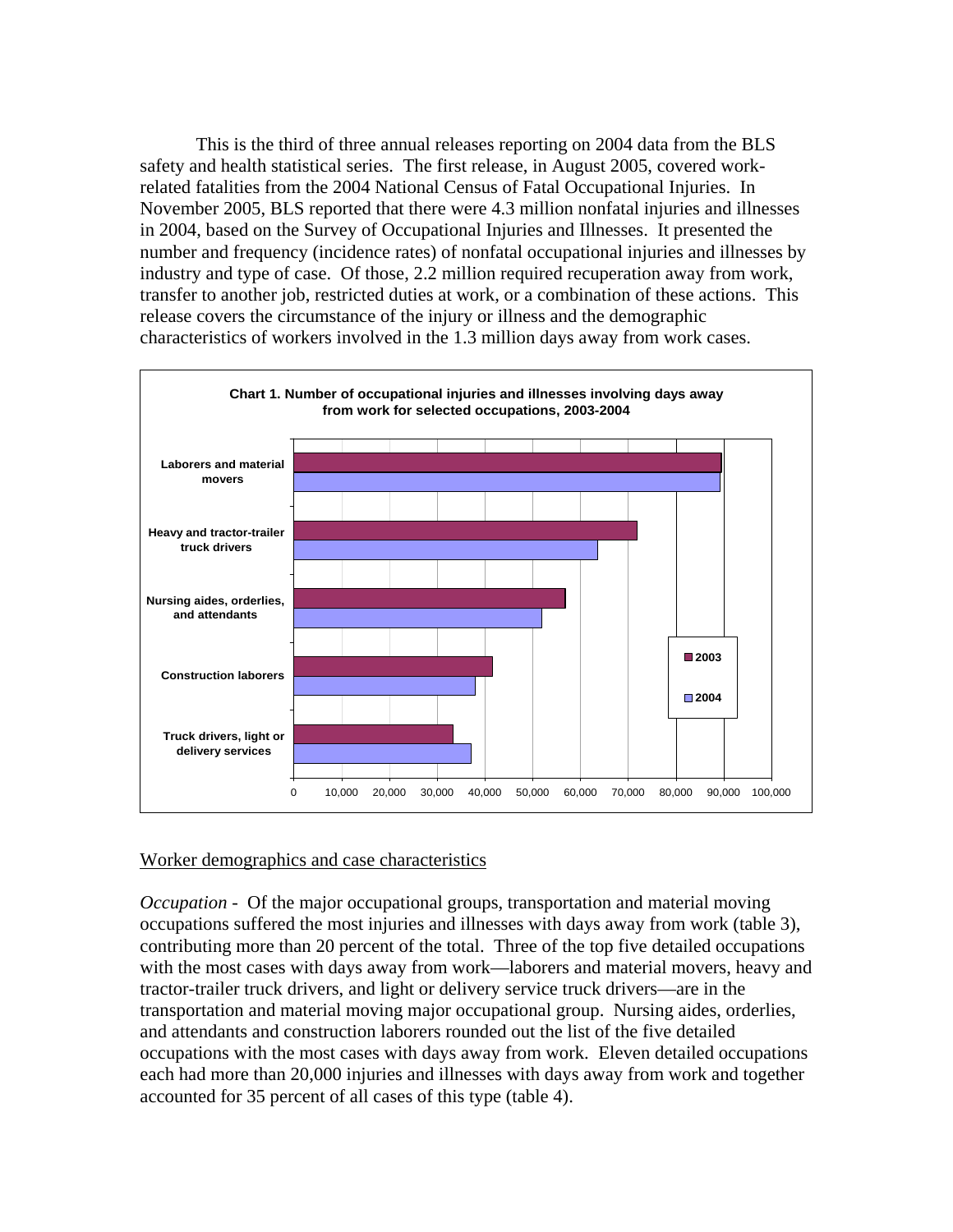*Demographic characteristics -* BLS collects not only the occupation of the injured or ill worker but also the gender, age, length of service with the employer at the time of the incident, and race or ethnic origin of workers sustaining an injury or illness resulting in days away from work (tables 1, 2, and 8).

- Men accounted for 65.9 percent of total cases, which is higher than their employment share (55.2 percent) and their share of the hours worked (58.9 percent) among all private wage and salary workers.
- Workers 16 to 19 years old and 25 to 54 years old had significant declines in the numbers of injuries and illnesses with days away from work. Workers aged 20 to 24 accounted for 11.3 percent of injured workers, slightly higher than their share of hours worked (10.4 percent). Workers 45 to 64 had 31.8% of the injuries and illnesses with days away from work, lower than their share of hours worked at 34.1%.
- Employees with less than one year of service with their employer had 33.4 percent of the total injuries and illnesses with days away from work, well more than their share of employment, which was 25 percent.

*Case characteristics* - the survey uses four case characteristics to describe each incident that led to an injury or illness that involved one or more days away from work. These characteristics include:

- *nature* the physical characteristics of the disabling injury or illness, such as cuts/lacerations, fractures, or sprains/strains;
- *part of body affected* directly linked to the nature of injury or illness cited, such as back, finger, or eye;
- *event or exposure* the manner in which the injury or illness was produced or inflicted, such as falls, overexertion, or repetitive motion; and
- *source* the object, substance, exposure, or bodily motion that directly produced or inflicted the disabling condition, such as chemicals, vehicles, or machinery.

For example, a nursing aide strains his or her back while lifting a health care patient. The nature, or physical characteristic, is a sprain/strain; the part of body affected is the back; the event or exposure is overexertion in lifting; and the source is health care patient. In addition to these four characteristics that are used to describe the incident, the survey also collects the day of week and time of day the incident occurred and the number of hours on the job prior to the occurrence of the incident. Case characteristics can be used to help identify specific workplace risks for disabling injuries and illnesses (tables  $5 - 7$ , 11, 13 – 15 and chart 2). Following are highlights of the 2004 findings for these characteristics.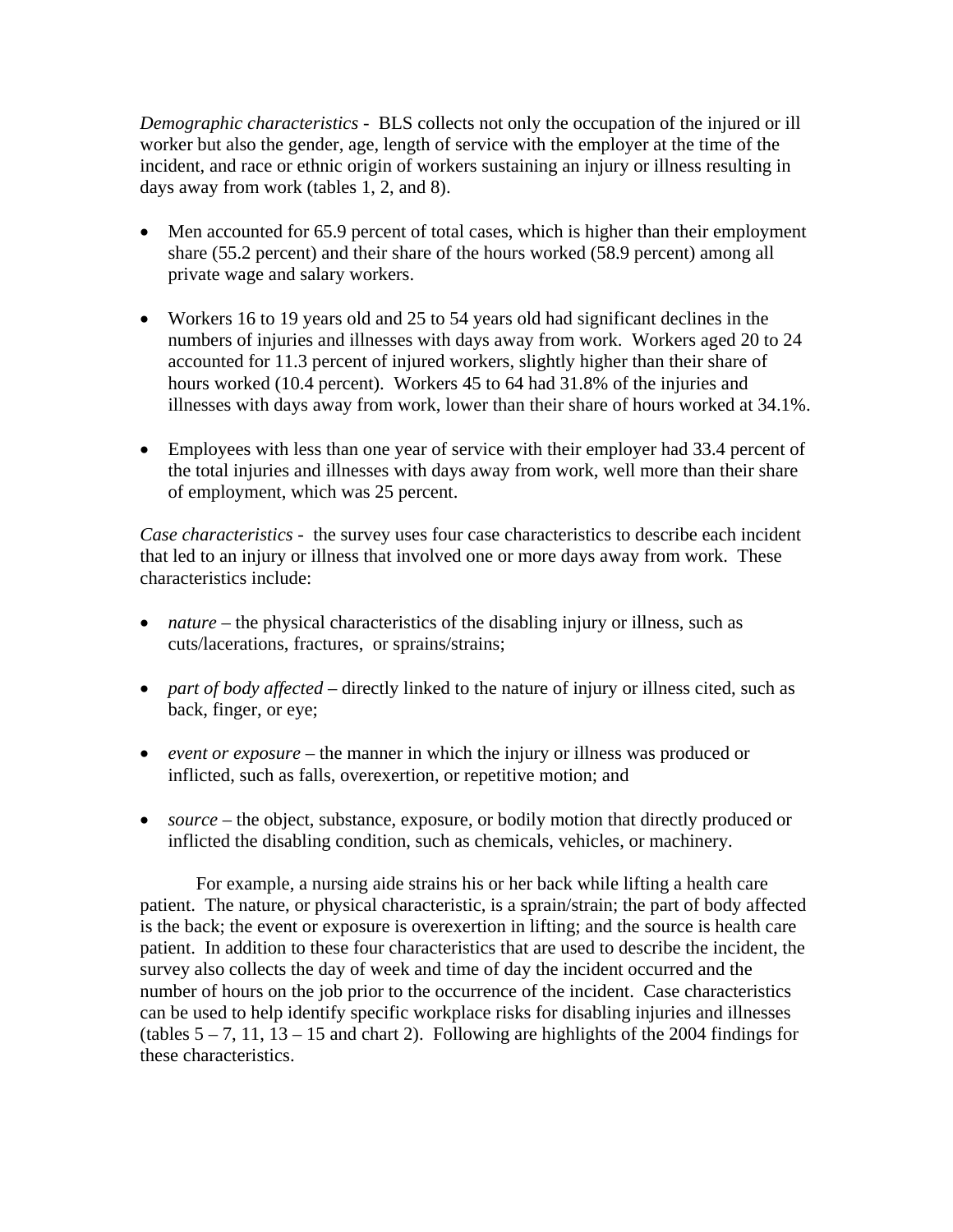- Sprains and strains, with more than half a million cases, were the leading nature of injury or illness in every major industry sector in 2004. This was a decrease of almost 7 percent from 2003. Manufacturing was the only goods producing major industry sector that experienced a decline in sprains and strains, decreasing 4 percent. Sprains and strains in service providing industries declined by over 8 percent, led by declines in leisure and hospitality (16 percent), financial activities (almost 15 percent), education and health services (7 percent), and trade, transportation, and utilities (5 percent).
- The part of the body most affected by work incidents is the trunk, including shoulder and back, which accounted for 35.5 percent of all cases. The back accounted for 63 percent of all incidents involving the trunk.
- Floors, walkways, ground surfaces; worker motion or position; containers; and parts and materials accounted for 56 percent of all sources of injury or illness.
- Cases involving repetitive motion and cases involving slips or trips both decreased by more than 10 percent, with declines of 15 percent and 10 percent respectively. Transportation accidents increased by 9 percent and assaults and violent acts by persons increased by almost 7 percent.
- Of the injuries and illnesses with days away from work that reported the time of the incident, the four hours from 8:00 A.M. to noon accounted for 36.3 percent of all injuries and illnesses with days away from work. The hours from noon to 4:00 P.M. accounted for 27.7 percent.
- Of the injuries and illnesses with days away from work that reported how long the employee had been on the job, employees on the job from two to four hours incurred 27 percent of injuries and illnesses with days away from work in 2004. Employees on the job from four to six hours accounted for 20 percent.
- Injuries and illnesses on Monday through Friday were fairly evenly distributed throughout all industry sectors. Injuries and illnesses on Saturday and Sunday were consistently lower in all industries except leisure and hospitality, whose weekend injuries and illnesses were comparable with those occurring on weekdays.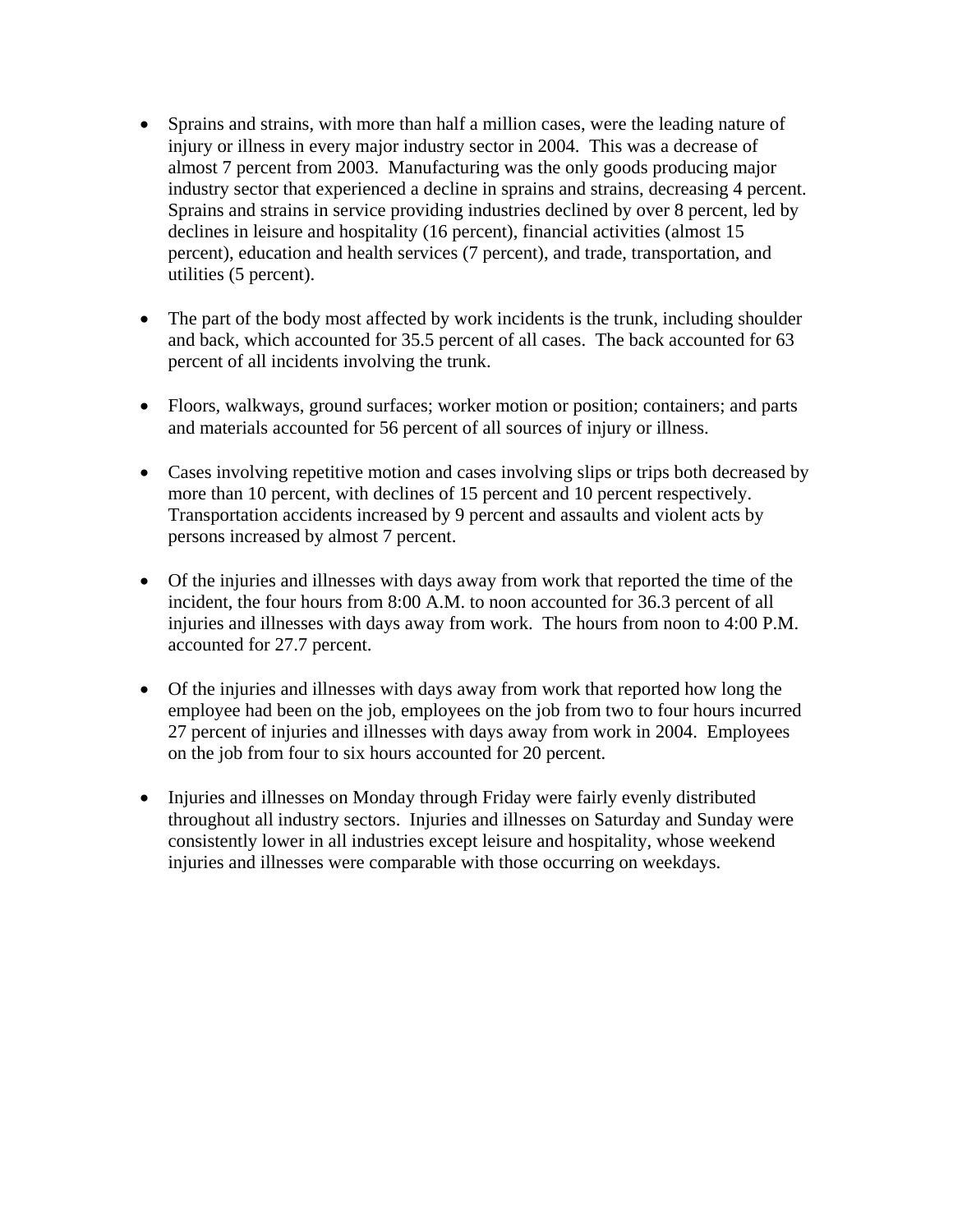

## Industries

Goods-producing industries such as construction and manufacturing make up about 21 percent of private industry employment but account for 32 percent of the injuries and illnesses requiring days away from work. Contact with objects and equipment—such as being struck by an object—was the leading cause of injuries and illnesses with days away from work in goods-producing industries. Service providing industries make up 79 percent of private industry employment and account for 68 percent of the most severe injuries and illnesses. The most prevalent event for these industries was overexertion especially overexertion in lifting—followed by contact with objects and equipment.

*Natural resources and mining* had the highest median days away from work with 12 days, 5 days higher than that of all private industry. It also had the highest proportion of injuries and illnesses to employees who had been on the job for less than 3 months. The percentage of injuries and illnesses to Hispanic workers in Natural resources and mining was 2.5 times as high as that in total private industry. Sprains and strains had an incidence rate of 66.6 per 10,000 workers followed by fractures with a rate of 30.4. The rate for fractures was almost three times the rate of fractures in all private industry. The most common event or exposure in this sector was contact with objects or equipment with an incidence rate of 75.4 per 10,000 full-time workers, twice the rate for all private industry.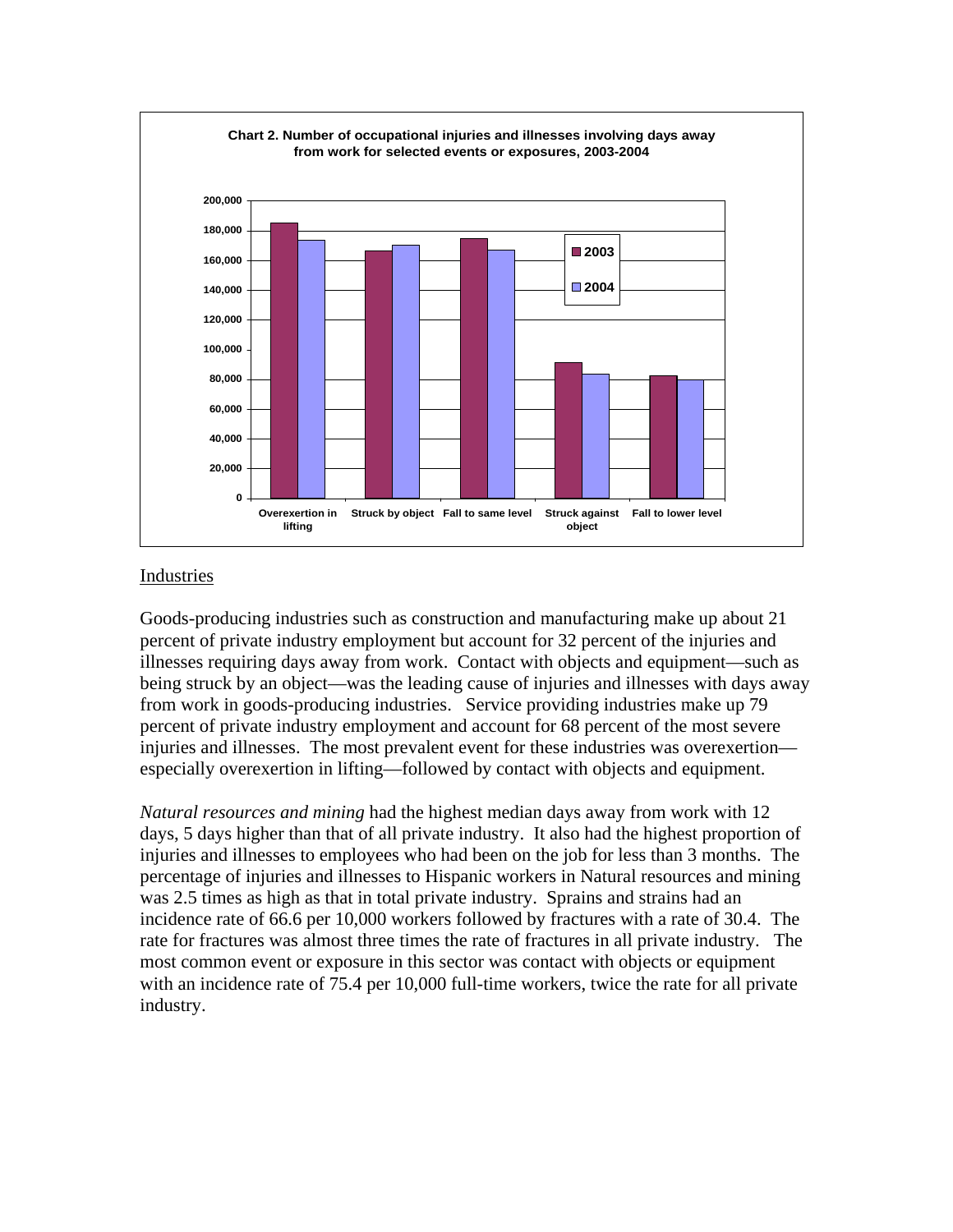*Construction* had the highest percentage of injuries and illnesses to men of all major private industries (97.5 percent). Among sources of injuries and illnesses, parts and materials had an incidence rate of 52 per 10,000 workers and floors, walkways, and ground surfaces had a rate of 50.7; both of these rates were much higher than the rates for total private industry. Construction (along with the Information sector) had the second highest number of median days away from work at 10 days. Injuries and illnesses in heavy and civil engineering resulted in a median of 12 days away from work, the highest within the construction sector.

*Manufacturing* had incidence rates for amputations, tendonitis, and carpal tunnel syndrome that were more than twice the rates for total private industry. Amputations were most prevalent in fabricated metal product manufacturing. The incidence rate for repetitive motion cases was also twice that of total private industry. Compared to other sectors, Manufacturing had the highest proportion of injuries and illnesses occurring between the hours of midnight and 8 A.M.

*Trade, transportation, and utilities* had the highest incidence rate of overexertion in lifting cases of all the major industry sectors with 29.3 per 10,000 workers. Such cases had rates that ranged from 11.1 in the utilities industry sector to 42.8 in the transportation and warehousing industry sector. There was a wide range of severity in this sector. The median number of days away from work for all industries within this sector was 8 days. In transportation and warehousing the median was 14 days, while it was 6 days for wholesale trade. This sector also experienced the highest incidence rate of injuries and illnesses where the source was containers or vehicles, with rates of 36.9 and 25 per 10,000 workers, respectively. While female workers accounted for 27.1 percent of the injuries and illnesses in this sector, they represented just 12 percent of the cases within wholesale and retail trade and 11 percent in Utilities.

*Information* reported that more than half of the injuries and illnesses to workers in this industry sector occurred to those who had been with their employer for more than 5 years, compared to 30 percent for all private industries. The median number of days away from work in the information sector (10 days) was the second highest median among the industry sectors (along with construction).

*Financial activities*, which includes finance, insurance, real estate, and rental and leasing services, reported a greater proportion of women (44%) with injuries and illnesses requiring days away from work than total private industry (34%).

*Professional and business services* reported an incidence rate of injuries or illnesses with days away from work that was a little more than half that of total private industry. Similarly, the median days away from work was below that of total private industry for 2004.

*Education and health services* had the highest percentage of injuries and illnesses to female workers (79%), more than twice the percentage for all private industry. Black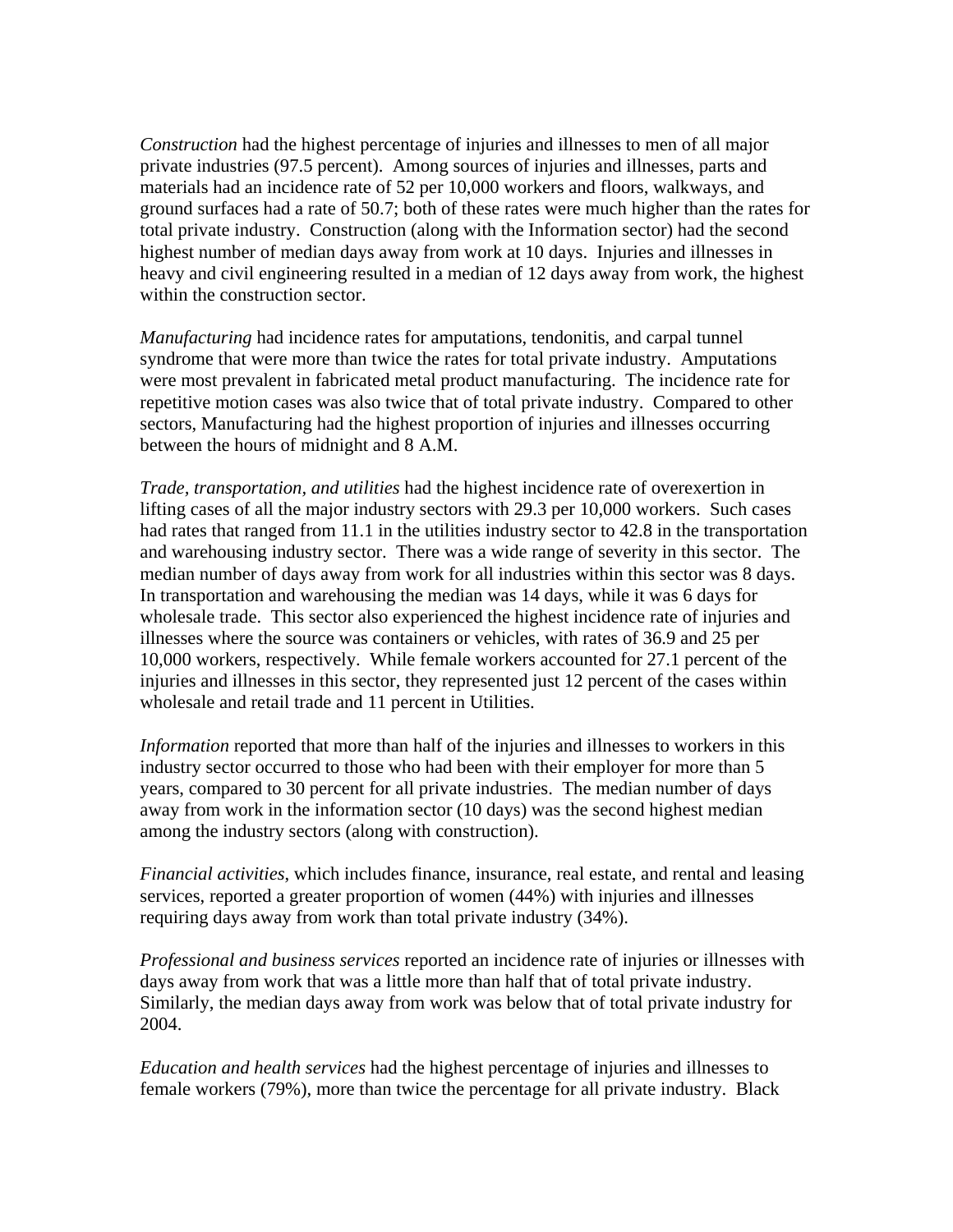workers also accounted for a much higher percentage of injuries and illnesses in education and health services (16%) than they did in all private industry (8%). Overexertion was the predominant event in this sector, with an incidence rate of 54.4 per 10,000 workers in 2004. Workplace injuries in this sector were almost five times more likely to be a result of an assault or violent attack by a person than in all private industry. Within the sector, 95 percent of the cases were in the healthcare and social assistance sector.

*Leisure and hospitality* reported injuries and illnesses to young workers (those under age 20) accounting for 9 percent of all injuries and illnesses resulting in days away from work in the industry sector. This was three times higher than the percentage in all private industry (3 percent). Women experienced more than half of the injuries and illnesses in leisure and hospitality, with 48,270 cases compared to 47,040 for men. Heat burns had an incidence rate of 7.8 per 10,000 workers, compared to 2.1 for total private industry. The incidence rate for falls to the same level was 27.1 per 10,000 workers in leisure and hospitality, compared to 18.7 per 10,000 workers in all private industry.

## Musculoskeletal disorders

 The U.S. Department of Labor defines a musculoskeletal disorder (MSD) as an injury or disorder of the muscles, nerves, tendons, joints, cartilage, or spinal discs. MSDs do not include disorders caused by slips, trips, falls, motor vehicle accidents, or similar accidents. In 2004, MSDs accounted for 402,700, or 32 percent, of the injuries and illnesses with days away from work.

 The service providing industries reported the most musculoskeletal disorders, accounting for 69 percent of all cases of this type (table A). Within these industries, the trade, transportation, and utilities industry sector reported the most cases of musculoskeletal disorders with 131,980 or 32.8 percent of all MSD cases. Almost half of these were in the retail trade sector. The educational and health services industry sector reported the next most MSD cases, 78,660, or 19.5 percent of all MSD cases. Most of these were in the health care and social assistance industry sector (75,580). Goodsproducing industries reported 31 percent of all MSD cases, led by the manufacturing industry sector with nearly 20 percent of the total MSD cases.

The three occupations with the most musculoskeletal disorders in 2004 (table B) were laborers and material movers (33,590), nursing aides, orderlies, and attendants (29,980), and heavy and tractor-trailer truck drivers (17,770). These three occupations experienced the greatest number of total injuries and illnesses with days away from work in 2004.

The number of cases of MSDs decreased for almost all age groups, most notably in the 16 to 19 year old category, with a 20 percent reduction (table C). MSDs to workers 55 - 64 remained relatively unchanged in 2004. For workers 65 and older, the number of MSDs also remained relatively unchanged, however, the median days away from work saw an increase of 25 percent to 20 days.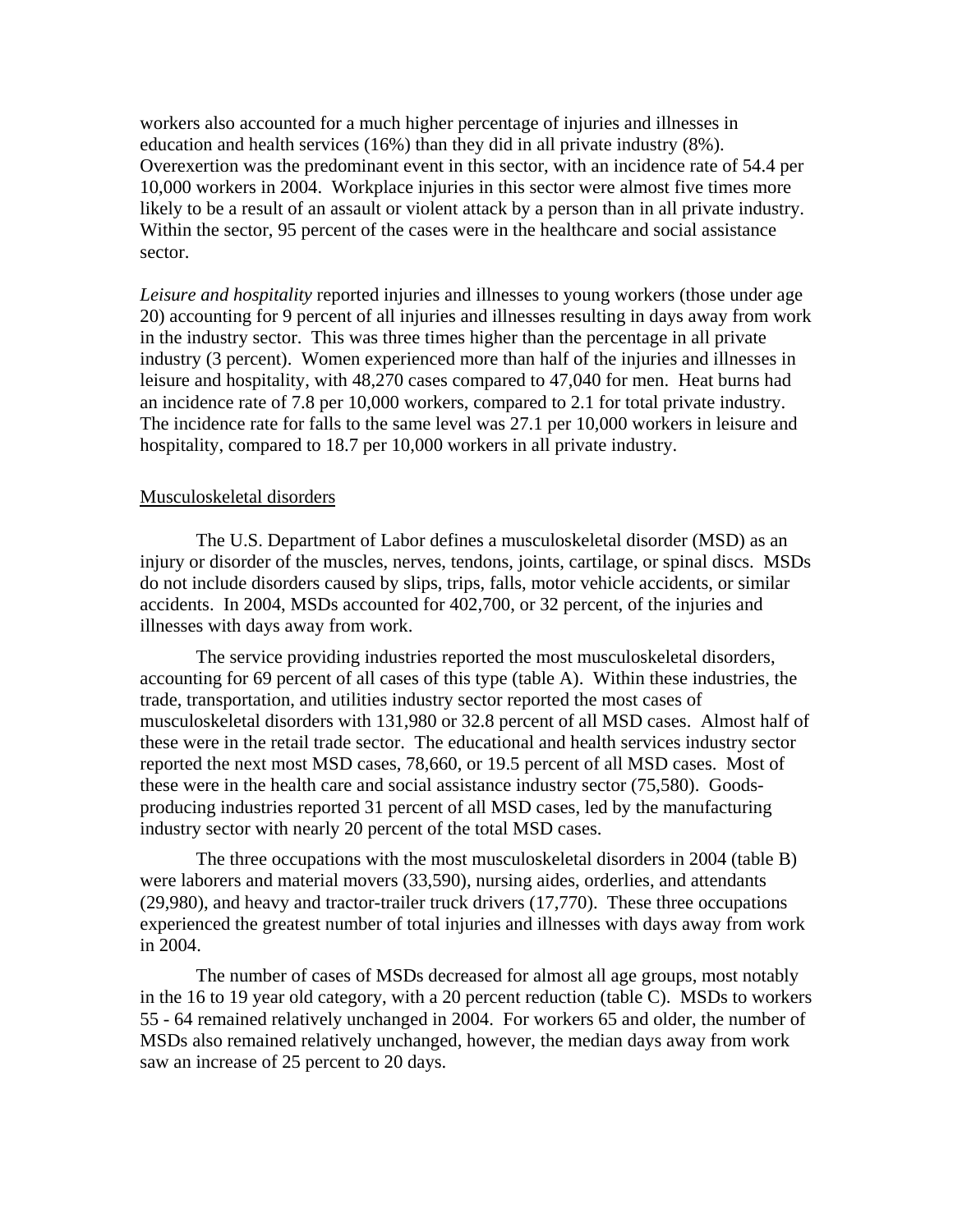|                                             | Number  | Median days<br>away from work |
|---------------------------------------------|---------|-------------------------------|
| Total musculoskeletal disorders             | 402,700 | 10                            |
| Goods producing                             | 123,960 | 12                            |
| Natural resources and mining                | 6,320   | 14                            |
| Agriculture forestry fishing and hunting    | 3,720   | 8                             |
| Mining                                      | 2,600   | 28                            |
| Construction                                | 38,970  | 10                            |
| Manufacturing                               | 78,670  | 13                            |
| Service providing                           | 278,740 | 9                             |
| Trade transportation and utilities          | 131,980 | 10                            |
| Wholesale trade                             | 26,990  | 7                             |
| Retail trade                                | 62,580  | 10                            |
| Transportation and warehousing              | 40,390  | 16                            |
| <b>Utilities</b>                            | 2,020   | 15                            |
| Information                                 | 6,790   | 14                            |
| Financial activities                        | 10,560  | 12                            |
| Finance and insurance                       | 3,780   | 15                            |
| Real estate and rental and leasing          | 6,780   | 11                            |
| Professional and business services          | 22,680  | 7                             |
| Professional and technical services         | 5,380   | 8                             |
| Management of companies and enterprises     | 3,140   | 7                             |
| Administrative and waste services           | 14,150  | 7                             |
| Educational and health services             | 78,660  | 7                             |
| <b>Educational services</b>                 | 3,090   | 14                            |
| Health care and social assistance           | 75,580  | 6                             |
| Leisure and hospitality                     | 19,360  | 7                             |
| Arts entertainment and recreation           | 4,290   | 6                             |
| Accommodation and food services             | 15,070  | 8                             |
| Other services except public administration | 8,710   | 8                             |

Table A. Number of work-related musculoskeletal disorders involving days away from work and median days away from work by major industry sector, 2004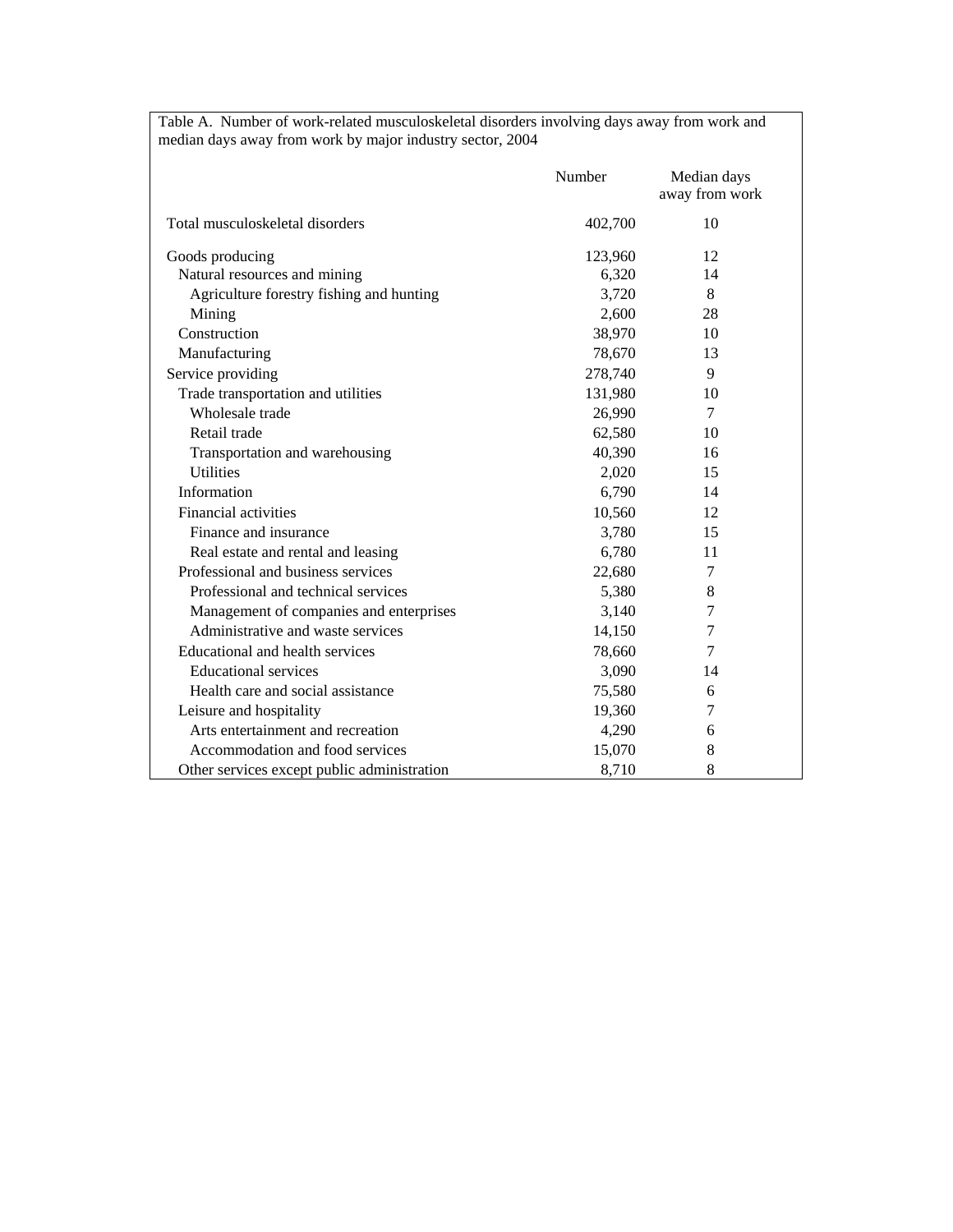| Table B. Number of work-related musculoskeletal disorders involving days away from work and |         |                |
|---------------------------------------------------------------------------------------------|---------|----------------|
| median days away from work by selected occupations, 2004                                    |         |                |
|                                                                                             |         | Median days    |
|                                                                                             | Number  | away from work |
|                                                                                             |         |                |
| Total musculoskeletal disorders                                                             | 402,700 | 10             |
|                                                                                             |         |                |
| Laborers and Freight- Stock- and Material Movers- Hand                                      | 33,590  | 9              |
| Nursing Aides- Orderlies- and Attendants                                                    | 29,980  | 5              |
| Truck Drivers- Heavy and Tractor-Trailer                                                    | 17,770  | 12             |
| Truck Drivers- Light or Delivery Services                                                   | 12,450  | 13             |
| <b>Retail Salespersons</b>                                                                  | 11,330  | 8              |
| <b>Stock Clerks and Order Fillers</b>                                                       | 9,840   | 8              |
| Janitors and Cleaners- Except Maids and Housekeeping                                        |         |                |
| <b>Cleaners</b>                                                                             | 9,830   | 10             |
| <b>Construction Laborers</b>                                                                | 9,190   | 8              |
| <b>Registered Nurses</b>                                                                    | 8,810   | 7              |
| Carpenters                                                                                  | 7,960   | 9              |
| Cashiers                                                                                    | 6,140   | 9              |
| Maids and Housekeeping Cleaners                                                             | 6,060   | 9              |
| Maintenance and Repair Workers- General                                                     | 6,030   | 9              |
| First-Line Supervisors/Managers of Retail Sales Workers                                     | 5,410   | 8              |
| Automotive Service Technicians and Mechanics                                                | 5,060   | 10             |

Table C. Number of work-related musculoskeletal disorders involving days away from work and median days away from work by age group, 2004

| Age group                       | Number  | Median days<br>away from work |
|---------------------------------|---------|-------------------------------|
| Total musculoskeletal disorders | 402,700 | 10                            |
| 16 to 19                        | 7,970   | 5                             |
| 20 to 24                        | 37,750  | 5                             |
| 25 to 34                        | 98,790  | 7                             |
| 35 to 44                        | 115,610 | 10                            |
| 45 to 54                        | 92,280  | 13                            |
| 55 to 64                        | 40,280  | 15                            |
| 65 and over                     | 4,530   | 20                            |
| Age not reported                | 5,460   |                               |

## Injury and illness severity

 Besides identifying high risk situations, the survey also focuses on the length of the absences resulting from these injuries and illnesses (tables 8-12 and 15). Median days away from work – the key survey measure of severity – designates the point at which half the cases involved more days and half involved fewer days.

 The median number of days away from work for all cases decreased to 7 days in 2004, largely due to a decrease in the number of cases with 31 or more days. One-fourth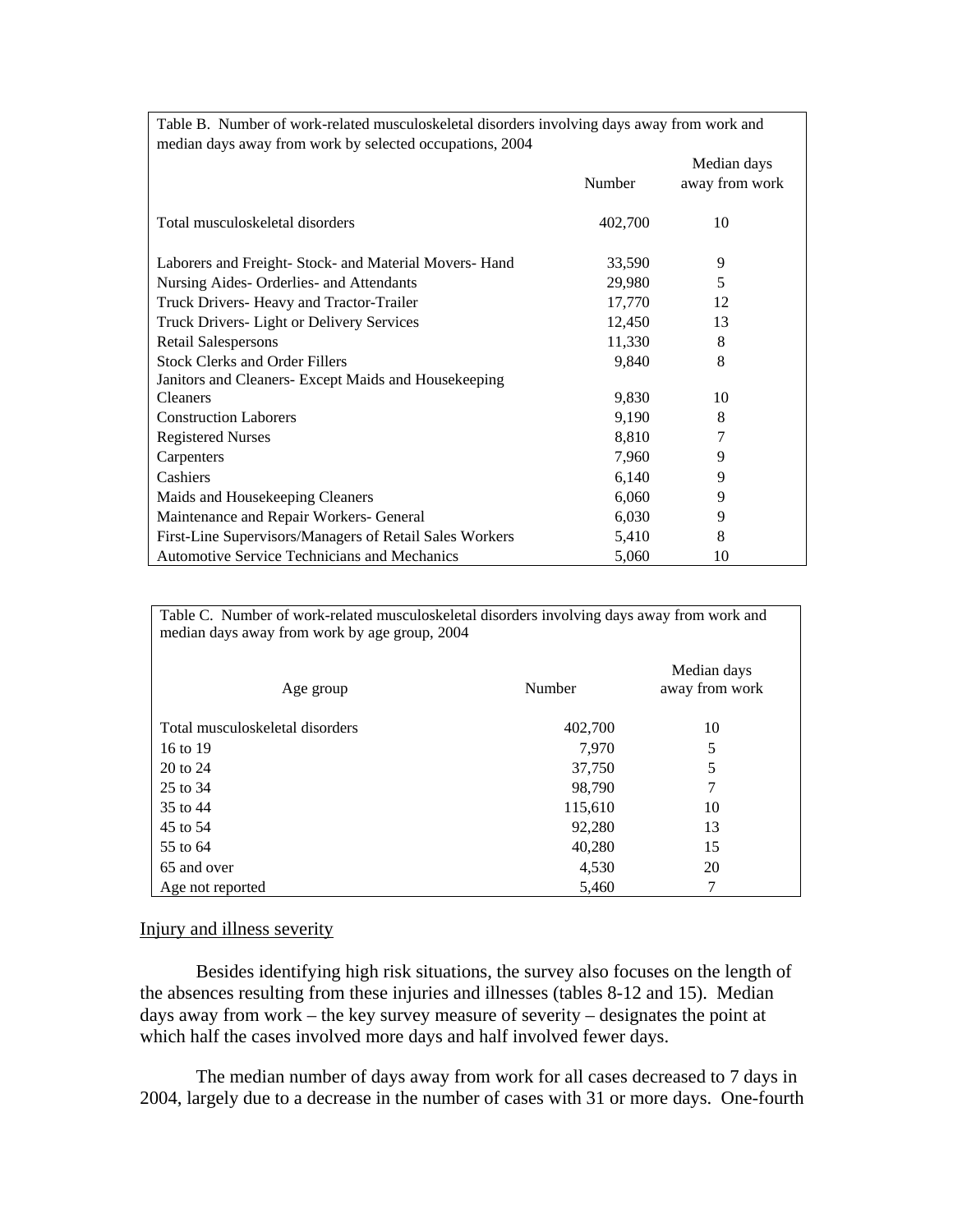of all days away from work cases resulted in 31 days or more away from work. The median days away from work for goods producing industries was 9 days, led by 12 days for the Natural resources and mining industry sector. The median number of days away from work for service providing industries was 7.

- Among major disabling injuries and illnesses, median days away from work were highest for carpal tunnel syndrome (28 days, down from 32 days in 2003), and fractures (28 days, down from 30 days in 2003). Amputations were next with 25 median days away from work, down from 30 days in 2003.
- Among the most frequent events or exposures, repetitive motion, such as grasping tools, scanning groceries, and typing, resulted in the longest absences from work – a median of 20 days, down from 22 days in 2003. Falls to lower level resulted in the next longest absences from work with a median of 14 days followed by transportation accidents with a median of 10 days. In 2003, falls to lower level resulted in 15 days away from work and transportation accidents resulted in 14 days away from work.
- Of the occupations with 0.75 percent or more of the total days away from work cases, both heavy and tractor-trailer truck drivers and light or delivery truck drivers had the highest median days away from work with 12 days. Industrial machinery mechanics had the third highest median with 11 days. Construction laborers and electricians each had a median of 10 days.
- Farmworkers and laborers, crop, nursery, and greenhouse had median days away from work of 11 days in 2004 – an increase of 4 days from 2003. This was the largest rise in the median days away from work required for recuperation among the occupations having more than 0.5 percent of the total number of cases with days away from work.
- Injuries to the shoulder resulted in the longest absences from work (a median of 17 days), followed by injuries to the knee (a median of 15 days), and injuries to the wrist (a median of 14 days).

## Technical note

The Bureau of Labor Statistics has reported annually on the number of daysaway-from-work injuries and illnesses in private industry and the rate of such incidents since the early 1970s. The 2004 national survey marks the thirteenth year that BLS has collected additional detailed information on such cases in the form of worker and case characteristics data.

Data in this release are classified by industry based on the 2002 *North American Industry Classification System (NAICS)*, as defined by the Office of Management and Budget. NAICS recognizes hundreds of new businesses in the United States economy, most of which are in the service providing sector. NAICS classifies establishments into a detailed industry based on the production processes and provided services. Prior to the release of 2003 survey data, industries were classified using the Standard Industrial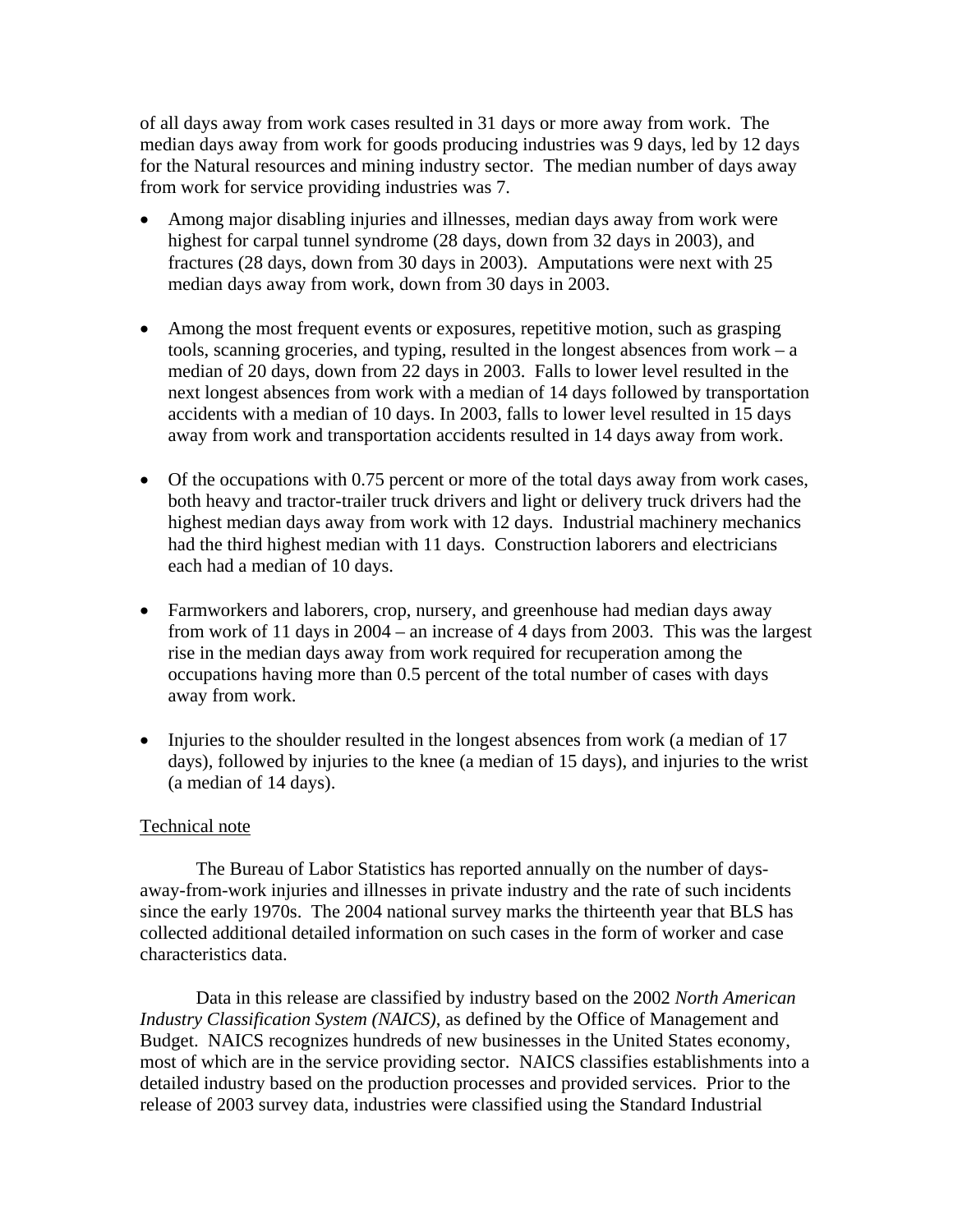Classification system. As a result of the conversion to NAICS, the estimates by industry from the 2004 survey are not comparable with those from years prior to 2003.

Since 2003, occupation data in this release are classified by the 2000 *Standard Occupational Classification (SOC) Manual*, as defined by the Office of Management and Budget. SOC is a hierarchical system that classifies occupations based on work performed and on required skills, education, training, and credentials. Apprentices and trainees are classified with the occupations for which they are being trained, while helpers are classified separately. Many occupations have been subdivided to more precise classifications. An example of this is truck drivers. Prior to this year, the Bureau of the Census classification system had two distinct categories for truck divers and drivers, sales workers. SOC now divides truck drivers into two distinct classifications – heavy and tractor-trailer truck drivers and light or delivery service truck drivers. These two truck driver classifications, along with driver, sales workers, make up a higher level aggregate. As a result of the conversion to SOC, the estimates by occupation from the 2004 survey year are not comparable with those from years prior to 2003.

The classification of workers by race and ethnicity is based on the *1997 Standards for Federal Data on Race and Ethnicity* as defined by the Office of Management and Budget. One result of this revision is that individuals may be categorized in more than one race or ethnic group. Race and ethnicity is the only data element whose reporting is not mandatory in this survey. This resulted in 30 percent of the cases not reporting race and ethnicity in 2004.

The number and frequency (incidence rates) of days away from work cases are based on logs and other records kept by private industry employers throughout the year. These records reflect not only the year's injury and illness experience but also the employer's understanding of which cases are work related under recordkeeping rules revised by the Occupational Safety and Health Administration (OSHA), U.S. Department of Labor and made effective on January 1, 2002. The number of injuries and illnesses reported in a given year also can be influenced by changes in the level of economic activity, working conditions and work practices, worker experience and training, and the number of hours worked.

The number of hours worked used for industry and case characteristics incidence rates are collected in the Survey of Occupational Injuries and Illnesses. Because this survey does not collect hours worked or employment by demographic characteristics, the hours and employment used for these data come from the Current Population Survey, which is conducted by the Bureau of the Census for the Bureau of Labor Statistics. The nature, part of body, source, and event or exposure used to describe lost-worktime injuries and illnesses are based on definitions and rules of selection stipulated in the 1992 BLS Occupational Injury and Illness Classification System.

Work-related musculoskeletal disorders (MSD) include cases where the nature of the injury or illness is sprains, strains, tears; back pain, hurt back; soreness, pain, hurt, except the back; carpal tunnel syndrome; hernia; or musculoskeletal system and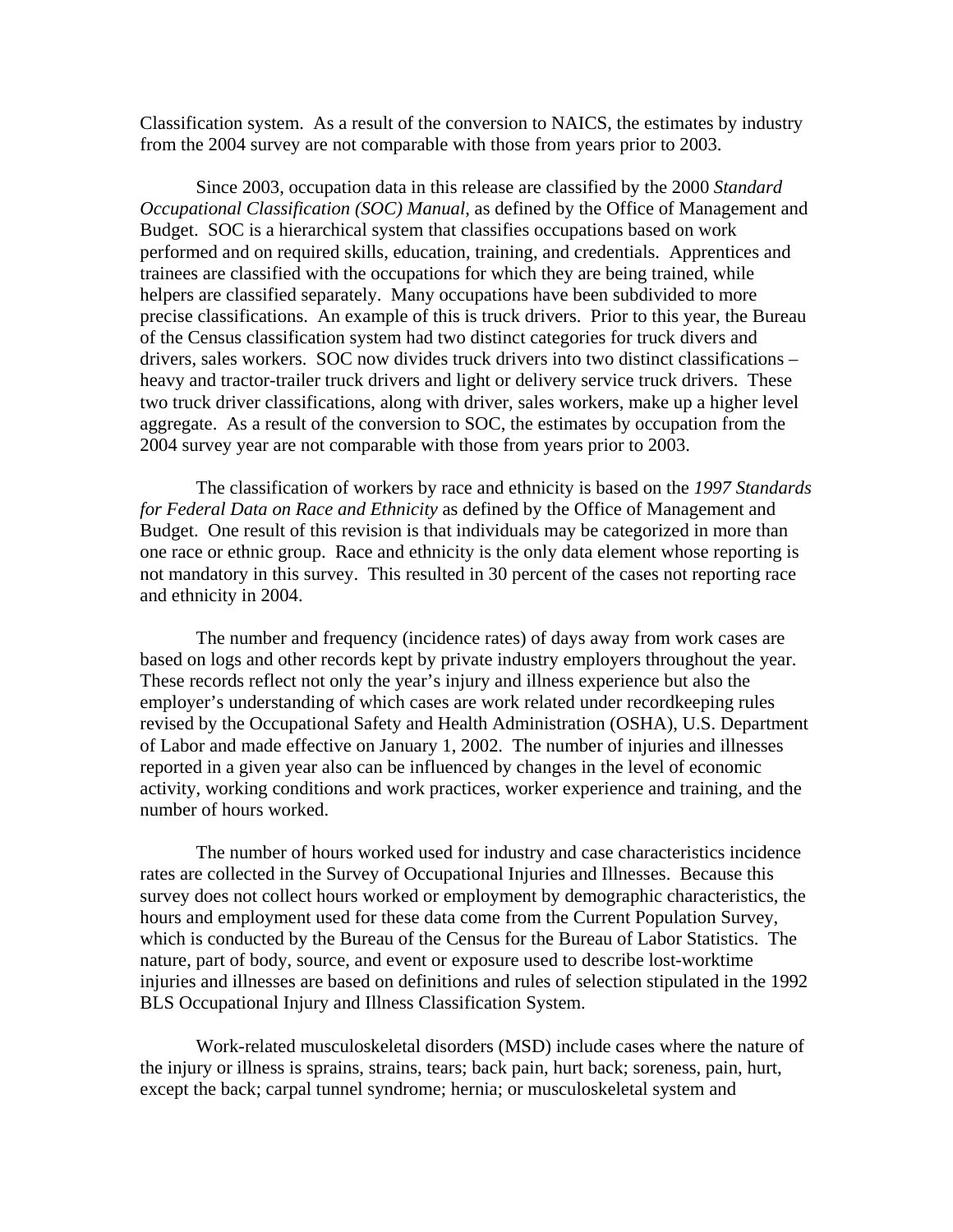connective tissue diseases and disorders, when the event or exposure leading to the injury or illness is bodily reaction/bending, climbing, crawling, reaching, twisting; overexertion; or repetition. Cases of Raynaud's phenomenon, tarsal tunnel syndrome, and herniated spinal discs are not included. Although these cases may be considered MSDs, the survey classifies these cases in categories that also include non-MSD cases.

The survey is a Federal/State program in which employer reports are collected from about 173,800 private industry establishments and processed by state agencies cooperating with the Bureau of Labor Statistics. Occupational injury and illness data for coal, metal, and nonmetal mining and for railroad activities were provided by the Department of Labor's Mine Safety and Health Administration and the Department of Transportation's Federal Railroad Administration, respectively. MSHA has not adopted the revised OSHA recordkeeping requirements for 2004. Therefore, estimates for coal, metal, and nonmetal mining are not comparable with estimates for other industries. The FRA adopted the revised OSHA recordkeeping requirements in June 2003. Therefore, estimates for railroad activities for 2004 are comparable with survey estimates, but should not be compared with estimates for railroad activities for prior years. The survey excludes all fatalities at work and work-related nonfatal injuries and illnesses to the selfemployed; workers on farms with fewer than 11 employees; private household workers; Federal government employees; and, for national estimates, employees in State and local government agencies.

The survey estimates of the characteristics of cases with days away from work are based on a scientifically selected probability sample, rather than a census of the entire population. Two levels of sampling were used. First, establishments were selected to represent themselves and, in many instances, other establishments of like industry and workforce size that were not selected that survey year. Then, sampled establishments projected to have a large number of days away from work cases were instructed before the survey began on how to sample those cases to minimize the burden of their response.

Because the data are based on a sample survey, the injury and illness estimates probably differ from the figures that would be obtained from all units covered by the survey. To determine the precision of each estimate, a standard error is calculated. The standard error defines a range (confidence interval) around the estimate. The approximate 95-percent confidence interval is the estimate plus or minus twice the standard error. The standard error also can be expressed as a percent of the estimate, or the relative standard error. For example, the 95-percent confidence interval for the 2004 incidence rate for occupational injuries and illnesses with days away from work of 141.3 per 10,000 full-time workers with the relative standard error of 0.8 percent would be 141.3 plus or minus 1.6 percent (2 times 0.8 percent) or 139.0 to 143.6. One can be 95 percent confident that the "true" incidence rate falls within the confidence interval. A relative standard error was calculated for each estimate from the survey and will be available in a future report. All findings in this release have been tested and found to be statistically significant using the 95-percent confidence interval.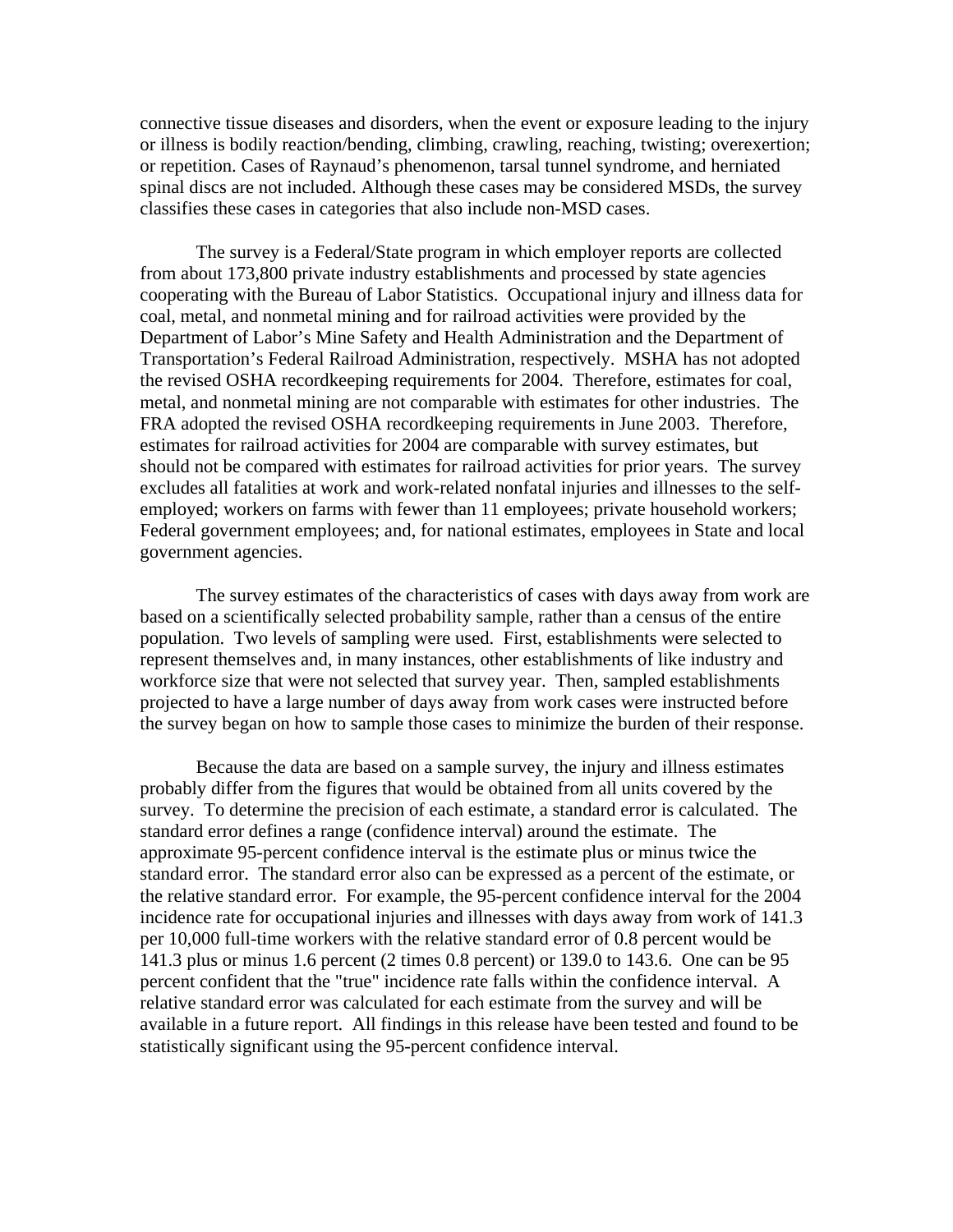The data also are subject to nonsampling error. The inability to obtain detailed information about all cases in the sample, mistakes in recording or coding the data, and definitional difficulties are general examples of nonsampling error in the survey. Although not measured, nonsampling errors will always occur when statistics are gathered. However, BLS has implemented quality assurance procedures to reduce nonsampling error in the survey, including a rigorous training program for coders and a continuing effort to encourage survey participants to respond fully and accurately to all survey elements.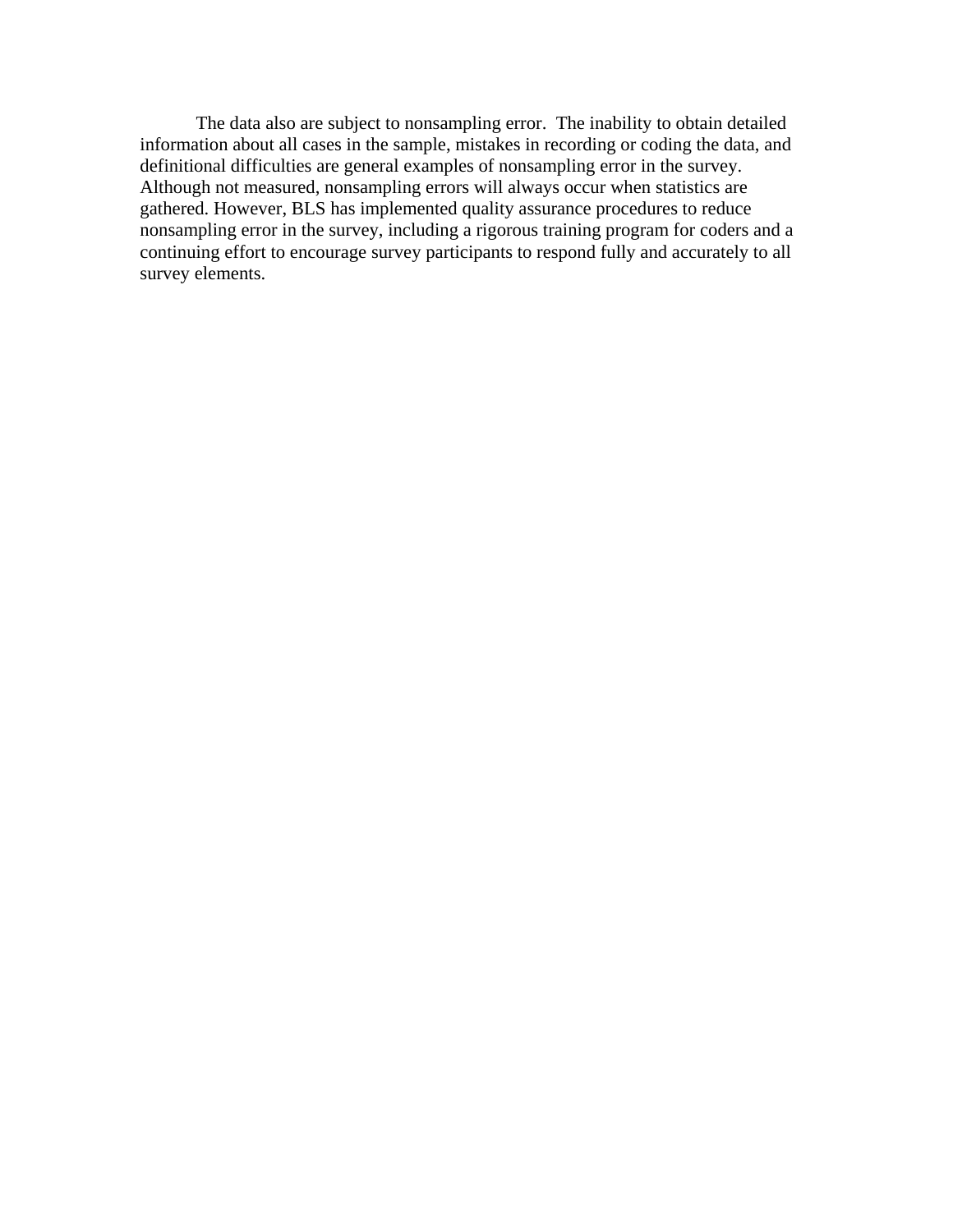#### TABLE 1. **Number of nonfatal occupational injuries and illnesses involving days away from work**1 **by selected worker characteristics and major industry sector, 2004**

|                                                                                              |                                                                                |                                                                                                |                                                         | Goods producing <sup>2</sup><br>Service providing<br>Profes-  |                                                                                              |                                                                              |                                                                          |                                                                                     |                                                           |                                                                |                                                                  |                                                                       |                                                           |
|----------------------------------------------------------------------------------------------|--------------------------------------------------------------------------------|------------------------------------------------------------------------------------------------|---------------------------------------------------------|---------------------------------------------------------------|----------------------------------------------------------------------------------------------|------------------------------------------------------------------------------|--------------------------------------------------------------------------|-------------------------------------------------------------------------------------|-----------------------------------------------------------|----------------------------------------------------------------|------------------------------------------------------------------|-----------------------------------------------------------------------|-----------------------------------------------------------|
| Characteristic                                                                               | Private<br>industry <sup>2</sup>                                               | Total<br>goods<br>producing <sup>2</sup>                                                       | Natural<br>resources<br>and<br>minin a <sup>2,3</sup>   | Construc-<br>tion                                             | Manufac-<br>turing                                                                           | Total<br>service<br>providing                                                | Trade.<br>transpor-<br>tation and<br>utilities <sup>4</sup>              | Informa-<br>tion                                                                    | Financial<br>activities                                   | sional<br>and<br>business<br>services                          | Education<br>and<br>health<br>services                           | Leisure<br>and<br>hospitality                                         | Other<br>services                                         |
|                                                                                              | 1,259,320                                                                      | 408,400                                                                                        | 29,100                                                  | 153,200                                                       | 226,090                                                                                      | 850,930                                                                      | 387,650                                                                  | 21,150                                                                              | 34,930                                                    | 90,500                                                         | 189,980                                                          | 95,380                                                                | 31,350                                                    |
| Sex:                                                                                         | 829,300<br>425,470                                                             | 348,220<br>60,030                                                                              | 25,410<br>3,700                                         | 149,430<br>3,670                                              | 173,380<br>52,660                                                                            | 481,090<br>365,440                                                           | 278,290<br>105,050                                                       | 14,890<br>6,260                                                                     | 19,580<br>15,350                                          | 60,100<br>30,390                                               | 39,410<br>150,550                                                | 47,040<br>48,270                                                      | 21,790<br>9,560                                           |
| Age: $5$                                                                                     | 200<br>38,230<br>141,730<br>303,880<br>331,610<br>272,250<br>128,810<br>23,950 | $\overline{\phantom{0}}$<br>9,540<br>46,950<br>101,750<br>114,690<br>88,330<br>37,600<br>3,810 | 830<br>3.890<br>7,330<br>7,000<br>6,460<br>2,750<br>420 | 3,720<br>21,530<br>45,700<br>44,030<br>26,010<br>9,250<br>840 | $\overline{\phantom{m}}$<br>5,000<br>21,530<br>48,710<br>63,660<br>55,870<br>25,600<br>2,550 | 180<br>28,690<br>94,780<br>202,130<br>216,920<br>183,920<br>91,210<br>20,140 | 80<br>12,450<br>43.480<br>91,250<br>102,810<br>82,350<br>40,970<br>8,960 | $\overline{\phantom{0}}$<br>500<br>1,230<br>5,020<br>5,390<br>6,150<br>2,320<br>410 | 550<br>2,930<br>7,830<br>9,160<br>8,090<br>4,390<br>1,470 | 1,930<br>9,820<br>26,690<br>24,520<br>17,060<br>6,970<br>1,830 | 3,190<br>16,360<br>43,450<br>48,150<br>47,740<br>23,640<br>4,460 | 80<br>8,790<br>17,490<br>20,820<br>19,150<br>15,190<br>9,560<br>2,110 | 1,280<br>3,470<br>7,070<br>7,740<br>7,340<br>3,360<br>890 |
| Length of service with employer:<br>Less than 3 months<br>3 - 11 months<br>More than 5 years | 162.410<br>258,500<br>446,820<br>383,050                                       | 64,300<br>81,210<br>130,130<br>131,200                                                         | 6,750<br>6,070<br>8,690<br>7,350                        | 30,000<br>37.040<br>51,230<br>34,390                          | 27,550<br>38.110<br>70,210<br>89,450                                                         | 98,100<br>177,290<br>316,690<br>251,850                                      | 42,600<br>76,670<br>140,220<br>122,670                                   | 850<br>2,600<br>6,680<br>10,950                                                     | 3,000<br>7,290<br>13,800<br>10,810                        | 13,890<br>20,970<br>35,700<br>19,800                           | 16,590<br>38,100<br>77,610<br>57,020                             | 17,640<br>25,180<br>30,870<br>21,300                                  | 3,540<br>6.480<br>11,800<br>9,290                         |
| Race or ethnic origin:<br>Hispanic or Latino only<br>Native Hawaiian or Pacific              | 591,570<br>103,820<br>164,390<br>16,040                                        | 224,270<br>25,190<br>71,070<br>3,960                                                           | 9,810<br>580<br>9,560<br>170                            | 90,020<br>7,160<br>27,990<br>590                              | 124,430<br>17,450<br>33,520<br>3,210                                                         | 367,300<br>78,630<br>93,320<br>12,080                                        | 165,230<br>24,950<br>34,770<br>3,260                                     | 8,010<br>920<br>1,000<br>170                                                        | 15,110<br>3,190<br>4,450<br>510                           | 38,360<br>9,090<br>18,830<br>1,620                             | 85,560<br>30.940<br>15,590<br>3,080                              | 37,260<br>7,170<br>14,650<br>3,050                                    | 17,770<br>2,370<br>4,020<br>390                           |
| Islander only<br>American Indian or Alaskan<br>Native only                                   | 4.650<br>5.140                                                                 | 1,220<br>2,090                                                                                 | 70<br>120                                               | 470<br>960                                                    | 680<br>1,010                                                                                 | 3,440<br>3,050                                                               | 1,310<br>1,400                                                           | 40<br>70                                                                            | 170<br>90                                                 | 290<br>230                                                     | 770<br>670                                                       | 670<br>360                                                            | 200<br>230                                                |
| Hispanic or Latino and other                                                                 | 530<br>1.260<br>371,920                                                        | 240<br>300<br>80,060                                                                           | 20<br>8,760                                             | 110<br>25,850                                                 | 160<br>190<br>45,450                                                                         | 290<br>960<br>291,860                                                        | 110<br>320<br>156,290                                                    | -<br>10,920                                                                         | 11,410                                                    | 22,000                                                         | 40<br>200<br>53,140                                              | 70<br>370<br>31,780                                                   | 6,320                                                     |

 $1$  Days-away-from-work cases include those that result in days away from work with or without job transfer or restriction.

 $2$  Excludes farms with fewer than 11 employees.

 $3$  Data for Mining (Sector 21 in the North American Industry Classification System-- United States, 2002) include establishments not governed by the Mine Safety and Health Administration rules and reporting, such as those in Oil and Gas Extraction and related support activities. Data for mining operators in coal, metal, and nonmetal mining are provided to BLS by the Mine Safety and Health Administration, U.S. Department of Labor. Independent mining contractors are excluded from the coal, metal, and nonmetal mining industries. These data do not reflect the changes the Occupational Safety and Health Administration made to its recordkeeping requirements effective January 1, 2002; therefore, estimates for these industries are not comparable to estimates in other industries.

<sup>4</sup> Data for employers in rail transportation are provided to BLS by the Federal Railroad Administration, U.S. Department of Transportation.

<sup>5</sup> Information is not shown separately for injured workers under age 14; they accounted for fewer than 50 cases.

NOTE: Dashes indicate data that are not available. Because of rounding and data exclusion of nonclassifiable responses, data may not sum to the totals.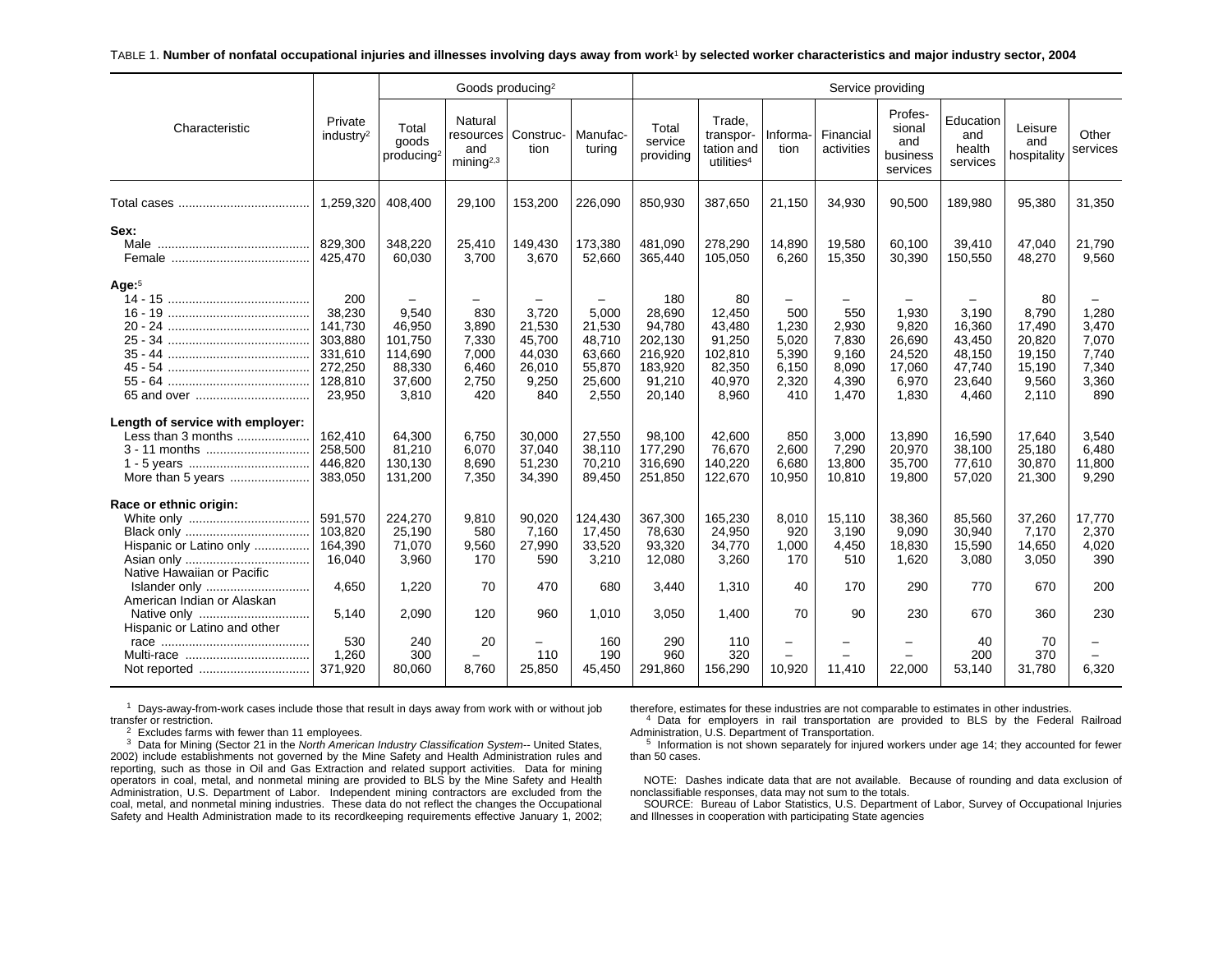#### TABLE 2. **Percent distribution of nonfatal occupational injuries and illnesses involving days away from work**1 **by selected worker characteristics and major industry sector, 2004**

|                                                                                              |                                                           |                                                                       | Goods producing <sup>2</sup>                      |                                                  |                                                                               |                                                           |                                                             |                                                                               | Service providing                                                             |                                                   |                                                                               |                                                          |                                                    |
|----------------------------------------------------------------------------------------------|-----------------------------------------------------------|-----------------------------------------------------------------------|---------------------------------------------------|--------------------------------------------------|-------------------------------------------------------------------------------|-----------------------------------------------------------|-------------------------------------------------------------|-------------------------------------------------------------------------------|-------------------------------------------------------------------------------|---------------------------------------------------|-------------------------------------------------------------------------------|----------------------------------------------------------|----------------------------------------------------|
| Characteristic                                                                               | Private<br>industry <sup>2</sup>                          | Total<br>goods<br>producing <sup>2</sup>                              | Natural<br>and<br>minin a <sup>2,3</sup>          | resources   Construc-<br>tion                    | Manufac-<br>turina                                                            | Total<br>service<br>providing                             | Trade,<br>transpor-<br>tation and<br>utilities <sup>4</sup> | Informa-<br>tion                                                              | Financial<br>activities                                                       | Profes-<br>sional<br>and<br>business<br>services  | Education<br>and<br>health<br>services                                        | Leisure<br>and<br>hospitality                            | Other<br>services                                  |
| Total [1,259,320 cases]                                                                      | 100.0                                                     | 100.0                                                                 | 100.0                                             | 100.0                                            | 100.0                                                                         | 100.0                                                     | 100.0                                                       | 100.0                                                                         | 100.0                                                                         | 100.0                                             | 100.0                                                                         | 100.0                                                    | 100.0                                              |
| Sex:                                                                                         | 65.9<br>33.8                                              | 85.3<br>14.7                                                          | 87.3<br>12.7                                      | 97.5<br>2.4                                      | 76.7<br>23.3                                                                  | 56.5<br>42.9                                              | 71.8<br>27.1                                                | 70.4<br>29.6                                                                  | 56.1<br>43.9                                                                  | 66.4<br>33.6                                      | 20.7<br>79.2                                                                  | 49.3<br>50.6                                             | 69.5<br>30.5                                       |
| Age: $5$                                                                                     | (6)<br>3.0<br>11.3<br>24.1<br>26.3<br>21.6<br>10.2<br>1.9 | $\qquad \qquad -$<br>2.3<br>11.5<br>24.9<br>28.1<br>21.6<br>9.2<br>.9 | 2.9<br>13.4<br>25.2<br>24.1<br>22.2<br>9.5<br>1.4 | 2.4<br>14.1<br>29.8<br>28.7<br>17.0<br>6.0<br>.5 | $\overline{\phantom{m}}$<br>2.2<br>9.5<br>21.5<br>28.2<br>24.7<br>11.3<br>1.1 | (6)<br>3.4<br>11.1<br>23.8<br>25.5<br>21.6<br>10.7<br>2.4 | (6)<br>3.2<br>11.2<br>23.5<br>26.5<br>21.2<br>10.6<br>2.3   | $\overline{\phantom{0}}$<br>2.4<br>5.8<br>23.7<br>25.5<br>29.1<br>11.0<br>1.9 | $\overline{\phantom{0}}$<br>1.6<br>8.4<br>22.4<br>26.2<br>23.2<br>12.6<br>4.2 | 2.1<br>10.9<br>29.5<br>27.1<br>18.9<br>7.7<br>2.0 | $\overline{\phantom{0}}$<br>1.7<br>8.6<br>22.9<br>25.3<br>25.1<br>12.4<br>2.3 | .1<br>9.2<br>18.3<br>21.8<br>20.1<br>15.9<br>10.0<br>2.2 | 4.1<br>11.1<br>22.6<br>24.7<br>23.4<br>10.7<br>2.8 |
| Length of service with employer:<br>Less than 3 months<br>3 - 11 months<br>More than 5 years | 12.9<br>20.5<br>35.5<br>30.4                              | 15.7<br>19.9<br>31.9<br>32.1                                          | 23.2<br>20.9<br>29.9<br>25.3                      | 19.6<br>24.2<br>33.4<br>22.4                     | 12.2<br>16.9<br>31.1<br>39.6                                                  | 11.5<br>20.8<br>37.2<br>29.6                              | 11.0<br>19.8<br>36.2<br>31.6                                | 4.0<br>12.3<br>31.6<br>51.8                                                   | 8.6<br>20.9<br>39.5<br>30.9                                                   | 15.3<br>23.2<br>39.4<br>21.9                      | 8.7<br>20.1<br>40.9<br>30.0                                                   | 18.5<br>26.4<br>32.4<br>22.3                             | 11.3<br>20.7<br>37.6<br>29.6                       |
| Race or ethnic origin:<br>Hispanic or Latino only<br>Native Hawaiian or Pacific              | 47.0<br>8.2<br>13.1<br>1.3                                | 54.9<br>6.2<br>17.4<br>1.0                                            | 33.7<br>2.0<br>32.9<br>.6                         | 58.8<br>4.7<br>18.3<br>.4                        | 55.0<br>7.7<br>14.8<br>1.4                                                    | 43.2<br>9.2<br>11.0<br>1.4                                | 42.6<br>6.4<br>9.0<br>.8                                    | 37.9<br>4.3<br>4.7<br>.8                                                      | 43.3<br>9.1<br>12.7<br>1.5                                                    | 42.4<br>10.0<br>20.8<br>1.8                       | 45.0<br>16.3<br>8.2<br>1.6                                                    | 39.1<br>7.5<br>15.4<br>3.2                               | 56.7<br>7.6<br>12.8<br>1.2                         |
| Islander only<br>American Indian or Alaskan<br>Native only<br>Hispanic or Latino and other   | $\overline{A}$<br>.4                                      | .3<br>.5                                                              | $\overline{2}$<br>$\cdot$                         | .3<br>.6                                         | .3<br>.4                                                                      | $\cdot$ 4<br>.4                                           | .3<br>$\cdot$                                               | $\overline{2}$<br>.3                                                          | .5<br>.3                                                                      | 3.<br>.3                                          | .4<br>.4                                                                      | $\overline{.7}$<br>.4                                    | 6.6<br>$\overline{.7}$                             |
|                                                                                              | (6)<br>.1<br>29.5                                         | $\cdot$ 1<br>$\cdot$ 1<br>19.6                                        | $\cdot$ 1<br>30.1                                 | -<br>$\cdot$ 1<br>16.9                           | $\cdot$ 1<br>$\cdot$ 1<br>20.1                                                | (6)<br>$\cdot$ 1<br>34.3                                  | (6)<br>$\cdot$ 1<br>40.3                                    | $\overline{\phantom{m}}$<br>$\equiv$<br>51.6                                  | $\overline{\phantom{0}}$<br>$\equiv$<br>32.7                                  | $\overline{\phantom{0}}$<br>$\equiv$<br>24.3      | (6)<br>$\cdot$ 1<br>28.0                                                      | $\cdot$ 1<br>.4<br>33.3                                  | 20.2                                               |

 $1$  Days-away-from-work cases include those that result in days away from work with or without job transfer or restriction.

 $2^{2}$  Excludes farms with fewer than 11 employees.

 $3$  Data for Mining (Sector 21 in the North American Industry Classification System-- United States, 2002) include establishments not governed by the Mine Safety and Health Administration rules and reporting, such as those in Oil and Gas Extraction and related support activities. Data for mining operators in coal, metal, and nonmetal mining are provided to BLS by the Mine Safety and Health Administration, U.S. Department of Labor. Independent mining contractors are excluded from the coal, metal, and nonmetal mining industries. These data do not reflect the changes the Occupational Safety and Health Administration made to its recordkeeping requirements effective January 1, 2002; therefore, estimates for these industries are not comparable to estimates in other industries.

 $<sup>4</sup>$  Data for employers in rail transportation are provided to BLS by the Federal Railroad</sup> Administration, U.S. Department of Transportation.

 $5$  Information is not shown separately for injured workers under age 14; they accounted for fewer than 50 cases.

<sup>6</sup> Less than 0.1 percent.

NOTE: Dashes indicate data that are not available. Because of rounding and data exclusion of nonclassifiable responses, percentages may not add to 100.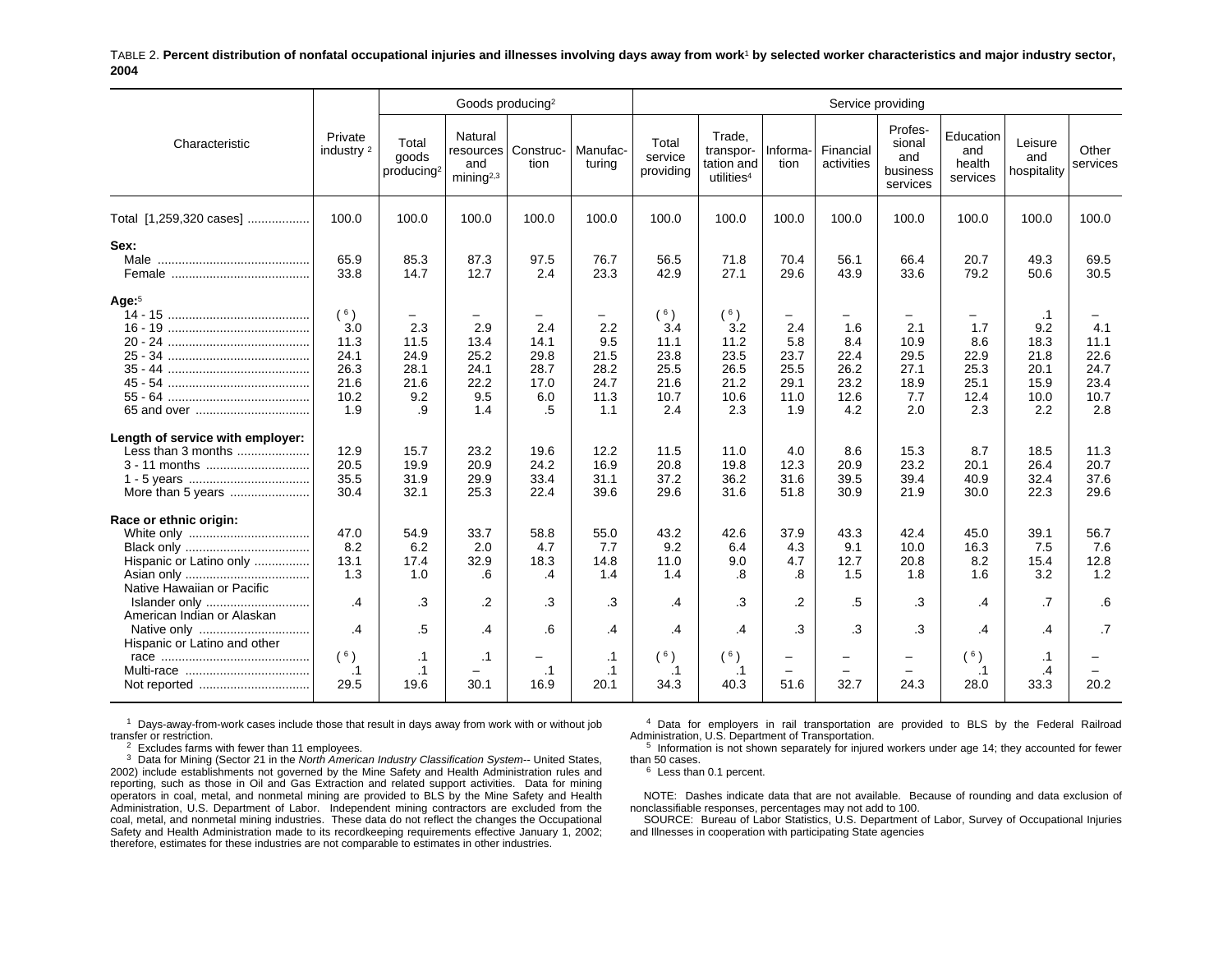#### TABLE 3. **Number of nonfatal occupational injuries and illnesses involving days away from work**1 **by major occupational group and major industry sector, 2004**

|                                                                        |                                  |                                          | Goods producing <sup>2</sup>                          |                          |                    |                               |                                                             |                                      | Service providing       |                                                  |                                        |                               |                   |
|------------------------------------------------------------------------|----------------------------------|------------------------------------------|-------------------------------------------------------|--------------------------|--------------------|-------------------------------|-------------------------------------------------------------|--------------------------------------|-------------------------|--------------------------------------------------|----------------------------------------|-------------------------------|-------------------|
| Occupation                                                             | Private<br>industry <sup>2</sup> | Total<br>goods<br>producing <sup>2</sup> | Natural<br>resources<br>and<br>minin a <sup>2,3</sup> | Construc-<br>tion        | Manufac-<br>turing | Total<br>service<br>providing | Trade.<br>transpor-<br>tation and<br>utilities <sup>4</sup> | Informa-<br>tion                     | Financial<br>activities | Profes-<br>sional<br>and<br>business<br>services | Education<br>and<br>health<br>services | Leisure<br>and<br>hospitality | Other<br>services |
|                                                                        | 1.259.320                        | 408.400                                  | 29,100                                                | 153,200                  | 226.090            | 850,930                       | 387,650                                                     | 21.150                               | 34,930                  | 90.500                                           | 189.980                                | 95,380                        | 31,350            |
| Business and financial operations                                      | 23,080                           | 4,920                                    | 470                                                   | 2.790                    | 1,660              | 18,160                        | 5,060                                                       | 880                                  | 1,980                   | 1,900                                            | 4,030                                  | 3,150                         | 1,160             |
| Computer and mathematical occupations<br>Architecture and engineering  | 6,330<br>2,800                   | 760<br>370                               | 30<br>$\sim$                                          | 110<br>-                 | 620<br>330         | 5,570<br>2,430                | 1,100<br>400                                                | 240<br>370                           | 2,180<br>320            | 750<br>850                                       | 1,000<br>380                           | 90                            | 210<br>70         |
| Life, physical, and social science                                     | 6,960                            | 2,250                                    | 60                                                    | 450                      | 1,750              | 4,710                         | 830                                                         | 1,300                                | 80                      | 2,260                                            | 70                                     | $\overline{\phantom{0}}$      | 130               |
| Community and social services                                          | 3.130                            | 1.250                                    | 310                                                   | -                        | 910                | 1.880                         | 120                                                         | 20                                   | 40                      | 800                                              | 830                                    |                               | 50                |
| Education, training, and library                                       | 9,540<br>700                     | L,<br>÷                                  |                                                       | -<br>÷                   | -<br>-             | 9,530<br>690                  | $\qquad \qquad -$<br>$\equiv$                               | $\overline{\phantom{0}}$<br>$\equiv$ | 160<br>110              | 580<br>490                                       | 8,040<br>50                            |                               | 740               |
| Arts, design, entertainment, sports, and                               | 6,460                            | 20                                       | $\overline{\phantom{0}}$                              | $\overline{\phantom{0}}$ | 20                 | 6.450                         | 50                                                          | 150                                  | 40                      | 140                                              | 5,330                                  | 400                           | 330               |
| Healthcare practitioners and technical                                 | 7,190                            | 230                                      | $\overline{\phantom{0}}$                              | L,                       | 200                | 6,960                         | 1,770                                                       | 1,450                                | 80                      | 460                                              | 160                                    | 2,980                         | 60                |
|                                                                        | 48.890                           | 210                                      | 100                                                   | -                        | 100                | 48.680                        | 830                                                         | $\qquad \qquad -$                    | 290                     | 2,170                                            | 45,260                                 |                               | 90                |
| Healthcare support occupations                                         | 73,070                           | 60                                       | $\overline{\phantom{0}}$<br>40                        | L,                       | 50                 | 73.000                        | 430                                                         | $\overline{\phantom{0}}$             | 190                     | 2,510                                            | 69.480                                 | 130<br>970                    | 260<br>390        |
| Protective service occupations<br>Food preparation and serving related | 10,920                           | 270                                      |                                                       | -                        | 190                | 10,640                        | 920                                                         | 20                                   | 460                     | 6,290                                            | 1,600                                  |                               |                   |
| Building and grounds cleaning and                                      | 75,670                           | 510                                      | 20                                                    | -                        | 470                | 75,170                        | 12,330                                                      | 100                                  | 410                     | 860                                              | 7,450                                  | 53,420                        | 600               |
|                                                                        | 73.740                           | 5.100                                    | 620                                                   | 680                      | 3,810              | 68.640                        | 4.880                                                       | 370                                  | 7.160                   | 24,940                                           | 15,830                                 | 13,250                        | 2,210             |
| Personal care and service occupations                                  | 24,180                           | 90                                       | 20                                                    |                          | 60                 | 24,090                        | 7,000                                                       | 350                                  | 140                     | 630                                              | 9,570                                  | 3,320                         | 3,080             |
| Sales and related occupations<br>Office and administrative support     | 82,000                           | 1,560                                    | 180                                                   | 400                      | 980                | 80,440                        | 69,010                                                      | 1,210                                | 2,790                   | 2,940                                            | 480                                    | 3,210                         | 800               |
| Farming, fishing, and forestry                                         | 89,540                           | 9,770                                    | 100                                                   | 1,350                    | 8,310              | 79,770                        | 43,320                                                      | 3,720                                | 8,600                   | 9,690                                            | 10,900                                 | 1.790                         | 1.740             |
| Construction and extraction occupations                                | 17,510<br>144,050                | 15,280<br>130.880                        | 14,460<br>5,090                                       | 118,140                  | 810<br>7,650       | 2,230<br>13,160               | 770<br>6,490                                                | Ξ.<br>430                            | 820                     | 1,340<br>3,430                                   | 60<br>980                              | 410                           | 600               |
| Installation, maintenance, and repair                                  |                                  |                                          |                                                       |                          |                    |                               |                                                             |                                      |                         |                                                  |                                        |                               |                   |
|                                                                        | 107,940                          | 35,500                                   | 2,670                                                 | 17,000                   | 15,830             | 72,440                        | 41,700                                                      | 6,940                                | 4,250                   | 4,780                                            | 2,650                                  | 2,680                         | 9,440             |
| Production occupations<br>Transportation and material moving           | 186,600                          | 147,830                                  | 1.780                                                 | 5,890                    | 140,160            | 38,770                        | 21,410                                                      | 1,960                                | 680                     | 5,810                                            | 1,970                                  | 2,840                         | 4,100             |
|                                                                        | 257,210                          | 51,000                                   | 3.120                                                 | 6.080                    | 41.790             | 206,210                       | 168.680                                                     | 1.600                                | 4.100                   | 16.440                                           | 3.780                                  | 6.520                         | 5.100             |

1 Days-away-from-work cases include those that result in days away from work with or without job transfer or restriction.

Administration made to its recordkeeping requirements effective January 1, 2002; therefore, estimates for these industries are not comparable to estimates in other industries.

 $2$  Excludes farms with fewer than 11 employees.

<sup>3</sup> Data for Mining (Sector 21 in the North American Industry Classification System-- United States, 2002) include establishments not governed by the Mine Safety and Health Administration rules and reporting, such as those in Oil and Gas Extraction and related support activities. Data for mining operators in coal, metal, and nonmetal mining are provided to BLS by the Mine Safety and Health Administration, U.S. Department of Labor. Independent mining contractors are excluded from the coal, metal, and nonmetal mining industries. These data do not reflect the changes the Occupational Safety and Health

4 Data for employers in rail transportation are provided to BLS by the Federal Railroad Administration, U.S. Department of Transportation.

NOTE: Dashes indicate data that are not available. Because of rounding and data exclusion of nonclassifiable responses, data may not sum to the totals.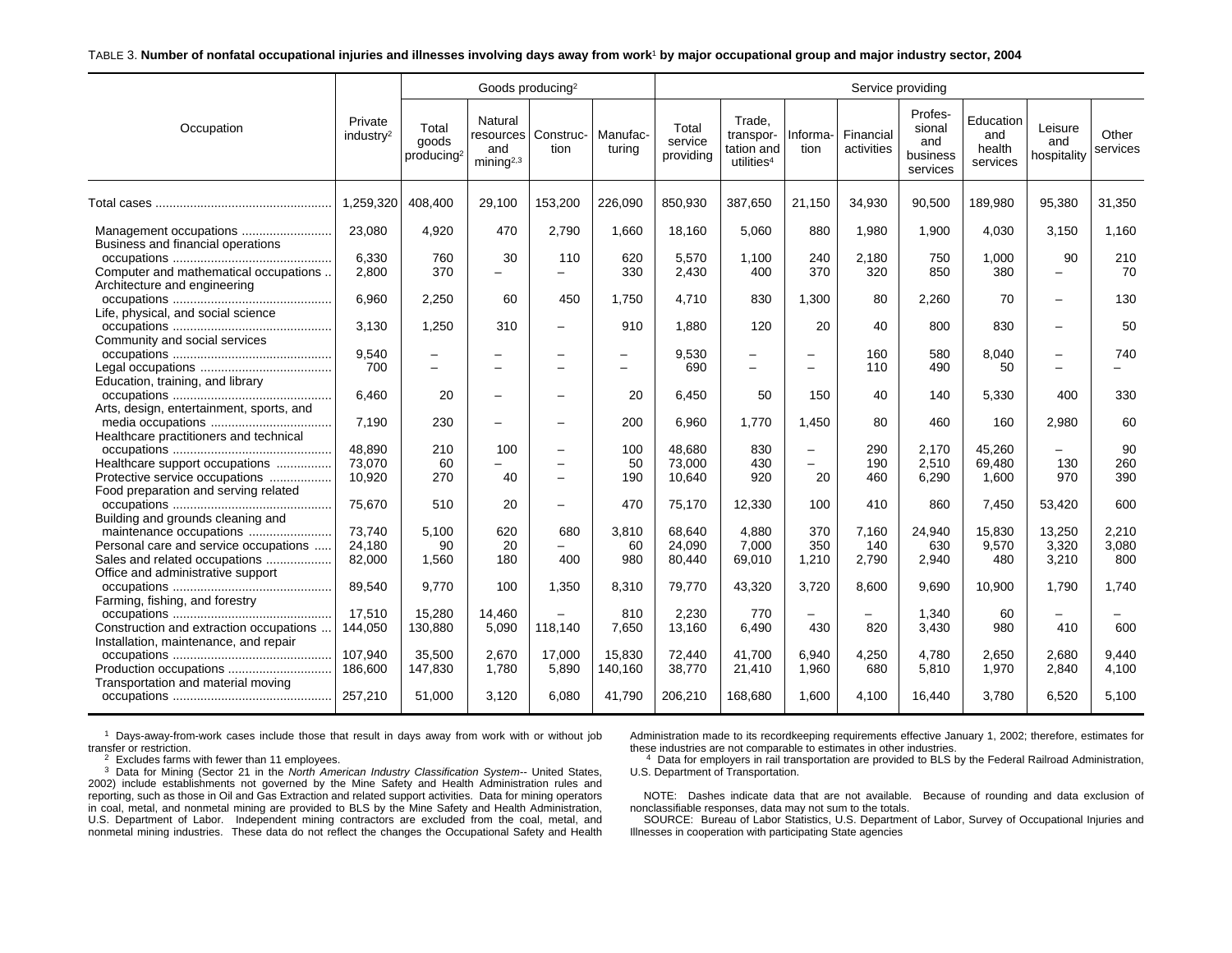#### TABLE 4. **Number of nonfatal occupational injuries and illnesses involving days away from work**1 **by selected worker occupation and major industry sector, 2004**

|                                                                                                                                                                                                                                                                                                                                                                                                                                                                                                                                                                                                                                                                                                       |                                                                                                                                                                                                                                                                |                                                                                                                                                                                                                                       | Goods producing <sup>2</sup>                                                                                                                                                                                                                                             |                                                                                                                                                                                                                                                                                                                                                         |                                                                                                                                                                                                                                         |                                                                                                                                                                                                                                                         |                                                                                                                                                                                                                                      |                                                                                                                                                                                                                                                                                                           | Service providing                                                                                                                                             |                                                                                                                                                                                                                                          |                                                                                                                                                                                                           |                                                                                                                                                                                                         |                                                                                                                                                                                         |
|-------------------------------------------------------------------------------------------------------------------------------------------------------------------------------------------------------------------------------------------------------------------------------------------------------------------------------------------------------------------------------------------------------------------------------------------------------------------------------------------------------------------------------------------------------------------------------------------------------------------------------------------------------------------------------------------------------|----------------------------------------------------------------------------------------------------------------------------------------------------------------------------------------------------------------------------------------------------------------|---------------------------------------------------------------------------------------------------------------------------------------------------------------------------------------------------------------------------------------|--------------------------------------------------------------------------------------------------------------------------------------------------------------------------------------------------------------------------------------------------------------------------|---------------------------------------------------------------------------------------------------------------------------------------------------------------------------------------------------------------------------------------------------------------------------------------------------------------------------------------------------------|-----------------------------------------------------------------------------------------------------------------------------------------------------------------------------------------------------------------------------------------|---------------------------------------------------------------------------------------------------------------------------------------------------------------------------------------------------------------------------------------------------------|--------------------------------------------------------------------------------------------------------------------------------------------------------------------------------------------------------------------------------------|-----------------------------------------------------------------------------------------------------------------------------------------------------------------------------------------------------------------------------------------------------------------------------------------------------------|---------------------------------------------------------------------------------------------------------------------------------------------------------------|------------------------------------------------------------------------------------------------------------------------------------------------------------------------------------------------------------------------------------------|-----------------------------------------------------------------------------------------------------------------------------------------------------------------------------------------------------------|---------------------------------------------------------------------------------------------------------------------------------------------------------------------------------------------------------|-----------------------------------------------------------------------------------------------------------------------------------------------------------------------------------------|
| Occupation                                                                                                                                                                                                                                                                                                                                                                                                                                                                                                                                                                                                                                                                                            | Private<br>industry <sup>2</sup>                                                                                                                                                                                                                               | Total<br>goods<br>producing <sup>2</sup>                                                                                                                                                                                              | Natural<br>resources<br>and<br>mining <sup>2,3</sup>                                                                                                                                                                                                                     | Construc-<br>tion                                                                                                                                                                                                                                                                                                                                       | Manufac-<br>turing                                                                                                                                                                                                                      | Total<br>service<br>providing                                                                                                                                                                                                                           | Trade,<br>transpor-<br>tation and<br>utilities <sup>4</sup>                                                                                                                                                                          | Informa-<br>tion                                                                                                                                                                                                                                                                                          | Financial<br>activities                                                                                                                                       | Profes-<br>sional<br>and<br>business<br>services                                                                                                                                                                                         | Education<br>and<br>health<br>services                                                                                                                                                                    | Leisure<br>and<br>hospitality                                                                                                                                                                           | Other<br>services                                                                                                                                                                       |
|                                                                                                                                                                                                                                                                                                                                                                                                                                                                                                                                                                                                                                                                                                       | 1,259,320                                                                                                                                                                                                                                                      | 408,400                                                                                                                                                                                                                               | 29,100                                                                                                                                                                                                                                                                   | 153,200                                                                                                                                                                                                                                                                                                                                                 | 226,090                                                                                                                                                                                                                                 | 850,930                                                                                                                                                                                                                                                 | 387,650                                                                                                                                                                                                                              | 21,150                                                                                                                                                                                                                                                                                                    | 34,930                                                                                                                                                        | 90,500                                                                                                                                                                                                                                   | 189,980                                                                                                                                                                                                   | 95,380                                                                                                                                                                                                  | 31,350                                                                                                                                                                                  |
| Labor and freight, stock, and material<br>Truck drivers, heavy and tractor-trailer<br>Nursing aides, orderlies, and attendants<br>Truck drivers, light or delivery services<br>Janitors and cleaners, except maids and<br>Stock clerks and order fillers<br>Maintenance and repair workers, general<br>Maids and housekeeping cleaners<br>Automotive service technicians and<br>Combined food preparation and serving<br>First line supervisors/managers of retail<br>Landscaping and groundskeeping<br>Welders, cutters, solderers, and brazers<br>Customer service representatives<br>Plumbers, pipefitters, and steamfitters<br>Food preparation workers<br>Industrial truck and tractor operators | 89,250<br>63.570<br>51,940<br>37,930<br>37,160<br>33,580<br>33,160<br>30,450<br>24,250<br>21,050<br>20,500<br>17,980<br>17.640<br>15,550<br>14,180<br>14.150<br>14,000<br>13,490<br>11,310<br>11,060<br>10,830<br>10,340<br>10,270<br>10.000<br>9.950<br>9,890 | 21,680<br>11.430<br>$\qquad \qquad -$<br>35.470<br>2,700<br>3,780<br>200<br>28,260<br>1,920<br>5,960<br>30<br>320<br>140<br>950<br>70<br>510<br>11.600<br>10,010<br>750<br>9,160<br>1,520<br>$\overline{\phantom{0}}$<br>320<br>3,690 | 410<br>970<br>$\frac{1}{2}$<br>60<br>150<br>200<br>$-$<br>20<br>20<br>210<br>$\overline{\phantom{m}}$<br>110<br>110<br>$\overline{\phantom{0}}$<br>$\overline{\phantom{0}}$<br>140<br>130<br>200<br>$\sim$<br>$\qquad \qquad -$<br>20<br>$\overline{\phantom{0}}$<br>410 | 510<br>3.540<br>$\sim$<br>34,290<br>550<br>270<br>$\qquad \qquad -$<br>26,050<br>200<br>1,220<br>$\qquad \qquad -$<br>70<br>$\overline{\phantom{0}}$<br>360<br>$\overline{\phantom{0}}$<br>$\overline{\phantom{0}}$<br>240<br>2.450<br>8,700<br>240<br>8,610<br>$\overline{\phantom{0}}$<br>$\overline{\phantom{m}}$<br>$\overline{\phantom{m}}$<br>170 | 20,770<br>6.920<br>$\overline{\phantom{0}}$<br>1.110<br>2,000<br>3,320<br>150<br>2.190<br>1.700<br>4,530<br>30<br>140<br>30<br>590<br>-<br>50<br>130<br>9.030<br>1,100<br>-<br>510<br>550<br>1,490<br>$\qquad \qquad -$<br>320<br>3,110 | 67,570<br>52,140<br>51,930<br>2.460<br>34,460<br>29.800<br>32,950<br>2,190<br>22,320<br>15,090<br>20,460<br>17,660<br>17,510<br>14.600<br>14,170<br>14,080<br>13,490<br>1.890<br>1,300<br>11,050<br>10.080<br>1,180<br>8,740<br>9.990<br>9.630<br>6,200 | 57,220<br>42.470<br>$\frac{1}{2}$<br>1,310<br>29,020<br>3.790<br>31,530<br>710<br>20,800<br>5,590<br>$-$<br>300<br>15,070<br>10.140<br>7,390<br>12,770<br>550<br>950<br>530<br>100<br>4,940<br>660<br>5,370<br>120<br>2.640<br>5,790 | 650<br>110<br>$\equiv$<br>160<br>240<br>260<br>110<br>80<br>60<br>300<br>$-$<br>$\equiv$<br>$\overline{\phantom{0}}$<br>$\overline{\phantom{0}}$<br>$\overline{\phantom{0}}$<br>30<br>50<br>$\overline{\phantom{0}}$<br>60<br>1,200<br>$\overline{\phantom{0}}$<br>180<br>$-$<br>$\overline{\phantom{0}}$ | 900<br>700<br>120<br>150<br>980<br>4,670<br>240<br>360<br>60<br>2,890<br>160<br>940<br>50<br>330<br>40<br>290<br>1,050<br>80<br>-<br>1.690<br>40<br>120<br>50 | 5,020<br>7.930<br>650<br>680<br>770<br>9,430<br>460<br>660<br>640<br>1,840<br>180<br>2.110<br>330<br>260<br>$\overline{\phantom{0}}$<br>220<br>8,040<br>290<br>390<br>$\overline{\phantom{0}}$<br>1.630<br>190<br>210<br>-<br>130<br>240 | 1,350<br>70<br>51,050<br>860<br>6.700<br>70<br>260<br>430<br>1,910<br>20,050<br>7,320<br>130<br>$\equiv$<br>180<br>190<br>1,090<br>$\overline{\phantom{0}}$<br>210<br>70<br>350<br>150<br>Ξ.<br>30<br>930 | 1.700<br>240<br>$\equiv$<br>1.730<br>3,770<br>430<br>90<br>190<br>1.670<br>6.760<br>1.620<br>90<br>6,510<br>560<br>2,020<br>10.760<br>110<br>$\overline{\phantom{0}}$<br>2,240<br>9.710<br>5.840<br>100 | 730<br>610<br>80<br>130<br>860<br>1,180<br>110<br>$-$<br>150<br>880<br>210<br>290<br>3,760<br>20<br>690<br>560<br>$\overline{\phantom{0}}$<br>70<br>150<br>120<br>610<br>80<br>40<br>40 |
| Industrial machinery mechanics                                                                                                                                                                                                                                                                                                                                                                                                                                                                                                                                                                                                                                                                        | 9.460                                                                                                                                                                                                                                                          | 6.610                                                                                                                                                                                                                                 | 850                                                                                                                                                                                                                                                                      | 330                                                                                                                                                                                                                                                                                                                                                     | 5.430                                                                                                                                                                                                                                   | 2.850                                                                                                                                                                                                                                                   | 1.750                                                                                                                                                                                                                                | 60                                                                                                                                                                                                                                                                                                        | 40                                                                                                                                                            | 180                                                                                                                                                                                                                                      | 60                                                                                                                                                                                                        | $\overline{\phantom{0}}$                                                                                                                                                                                | 710                                                                                                                                                                                     |

1 Days-away-from-work cases include those that result in days away from work with or without job transfer or restriction.

 $2$  Excludes farms with fewer than 11 employees.

<sup>3</sup> Data for Mining (Sector 21 in the North American Industry Classification System-- United States, 2002) include establishments not governed by the Mine Safety and Health Administration rules and reporting, such as those in Oil and Gas Extraction and related support activities. Data for mining operators in coal, metal, and nonmetal mining are provided to BLS by the Mine Safety and Health Administration, U.S. Department of Labor. Independent mining contractors are excluded from the coal, metal, and nonmetal mining industries. These data do not reflect the changes the Occupational Safety and Health Administration made to its recordkeeping requirements effective January 1, 2002; therefore, estimates for these industries are not comparable to estimates in other industries.

4 Data for employers in rail transportation are provided to BLS by the Federal Railroad Administration, U.S. Department of Transportation.

NOTE: Dashes indicate data that are not available. Because of rounding and data exclusion of nonclassifiable responses, data may not sum to the totals.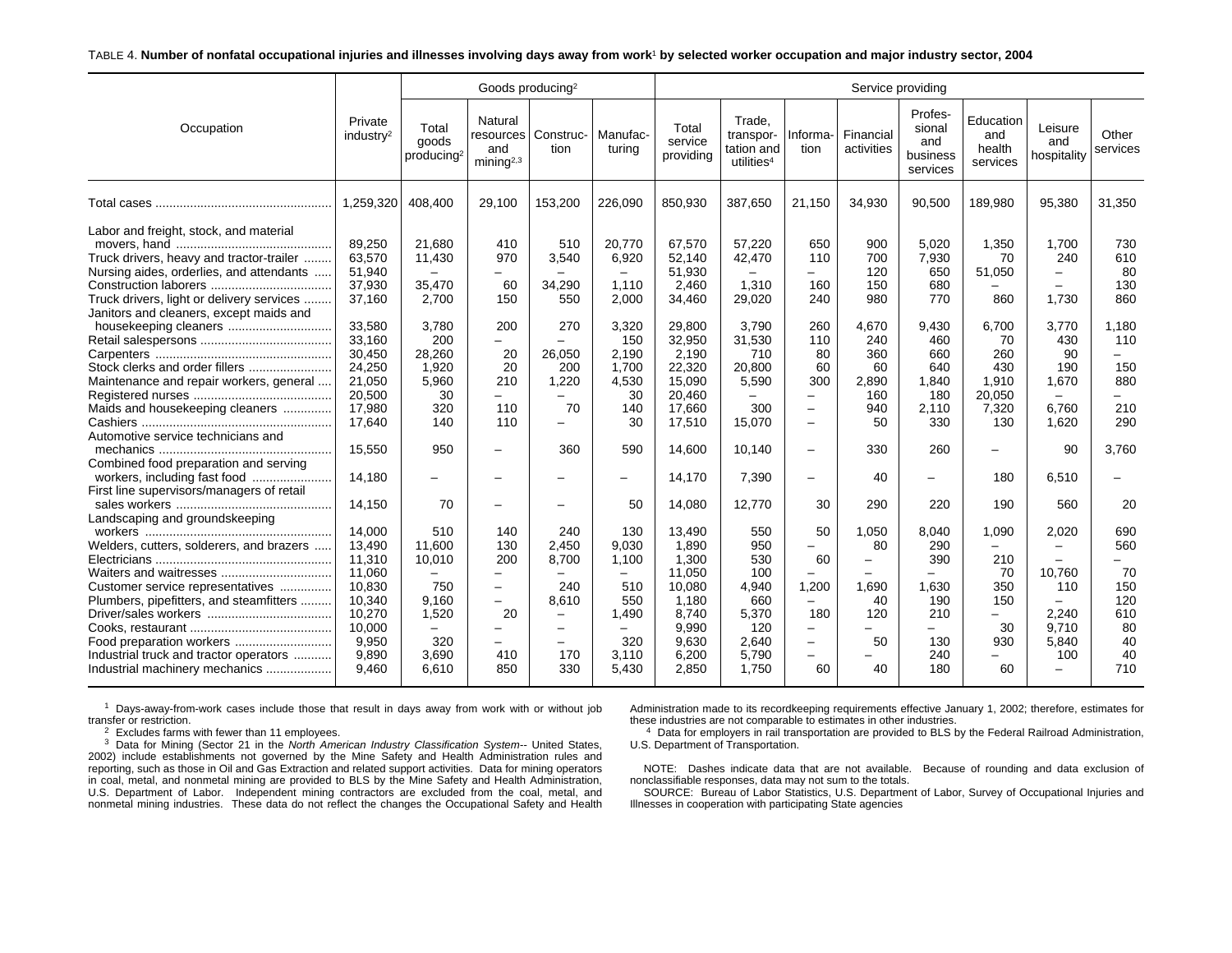#### TABLE 5. **Number of nonfatal occupational injuries and illnesses involving days away from work**1 **by selected injury or illness characteristics and major industry sector, 2004**

|                                                                                                                                                                                        |                                                                                                                                                                    |                                                                                                                                                             | Goods producing <sup>2</sup>                                                                                                       |                                                                                                                                                      |                                                                                                                                                         |                                                                                                                                                                 |                                                                                                                                                           |                                                                                                                                |                                                                                                                                       | Service providing                                                                                                                               |                                                                                                                                                     |                                                                                                                                                  |                                                                                                                                       |
|----------------------------------------------------------------------------------------------------------------------------------------------------------------------------------------|--------------------------------------------------------------------------------------------------------------------------------------------------------------------|-------------------------------------------------------------------------------------------------------------------------------------------------------------|------------------------------------------------------------------------------------------------------------------------------------|------------------------------------------------------------------------------------------------------------------------------------------------------|---------------------------------------------------------------------------------------------------------------------------------------------------------|-----------------------------------------------------------------------------------------------------------------------------------------------------------------|-----------------------------------------------------------------------------------------------------------------------------------------------------------|--------------------------------------------------------------------------------------------------------------------------------|---------------------------------------------------------------------------------------------------------------------------------------|-------------------------------------------------------------------------------------------------------------------------------------------------|-----------------------------------------------------------------------------------------------------------------------------------------------------|--------------------------------------------------------------------------------------------------------------------------------------------------|---------------------------------------------------------------------------------------------------------------------------------------|
| Characteristic                                                                                                                                                                         | Private<br>industry <sup>2</sup>                                                                                                                                   | Total<br>goods<br>producing <sup>2</sup>                                                                                                                    | Natural<br>resources<br>and<br>mining <sup>2,3</sup>                                                                               | Construc-<br>tion                                                                                                                                    | Manufac-<br>turing                                                                                                                                      | Total<br>service<br>providing                                                                                                                                   | Trade.<br>transpor-<br>tation and<br>utilities <sup>4</sup>                                                                                               | Informa-<br>tion                                                                                                               | Financial<br>activities                                                                                                               | Profes-<br>sional<br>and<br>business<br>services                                                                                                | Education<br>and<br>health<br>services                                                                                                              | Leisure<br>and<br>hospitality                                                                                                                    | Other<br>services                                                                                                                     |
|                                                                                                                                                                                        | 1,259,320                                                                                                                                                          | 408,400                                                                                                                                                     | 29,100                                                                                                                             | 153,200                                                                                                                                              | 226,090                                                                                                                                                 | 850,930                                                                                                                                                         | 387,650                                                                                                                                                   | 21,150                                                                                                                         | 34,930                                                                                                                                | 90,500                                                                                                                                          | 189,980                                                                                                                                             | 95,380                                                                                                                                           | 31,350                                                                                                                                |
| Nature of injury or illness:<br>Sprains, strains<br>Bruises, contusions<br>Cuts, lacerations<br>Carpal tunnel syndrome<br>Chemical burns<br>Amputations<br>Multiple traumatic injuries | 525,390<br>114,680<br>98,660<br>94,040<br>18,510<br>18,710<br>6,930<br>7,360<br>8,160<br>50,350                                                                    | 147,630<br>32,070<br>41,740<br>38,600<br>5,740<br>7,900<br>2,980<br>3,020<br>5,450<br>15,910                                                                | 9,520<br>2,820<br>2,900<br>4,340<br>180<br>340<br>120<br>160<br>280<br>1.840                                                       | 57,310<br>10,410<br>17,310<br>15,790<br>1,700<br>1,090<br>430<br>810<br>1,530<br>6.340                                                               | 80,800<br>18,840<br>21,530<br>18,470<br>3,850<br>6,470<br>2,440<br>2,060<br>3,640<br>7,720                                                              | 377,760<br>82,610<br>56,920<br>55,450<br>12,780<br>10,810<br>3,950<br>4,330<br>2,710<br>34,450                                                                  | 177,130<br>39,210<br>26,500<br>26,120<br>2,870<br>3,850<br>1,890<br>1.800<br>1,630<br>14,690                                                              | 9,310<br>2,060<br>780<br>1,260<br>50<br>550<br>230<br>$\overline{\phantom{0}}$<br>90<br>1,260                                  | 13,750<br>2,820<br>2,200<br>3,160<br>230<br>1,330<br>270<br>190<br>30<br>1,940                                                        | 33,180<br>9,470<br>6,850<br>6,550<br>490<br>1,810<br>440<br>570<br>240<br>4,530                                                                 | 99,790<br>17,200<br>4,390<br>10,210<br>1,990<br>2,150<br>830<br>1,150<br>50<br>6.890                                                                | 32,720<br>9,420<br>13,690<br>5,920<br>6,490<br>770<br>150<br>430<br>210<br>3,680                                                                 | 11,880<br>2,450<br>2,510<br>2,230<br>660<br>360<br>140<br>190<br>470<br>1.460                                                         |
| Part of body affected by the<br>injury or illness:<br>Upper extremities<br>Hand, except finger<br>Lower extremities<br>Body systems<br>Multiple parts                                  | 81,530<br>36,680<br>21,130<br>447,140<br>82,220<br>282,240<br>290,460<br>58,510<br>50,190<br>107,860<br>269,490<br>99,720<br>45,110<br>12,840<br>14,300<br>126,530 | 30.020<br>17,600<br>5,180<br>132,950<br>25,870<br>78,000<br>117,200<br>20,510<br>19,380<br>49,780<br>85,710<br>30,470<br>14,630<br>4,260<br>3,350<br>31,040 | 2,530<br>1.240<br>370<br>9,300<br>1,560<br>5.280<br>6,530<br>900<br>1,570<br>2,580<br>6,990<br>2,330<br>990<br>430<br>210<br>2,870 | 11,570<br>6.650<br>2,190<br>49,970<br>8,180<br>32,180<br>37,150<br>5,540<br>7,210<br>14,770<br>37,310<br>13,430<br>5,510<br>1,370<br>1,080<br>12,530 | 15,920<br>9.720<br>2,620<br>73,670<br>16,120<br>40,540<br>73,520<br>14,070<br>10,600<br>32,430<br>41,410<br>14,710<br>8,130<br>2,460<br>2,050<br>15,640 | 51.500<br>19.070<br>15,960<br>314,190<br>56,350<br>204,240<br>173,260<br>38,000<br>30,810<br>58,080<br>183,780<br>69,250<br>30,480<br>8,580<br>10,940<br>95,490 | 23,860<br>8.840<br>7,570<br>149,640<br>27,150<br>94,900<br>74,480<br>15,060<br>12,990<br>26,130<br>89,480<br>31.130<br>17,380<br>5,030<br>3,480<br>36,940 | 990<br>390<br>460<br>7,190<br>1,660<br>4,590<br>4,010<br>1,170<br>530<br>1,080<br>3,980<br>1,750<br>440<br>150<br>380<br>3,970 | 2,030<br>570<br>520<br>11,450<br>1,940<br>7,620<br>7,230<br>2,730<br>1,000<br>1,720<br>8,280<br>3,390<br>1,260<br>310<br>840<br>4,490 | 6,500<br>2,560<br>1,600<br>28,210<br>5,010<br>17,560<br>21,790<br>4,760<br>4,200<br>6,620<br>18,630<br>6,780<br>2,770<br>440<br>1,630<br>11,080 | 9,850<br>3,350<br>4,310<br>81,220<br>13,330<br>57,260<br>30,140<br>8,770<br>4,070<br>7,970<br>35,610<br>15,580<br>4,440<br>1,160<br>3,130<br>24,460 | 5,660<br>2,030<br>930<br>25,900<br>5,180<br>15,710<br>28,490<br>4.190<br>6,540<br>11,890<br>21,290<br>8,080<br>3,350<br>1,210<br>1,080<br>11,330 | 2,600<br>1,340<br>560<br>10,590<br>2,080<br>6,600<br>7,130<br>1,320<br>1,470<br>2,670<br>6,510<br>2,550<br>850<br>290<br>410<br>3,220 |

See footnotes at end of table.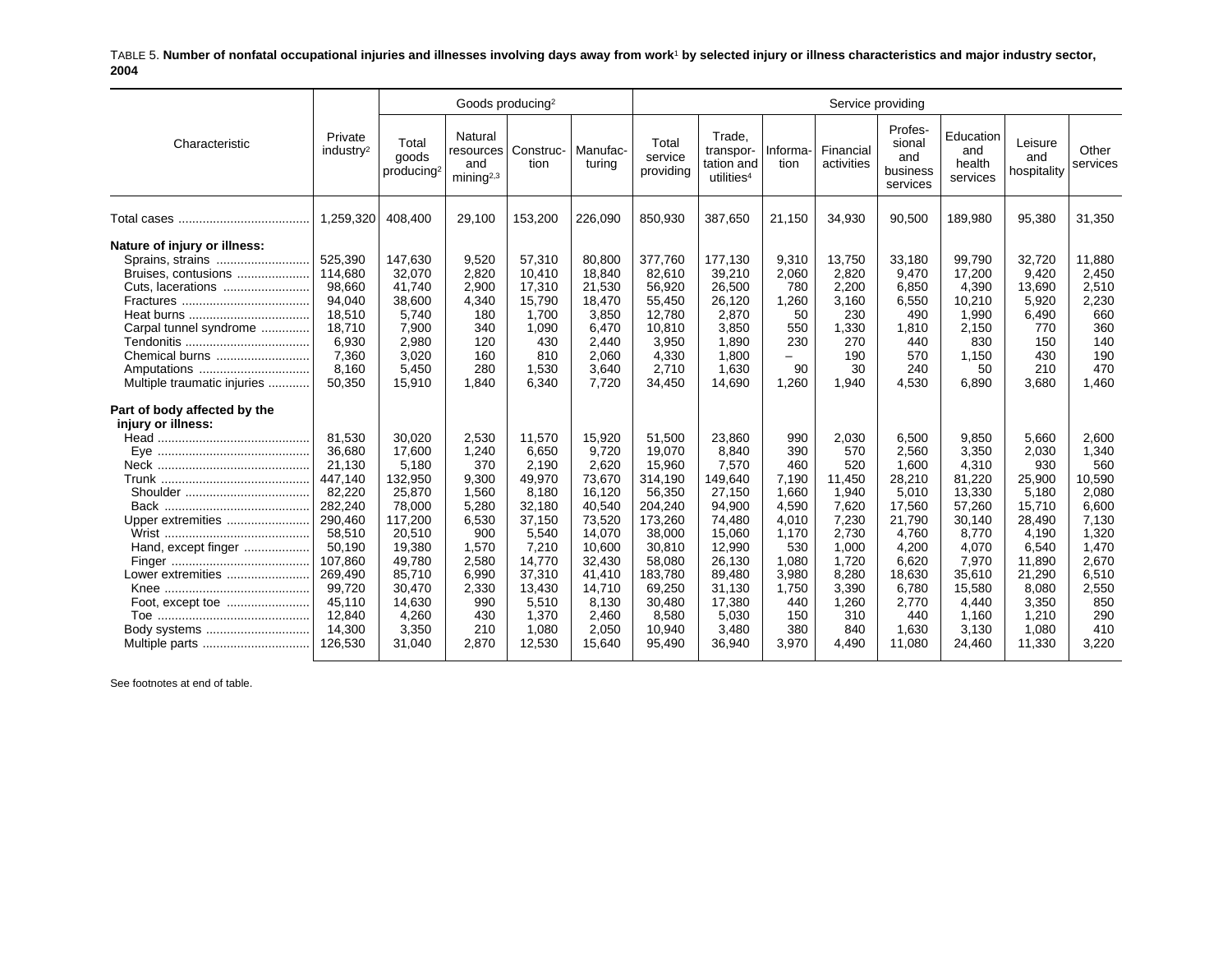TABLE 5. **Number of nonfatal occupational injuries and illnesses involving days away from work**1 **by selected injury or illness characteristics and major industry sector, 2004** — Continued

|                                                             |                                                           | Goods producing <sup>2</sup>                        |                                                         |                                                         |                                                             |                                                             |                                                  | Service providing                                |                                                      |                                                       |                                                       |                                                    |
|-------------------------------------------------------------|-----------------------------------------------------------|-----------------------------------------------------|---------------------------------------------------------|---------------------------------------------------------|-------------------------------------------------------------|-------------------------------------------------------------|--------------------------------------------------|--------------------------------------------------|------------------------------------------------------|-------------------------------------------------------|-------------------------------------------------------|----------------------------------------------------|
| Private<br>industry <sup>2</sup>                            | Total<br>goods<br>producing <sup>2</sup>                  | Natural<br>and<br>mining <sup>2,3</sup>             | tion                                                    | Manufac-<br>turina                                      | Total<br>service<br>providing                               | Trade,<br>transpor-<br>tation and<br>utilities <sup>4</sup> | Informa-<br>tion                                 | Financial<br>activities                          | Profes-<br>sional<br>and<br>business<br>services     | Education<br>and<br>health<br>services                | Leisure<br>and<br>hospitality                         | Other<br>services                                  |
| 17,880<br>161,370                                           | 6,810<br>36,670                                           | 730<br>2,200<br>180                                 | 1,660<br>6.750                                          | 4,420<br>27,720                                         | 11,070<br>124,700                                           | 3,900<br>79,920                                             | 120<br>2,740<br>470                              | 430<br>3.190                                     | 1,530<br>10,910                                      | 3,250<br>10.590                                       | 1,280<br>14,810<br>4.660                              | 570<br>2,540<br>830                                |
| 82,160<br>127,790<br>182,820                                | 41,220<br>76,110<br>63,480                                | 2,560<br>2,830<br>3,070                             | 10,290<br>32,670<br>20,630                              | 28,370<br>40,620<br>39,790                              | 40,940<br>51,680<br>119,340                                 | 21,230<br>34,410<br>54,280                                  | 1,100<br>1,330<br>4,140                          | 1,930<br>1,980<br>5,770                          | 4,580<br>6,050<br>11,850                             | 4,210<br>2,290<br>25,530                              | 6,060<br>2,130<br>12,440                              | 1,820<br>3,500<br>5,340                            |
| 234.010<br>83,930<br>111,270                                | 36,410<br>22,440                                          | 2,240<br>2.170                                      | 18,620<br>8,220                                         | 15,550<br>12,060<br>$\equiv$                            | 47,520<br>88,830                                            | 19,070<br>54,180                                            | 1,870<br>2,180<br>$\qquad \qquad -$              | 2,380<br>3,120                                   | 5,190<br>11,380                                      | 7,870<br>9,520                                        | 8,800<br>4,820<br>$\equiv$                            | 6.110<br>2,330<br>3,630<br>260                     |
|                                                             |                                                           |                                                     |                                                         |                                                         |                                                             |                                                             |                                                  |                                                  |                                                      |                                                       |                                                       |                                                    |
| 335,160<br>170,080<br>83,330<br>55,160<br>79,800<br>167,010 | 143,230<br>68,690<br>31,660<br>29,980<br>32,980<br>36,750 | 10,780<br>5,840<br>2,420<br>1,910<br>2,730<br>3,500 | 51,830<br>27,950<br>12,720<br>5,170<br>20,950<br>12,700 | 80,620<br>34,910<br>16,520<br>22,900<br>9,300<br>20,550 | 191,930<br>101,390<br>51,670<br>25,180<br>46,820<br>130,260 | 100,830<br>55,350<br>25,050<br>13,550<br>23,600<br>45,820   | 3,930<br>1,940<br>1,040<br>710<br>1,890<br>3,280 | 6,530<br>3,590<br>2,080<br>510<br>3,680<br>6,520 | 21,450<br>9,480<br>5,870<br>3.820<br>5,970<br>14,010 | 24,880<br>12,180<br>8,490<br>2,890<br>5,820<br>33,670 | 25,810<br>14,250<br>7,220<br>2,430<br>4,030<br>22,480 | 8,490<br>4,600<br>1,920<br>1,270<br>1,830<br>4,470 |
| 37,500<br>316.670<br>173,400<br>48,710                      | 10,100<br>89,320<br>47,020<br>21,530                      | 580<br>4,960<br>2,160<br>560                        | 4,490<br>30.460<br>16,860<br>3,240                      | 5,030<br>53,910<br>28,000<br>17,730                     | 27,400<br>227,350<br>126,380<br>27,180                      | 12,060<br>108.870<br>63,430<br>10,410                       | 780<br>4,700<br>2,500<br>1,660                   | 1,170<br>7,200<br>4,120<br>2,590                 | 2,690<br>17,370<br>10,990<br>3,510                   | 5,980<br>67.790<br>32,130<br>5,720                    | 3,770<br>15,460<br>9,740<br>2,080                     | 970<br>5,970<br>3,470<br>1,210                     |
| 52.830<br>62,860<br>2,420<br>17,670                         | 16,760<br>11,790<br>1,330<br>770                          | 950<br>1.140<br>100<br>150                          | 5,220<br>5,670<br>470<br>240                            | 10,590<br>4,980<br>750<br>370                           | 36.070<br>51,070<br>1,100<br>16,900                         | 10.370<br>27,880<br>560<br>2,250                            | 860<br>1,800<br>$\qquad \qquad -$<br>60          | 1.160<br>2,150<br>30<br>400                      | 4,440<br>8,380<br>220<br>860                         | 8.800<br>5,860<br>50<br>12,230                        | 8.890<br>2,940<br>150<br>880                          | 1,540<br>2,060<br>80<br>230                        |
|                                                             | 44,790<br>57,230                                          | 8,090<br>65,390<br>20                               | 5.660                                                   | resources   Construc-<br>1,940<br>31.890                | 5,970<br>27,840                                             | 36,700<br>168.620<br>57,220                                 | 16,650<br>66.320<br>140                          | 4,980                                            | 1,780<br>9.500<br>140                                | 2,920<br>18.340<br>870                                | 9,390<br>38,410<br>55,800                             | 24,970                                             |

 $1$  Days-away-from-work cases include those that result in days away from work with or without job transfer or restriction.

Safety and Health Administration made to its recordkeeping requirements effective January 1, 2002; therefore, estimates for these industries are not comparable to estimates in other industries.  $<sup>4</sup>$  Data for employers in rail transportation are provided to BLS by the Federal Railroad</sup>

Administration, U.S. Department of Transportation.

 $2^{2}$  Excludes farms with fewer than 11 employees.

 $3$  Data for Mining (Sector 21 in the North American Industry Classification System-- United States, 2002) include establishments not governed by the Mine Safety and Health Administration rules and reporting, such as those in Oil and Gas Extraction and related support activities. Data for mining operators in coal, metal, and nonmetal mining are provided to BLS by the Mine Safety and Health Administration, U.S. Department of Labor. Independent mining contractors are excluded from the coal, metal, and nonmetal mining industries. These data do not reflect the changes the Occupational

NOTE: Dashes indicate data that are not available. Because of rounding and data exclusion of nonclassifiable responses, data may not sum to the totals.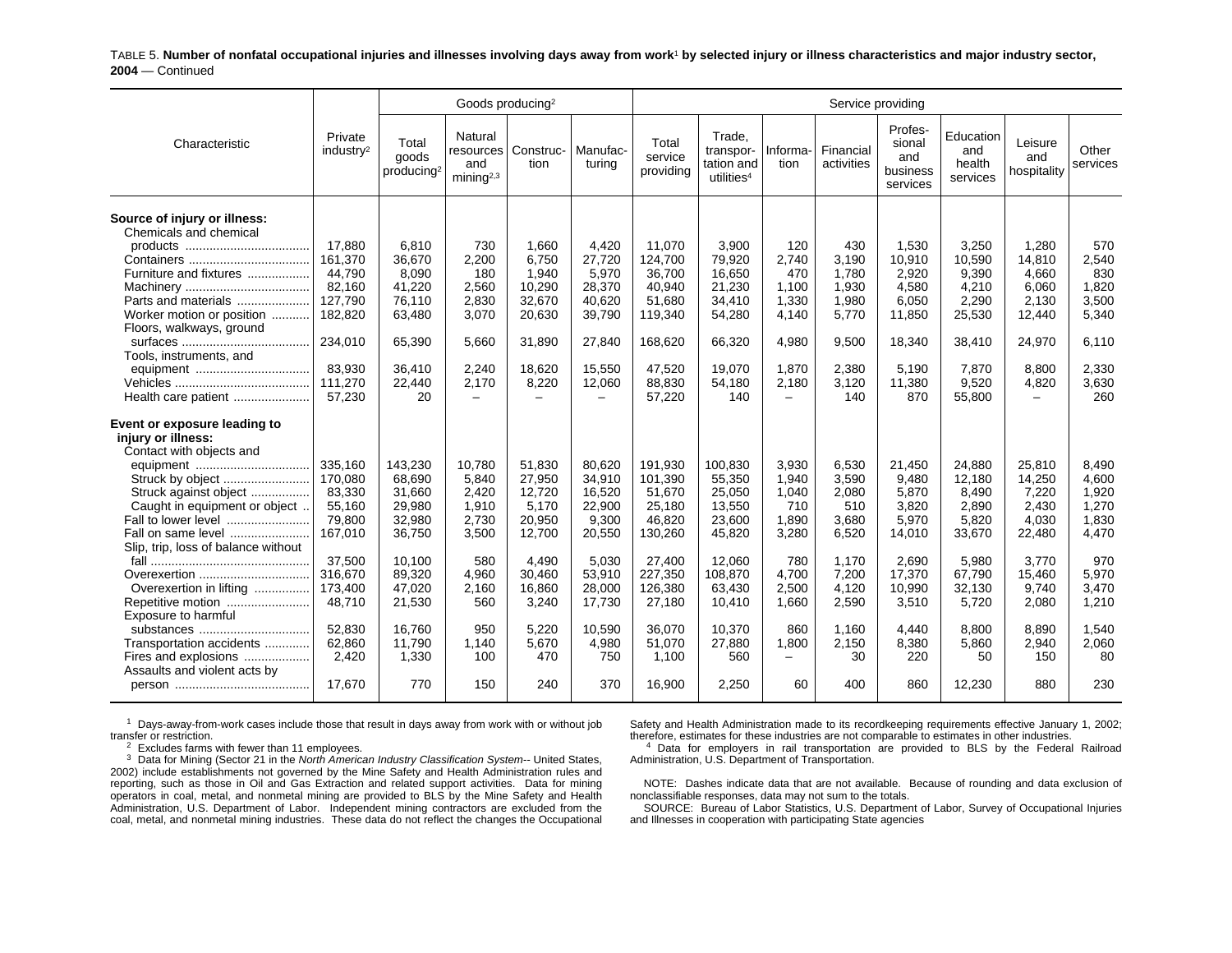TABLE 6. **Percent distribution of nonfatal occupational injuries and illnesses involving days away from work**1 **by selected injury or illness characteristics and major industry sector, 2004**

|                                                    |                                  |                                          | Goods producing <sup>2</sup>                   |                   |                    |                               |                                                             |                          | Service providing       |                                                  |                                        |                               |                   |
|----------------------------------------------------|----------------------------------|------------------------------------------|------------------------------------------------|-------------------|--------------------|-------------------------------|-------------------------------------------------------------|--------------------------|-------------------------|--------------------------------------------------|----------------------------------------|-------------------------------|-------------------|
| Characteristic                                     | Private<br>industry <sup>2</sup> | Total<br>goods<br>producing <sup>2</sup> | Natural<br>resources<br>and<br>mining $^{2,3}$ | Construc-<br>tion | Manufac-<br>turing | Total<br>service<br>providing | Trade.<br>transpor-<br>tation and<br>utilities <sup>4</sup> | Informa-<br>tion         | Financial<br>activities | Profes-<br>sional<br>and<br>business<br>services | Education<br>and<br>health<br>services | Leisure<br>and<br>hospitality | Other<br>services |
| Total [1,259,320 cases]                            | 100.0                            | 100.0                                    | 100.0                                          | 100.0             | 100.0              | 100.0                         | 100.0                                                       | 100.0                    | 100.0                   | 100.0                                            | 100.0                                  | 100.0                         | 100.0             |
| Nature of injury or illness:<br>Sprains, strains   | 41.7                             | 36.1                                     | 32.7                                           | 37.4              | 35.7               | 44.4                          | 45.7                                                        | 44.0                     | 39.4                    | 36.7                                             | 52.5                                   | 34.3                          | 37.9              |
| Bruises, contusions                                | 9.1                              | 7.9                                      | 9.7                                            | 6.8               | 8.3                | 9.7                           | 10.1                                                        | 9.7                      | 8.1                     | 10.5                                             | 9.1                                    | 9.9                           | 7.8               |
| Cuts, lacerations                                  | 7.8                              | 10.2                                     | 10.0                                           | 11.3              | 9.5                | 6.7                           | 6.8                                                         | 3.7                      | 6.3                     | 7.6                                              | 2.3                                    | 14.4                          | 8.0               |
|                                                    | 7.5                              | 9.5                                      | 14.9                                           | 10.3              | 8.2                | 6.5                           | 6.7                                                         | 6.0                      | 9.0                     | 7.2                                              | 5.4                                    | 6.2                           | 7.1               |
|                                                    | 1.5                              | 1.4                                      | .6                                             | 1.1               | 1.7                | 1.5                           | .7                                                          | .2                       | .7                      | .5                                               | 1.0                                    | 6.8                           | 2.1               |
| Carpal tunnel syndrome                             | 1.5                              | 1.9                                      | 1.2                                            | .7                | 2.9                | 1.3                           | 1.0                                                         | 2.6                      | 3.8                     | 2.0                                              | 1.1                                    | .8                            | 1.1               |
|                                                    | .6                               | .7                                       | .4                                             | .3                | 1.1                | .5                            | .5                                                          | 1.1                      | .8                      | .5                                               | $\cdot$                                | .2                            | .4                |
| Chemical burns                                     | .6                               | .7                                       | $.5\,$                                         | .5                | .9                 | .5                            | $.5\,$                                                      | $\overline{\phantom{m}}$ | .5                      | .6                                               | .6                                     | .5                            | .6                |
| Amputations                                        | .6                               | 1.3                                      | 1.0                                            | 1.0               | 1.6                | .3                            | .4                                                          | .4                       | $\cdot$ 1               | .3                                               | (5)                                    | .2                            | 1.5               |
| Multiple traumatic injuries                        | 4.0                              | 3.9                                      | 6.3                                            | 4.1               | 3.4                | 4.0                           | 3.8                                                         | 6.0                      | 5.6                     | 5.0                                              | 3.6                                    | 3.9                           | 4.7               |
| Part of body affected by the<br>injury or illness: |                                  |                                          |                                                |                   |                    |                               |                                                             |                          |                         |                                                  |                                        |                               |                   |
|                                                    | 6.5                              | 7.4                                      | 8.7                                            | 7.6               | 7.0                | 6.1                           | 6.2                                                         | 4.7                      | 5.8                     | 7.2                                              | 5.2                                    | 5.9                           | 8.3               |
|                                                    | 2.9                              | 4.3                                      | 4.3                                            | 4.3               | 4.3                | 2.2                           | 2.3                                                         | 1.8                      | 1.6                     | 2.8                                              | 1.8                                    | 2.1                           | 4.3               |
|                                                    | 1.7                              | 1.3                                      | 1.3                                            | 1.4               | 1.2                | 1.9                           | 2.0                                                         | 2.2                      | 1.5                     | 1.8                                              | 2.3                                    | 1.0                           | 1.8               |
|                                                    | 35.5                             | 32.6                                     | 32.0                                           | 32.6              | 32.6               | 36.9                          | 38.6                                                        | 34.0                     | 32.8                    | 31.2                                             | 42.8                                   | 27.2                          | 33.8              |
|                                                    | 6.5                              | 6.3                                      | 5.4                                            | 5.3               | 7.1                | 6.6                           | 7.0                                                         | 7.8                      | 5.6                     | 5.5                                              | 7.0                                    | 5.4                           | 6.6               |
|                                                    | 22.4                             | 19.1                                     | 18.1                                           | 21.0              | 17.9               | 24.0                          | 24.5                                                        | 21.7                     | 21.8                    | 19.4                                             | 30.1                                   | 16.5                          | 21.1              |
| Upper extremities                                  | 23.1                             | 28.7                                     | 22.4                                           | 24.2              | 32.5               | 20.4                          | 19.2                                                        | 19.0                     | 20.7                    | 24.1                                             | 15.9                                   | 29.9                          | 22.7              |
|                                                    | 4.6                              | 5.0                                      | 3.1                                            | 3.6               | 6.2                | 4.5                           | 3.9                                                         | 5.5                      | 7.8                     | 5.3                                              | 4.6                                    | 4.4                           | 4.2               |
| Hand, except finger                                | 4.0                              | 4.7                                      | 5.4                                            | 4.7               | 4.7                | 3.6                           | 3.4                                                         | 2.5                      | 2.9                     | 4.6                                              | 2.1                                    | 6.9                           | 4.7               |
|                                                    | 8.6                              | 12.2                                     | 8.9                                            | 9.6               | 14.3               | 6.8                           | 6.7                                                         | 5.1                      | 4.9                     | 7.3                                              | 4.2                                    | 12.5                          | 8.5               |
| Lower extremities                                  | 21.4                             | 21.0                                     | 24.0                                           | 24.4              | 18.3               | 21.6                          | 23.1                                                        | 18.8                     | 23.7                    | 20.6                                             | 18.7                                   | 22.3                          | 20.8              |
|                                                    | 7.9                              | 7.5                                      | 8.0                                            | 8.8               | 6.5                | 8.1                           | 8.0                                                         | 8.3                      | 9.7                     | 7.5                                              | 8.2                                    | 8.5                           | 8.1               |
| Foot, except toe                                   | 3.6                              | 3.6                                      | 3.4                                            | 3.6               | 3.6                | 3.6                           | 4.5                                                         | 2.1                      | 3.6                     | 3.1                                              | 2.3                                    | 3.5                           | 2.7               |
|                                                    | 1.0                              | 1.0                                      | 1.5                                            | .9                | 1.1                | 1.0                           | 1.3                                                         | .7                       | .9                      | .5                                               | .6                                     | 1.3                           | .9                |
| Body systems                                       | 1.1<br>10.0                      | .8<br>7.6                                | .7<br>9.9                                      | .7<br>8.2         | .9<br>6.9          | 1.3<br>11.2                   | $.9\,$<br>9.5                                               | 1.8<br>18.8              | 2.4<br>12.9             | 1.8<br>12.2                                      | 1.6<br>12.9                            | 1.1<br>11.9                   | 1.3<br>10.3       |
|                                                    |                                  |                                          |                                                |                   |                    |                               |                                                             |                          |                         |                                                  |                                        |                               |                   |

See footnotes at end of table.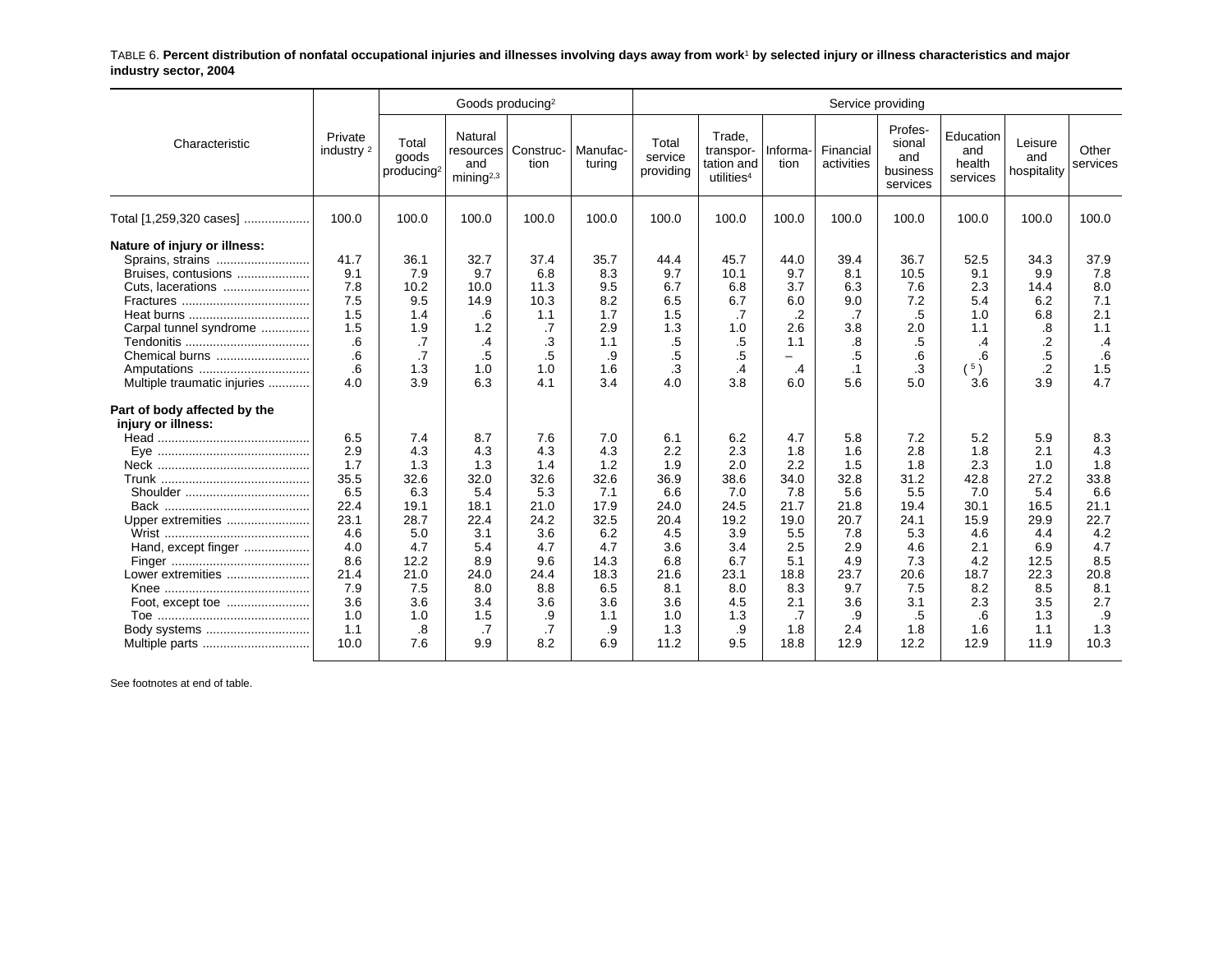TABLE 6. **Percent distribution of nonfatal occupational injuries and illnesses involving days away from work**1 **by selected injury or illness characteristics and major industry sector, 2004** — Continued

|                                                        |                                  |                                          | Goods producing <sup>2</sup>                          |                          |                    |                               |                                                             |                          | Service providing       |                                                  |                                        |                               |                   |
|--------------------------------------------------------|----------------------------------|------------------------------------------|-------------------------------------------------------|--------------------------|--------------------|-------------------------------|-------------------------------------------------------------|--------------------------|-------------------------|--------------------------------------------------|----------------------------------------|-------------------------------|-------------------|
| Characteristic                                         | Private<br>industry <sup>2</sup> | Total<br>goods<br>producing <sup>2</sup> | Natural<br>resources<br>and<br>minin a <sup>2,3</sup> | Construc-<br>tion        | Manufac-<br>turina | Total<br>service<br>providing | Trade.<br>transpor-<br>tation and<br>utilities <sup>4</sup> | Informa-<br>tion         | Financial<br>activities | Profes-<br>sional<br>and<br>business<br>services | Education<br>and<br>health<br>services | Leisure<br>and<br>hospitality | Other<br>services |
| Source of injury or illness:<br>Chemicals and chemical |                                  |                                          |                                                       |                          |                    |                               |                                                             |                          |                         |                                                  |                                        |                               |                   |
|                                                        | 1.4                              | 1.7                                      | 2.5                                                   | 1.1                      | 2.0                | 1.3                           | 1.0                                                         | 0.6                      | 1.2                     | 1.7                                              | 1.7                                    | 1.3                           | 1.8               |
|                                                        | 12.8                             | 9.0                                      | 7.6                                                   | 4.4                      | 12.3               | 14.7                          | 20.6                                                        | 13.0                     | 9.1                     | 12.1                                             | 5.6                                    | 15.5                          | 8.1               |
| Furniture and fixtures                                 | 3.6                              | 2.0                                      | .6                                                    | 1.3                      | 2.6                | 4.3                           | 4.3                                                         | 2.2                      | 5.1                     | 3.2                                              | 4.9                                    | 4.9                           | 2.6               |
|                                                        | 6.5                              | 10.1                                     | 8.8                                                   | 6.7                      | 12.5               | 4.8                           | 5.5                                                         | 5.2                      | 5.5                     | 5.1                                              | 2.2                                    | 6.4                           | 5.8               |
| Parts and materials                                    | 10.1                             | 18.6                                     | 9.7                                                   | 21.3                     | 18.0               | 6.1                           | 8.9                                                         | 6.3                      | 5.7                     | 6.7                                              | 1.2                                    | 2.2                           | 11.2              |
| Worker motion or position                              | 14.5                             | 15.5                                     | 10.5                                                  | 13.5                     | 17.6               | 14.0                          | 14.0                                                        | 19.6                     | 16.5                    | 13.1                                             | 13.4                                   | 13.0                          | 17.0              |
| Floors, walkways, ground                               |                                  |                                          |                                                       |                          |                    |                               |                                                             |                          |                         |                                                  |                                        |                               |                   |
|                                                        | 18.6                             | 16.0                                     | 19.5                                                  | 20.8                     | 12.3               | 19.8                          | 17.1                                                        | 23.5                     | 27.2                    | 20.3                                             | 20.2                                   | 26.2                          | 19.5              |
| Tools, instruments, and                                | 6.7                              | 8.9                                      | 7.7                                                   | 12.2                     | 6.9                | 5.6                           | 4.9                                                         | 8.8                      | 6.8                     | 5.7                                              | 4.1                                    | 9.2                           | 7.4               |
|                                                        | 8.8                              | 5.5                                      | 7.5                                                   | 5.4                      | 5.3                | 10.4                          | 14.0                                                        | 10.3                     | 8.9                     | 12.6                                             | 5.0                                    | 5.1                           | 11.6              |
| Health care patient                                    | 4.5                              | (5)                                      | $\equiv$                                              | $\overline{\phantom{0}}$ | Ξ.                 | 6.7                           | (5)                                                         | $-$                      | .4                      | 1.0                                              | 29.4                                   | $\equiv$                      | $\boldsymbol{.8}$ |
|                                                        |                                  |                                          |                                                       |                          |                    |                               |                                                             |                          |                         |                                                  |                                        |                               |                   |
| Event or exposure leading to                           |                                  |                                          |                                                       |                          |                    |                               |                                                             |                          |                         |                                                  |                                        |                               |                   |
| injury or illness:                                     |                                  |                                          |                                                       |                          |                    |                               |                                                             |                          |                         |                                                  |                                        |                               |                   |
| Contact with objects and                               |                                  |                                          |                                                       |                          |                    |                               |                                                             |                          |                         |                                                  |                                        |                               |                   |
|                                                        | 26.6                             | 35.1                                     | 37.0                                                  | 33.8                     | 35.7               | 22.6                          | 26.0                                                        | 18.6                     | 18.7                    | 23.7                                             | 13.1                                   | 27.1                          | 27.1              |
| Struck by object                                       | 13.5                             | 16.8                                     | 20.1                                                  | 18.2                     | 15.4               | 11.9                          | 14.3                                                        | 9.2                      | 10.3                    | 10.5                                             | 6.4                                    | 14.9                          | 14.7              |
| Struck against object                                  | 6.6                              | 7.8                                      | 8.3                                                   | 8.3                      | 7.3                | 6.1                           | 6.5                                                         | 4.9                      | 6.0                     | 6.5                                              | 4.5                                    | 7.6                           | 6.1               |
| Caught in equipment or object.                         | 4.4                              | 7.3                                      | 6.6                                                   | 3.4                      | 10.1               | 3.0                           | 3.5                                                         | 3.4                      | 1.5                     | 4.2                                              | 1.5                                    | 2.5                           | 4.1               |
| Fall to lower level                                    | 6.3                              | 8.1                                      | 9.4                                                   | 13.7                     | 4.1                | 5.5                           | 6.1                                                         | 8.9                      | 10.5                    | 6.6                                              | 3.1                                    | 4.2                           | 5.8               |
| Fall on same level                                     | 13.3                             | 9.0                                      | 12.0                                                  | 8.3                      | 9.1                | 15.3                          | 11.8                                                        | 15.5                     | 18.7                    | 15.5                                             | 17.7                                   | 23.6                          | 14.3              |
| Slip, trip, loss of balance without                    |                                  |                                          |                                                       |                          |                    |                               |                                                             |                          |                         |                                                  |                                        |                               |                   |
|                                                        | 3.0                              | 2.5                                      | 2.0                                                   | 2.9                      | 2.2                | 3.2                           | 3.1                                                         | 3.7                      | 3.3                     | 3.0                                              | 3.1                                    | 4.0                           | 3.1               |
| Overexertion                                           | 25.1                             | 21.9                                     | 17.0                                                  | 19.9                     | 23.8               | 26.7                          | 28.1                                                        | 22.2                     | 20.6                    | 19.2                                             | 35.7                                   | 16.2                          | 19.0              |
| Overexertion in lifting                                | 13.8                             | 11.5                                     | 7.4                                                   | 11.0                     | 12.4               | 14.9                          | 16.4                                                        | 11.8                     | 11.8                    | 12.1                                             | 16.9                                   | 10.2                          | 11.1              |
| Repetitive motion                                      | 3.9                              | 5.3                                      | 1.9                                                   | 2.1                      | 7.8                | 3.2                           | 2.7                                                         | 7.8                      | 7.4                     | 3.9                                              | 3.0                                    | 2.2                           | 3.9               |
| Exposure to harmful                                    | 4.2                              | 4.1                                      | 3.3                                                   | 3.4                      | 4.7                | 4.2                           | 2.7                                                         |                          | 3.3                     | 4.9                                              |                                        | 9.3                           | 4.9               |
| substances                                             |                                  |                                          |                                                       | 3.7                      |                    | 6.0                           |                                                             | 4.1<br>8.5               | 6.2                     |                                                  | 4.6                                    | 3.1                           | 6.6               |
| Transportation accidents<br>Fires and explosions       | 5.0<br>.2                        | 2.9<br>.3                                | 3.9<br>.3                                             | .3                       | 2.2<br>.3          | $\cdot$ 1                     | 7.2<br>$\cdot$ 1                                            | $\overline{\phantom{0}}$ | $\cdot$ 1               | 9.3<br>$\cdot$                                   | 3.1                                    | .2                            | .3                |
| Assaults and violent acts by                           |                                  |                                          |                                                       |                          |                    |                               |                                                             |                          |                         |                                                  | (5)                                    |                               |                   |
|                                                        | 1.4                              | $\cdot$                                  | .5                                                    | .2                       | .2                 | 2.0                           | .6                                                          | .3                       | 1.1                     | 1.0                                              | 6.4                                    | .9                            | $\cdot$ 7         |
|                                                        |                                  |                                          |                                                       |                          |                    |                               |                                                             |                          |                         |                                                  |                                        |                               |                   |

 $1$  Days-away-from-work cases include those that result in days away from work with or without job transfer or restriction.

 $2^{2}$  Excludes farms with fewer than 11 employees.

 $3$  Data for Mining (Sector 21 in the North American Industry Classification System-- United States, 2002) include establishments not governed by the Mine Safety and Health Administration rules and reporting, such as those in Oil and Gas Extraction and related support activities. Data for mining operators in coal, metal, and nonmetal mining are provided to BLS by the Mine Safety and Health Administration, U.S. Department of Labor. Independent mining contractors are excluded from the coal, metal, and nonmetal mining industries. These data do not reflect the changes the Occupational Safety and Health Administration made to its recordkeeping requirements effective January 1, 2002;

therefore, estimates for these industries are not comparable to estimates in other industries.

4 Data for employers in rail transportation are provided to BLS by the Federal Railroad Administration, U.S. Department of Transportation.

<sup>5</sup> Less than 0.1 percent.

NOTE: Dashes indicate data that are not available. Because of rounding and data exclusion of nonclassifiable responses, percentages may not add to 100.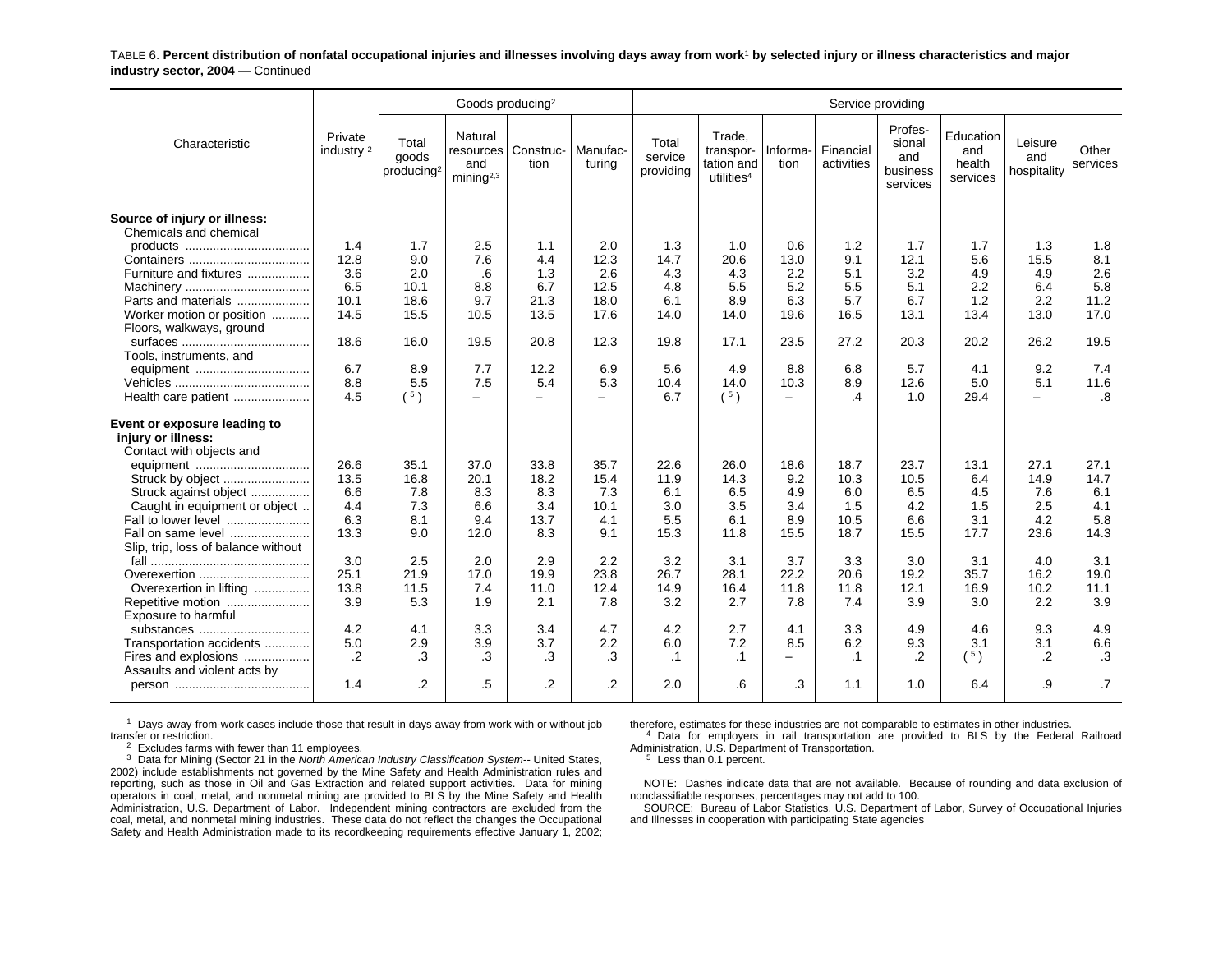TABLE 7. **Incidence rates**1 **for nonfatal occupational injuries and illnesses involving days away from work**2 **per 10,000 full-time workers for selected characteristics and major industry sector, 2004**

|                                                    |                                  |                                          | Goods producing <sup>3</sup>                |                   |                    |                               |                                                             |                  | Service providing       |                                                  |                                        |                               |                   |
|----------------------------------------------------|----------------------------------|------------------------------------------|---------------------------------------------|-------------------|--------------------|-------------------------------|-------------------------------------------------------------|------------------|-------------------------|--------------------------------------------------|----------------------------------------|-------------------------------|-------------------|
| Characteristic                                     | Private<br>industry <sup>3</sup> | Total<br>goods<br>producing <sup>3</sup> | Natural<br>resources<br>and<br>mining $3,4$ | Construc-<br>tion | Manufac-<br>turing | Total<br>service<br>providing | Trade.<br>transpor-<br>tation and<br>utilities <sup>5</sup> | Informa-<br>tion | Financial<br>activities | Profes-<br>sional<br>and<br>business<br>services | Education<br>and<br>health<br>services | Leisure<br>and<br>hospitality | Other<br>services |
| Total [1,259,320 cases]                            | 141.3                            | 185.9                                    | 203.6                                       | 243.7             | 158.6              | 126.7                         | 178.9                                                       | 75.0             | 49.5                    | 76.0                                             | 152.4                                  | 114.9                         | 106.7             |
| Nature of injury or illness:<br>Sprains, strains   | 59.0                             | 67.2                                     | 66.6                                        | 91.2              | 56.7               | 56.3                          | 81.7                                                        | 33.0             | 19.5                    | 27.9                                             | 80.0                                   | 39.4                          | 40.4              |
| Bruises, contusions                                | 12.9                             | 14.6                                     | 19.7                                        | 16.6              | 13.2               | 12.3                          | 18.1                                                        | 7.3              | 4.0                     | 8.0                                              | 13.8                                   | 11.3                          | 8.3               |
| Cuts, lacerations                                  | 11.1                             | 19.0                                     | 20.3                                        | 27.5              | 15.1               | 8.5                           | 12.2                                                        | 2.8              | 3.1                     | 5.8                                              | 3.5                                    | 16.5                          | 8.6               |
|                                                    | 10.6                             | 17.6                                     | 30.4                                        | 25.1              | 13.0               | 8.3                           | 12.1                                                        | 4.5              | 4.5                     | 5.5                                              | 8.2                                    | 7.1                           | 7.6               |
|                                                    | 2.1                              | 2.6                                      | 1.3                                         | 2.7               | 2.7                | 1.9                           | 1.3                                                         | .2               | .3                      | .4                                               | 1.6                                    | 7.8                           | 2.2               |
| Carpal tunnel syndrome                             | 2.1                              | 3.6                                      | 2.4                                         | 1.7               | 4.5                | 1.6                           | 1.8                                                         | 2.0              | 1.9                     | 1.5                                              | 1.7                                    | .9                            | 1.2               |
|                                                    | .8                               | 1.4                                      | .8                                          | .7                | 1.7                | .6                            | .9                                                          | .8               | $\cdot$                 | .4                                               | .7                                     | .2                            | .5                |
| Chemical burns                                     | $\overline{8}$                   | 1.4                                      | 1.1                                         | 1.3               | 1.4                | .6                            | .8                                                          | $\equiv$         | .3                      | .5                                               | .9                                     | .5                            | .6                |
| Amputations                                        | .9                               | 2.5                                      | 2.0                                         | 2.4               | 2.6                | $\overline{.4}$               | .8                                                          | .3               | $^6)$                   | $\cdot$                                          | (6)                                    | .3                            | 1.6               |
| Multiple traumatic injuries                        | 5.7                              | 7.2                                      | 12.9                                        | 10.1              | 5.4                | 5.1                           | 6.8                                                         | 4.5              | 2.8                     | 3.8                                              | 5.5                                    | 4.4                           | 5.0               |
| Part of body affected by the<br>injury or illness: |                                  |                                          |                                             |                   |                    |                               |                                                             |                  |                         |                                                  |                                        |                               |                   |
|                                                    | 9.1                              | 13.7                                     | 17.7                                        | 18.4              | 11.2               | 7.7                           | 11.0                                                        | 3.5              | 2.9                     | 5.5                                              | 7.9                                    | 6.8                           | 8.9               |
|                                                    | 4.1                              | 8.0                                      | 8.6                                         | 10.6              | 6.8                | 2.8                           | 4.1                                                         | 1.4              | .8                      | 2.1                                              | 2.7                                    | 2.4                           | 4.6               |
|                                                    | 2.4                              | 2.4                                      | 2.6                                         | 3.5               | 1.8                | 2.4                           | 3.5                                                         | 1.6              | .7                      | 1.3                                              | 3.5                                    | 1.1                           | 1.9               |
|                                                    | 50.2                             | 60.5                                     | 65.1                                        | 79.5              | 51.7               | 46.8                          | 69.0                                                        | 25.5             | 16.2                    | 23.7                                             | 65.2                                   | 31.2                          | 36.1              |
|                                                    | 9.2                              | 11.8                                     | 10.9                                        | 13.0              | 11.3               | 8.4                           | 12.5                                                        | 5.9              | 2.8                     | 4.2                                              | 10.7                                   | 6.2                           | 7.1               |
|                                                    | 31.7                             | 35.5                                     | 37.0                                        | 51.2              | 28.4               | 30.4                          | 43.8                                                        | 16.3             | 10.8                    | 14.8                                             | 45.9                                   | 18.9                          | 22.5              |
| Upper extremities                                  | 32.6                             | 53.3                                     | 45.7                                        | 59.1              | 51.6               | 25.8                          | 34.4                                                        | 14.2             | 10.2                    | 18.3                                             | 24.2                                   | 34.3                          | 24.3              |
|                                                    | 6.6                              | 9.3                                      | 6.3                                         | 8.8               | 9.9                | 5.7                           | 7.0                                                         | 4.2              | 3.9                     | 4.0                                              | 7.0                                    | 5.1                           | 4.5               |
| Hand, except finger                                | 5.6                              | 8.8                                      | 11.0                                        | 11.5              | 7.4                | 4.6                           | 6.0                                                         | 1.9              | 1.4                     | 3.5                                              | 3.3                                    | 7.9                           | 5.0               |
|                                                    | 12.1                             | 22.7                                     | 18.0                                        | 23.5              | 22.8               | 8.6                           | 12.1                                                        | 3.8              | 2.4                     | 5.6                                              | 6.4                                    | 14.3                          | 9.1               |
| Lower extremities                                  | 30.2                             | 39.0                                     | 48.9                                        | 59.4              | 29.1               | 27.4                          | 41.3                                                        | 14.1             | 11.7                    | 15.6                                             | 28.6                                   | 25.6                          | 22.2              |
|                                                    | 11.2                             | 13.9                                     | 16.3                                        | 21.4              | 10.3               | 10.3                          | 14.4                                                        | 6.2              | 4.8                     | 5.7                                              | 12.5                                   | 9.7                           | 8.7               |
| Foot, except toe                                   | 5.1                              | 6.7                                      | 7.0                                         | 8.8               | 5.7                | 4.5                           | 8.0                                                         | 1.6              | 1.8                     | 2.3                                              | 3.6                                    | 4.0                           | 2.9               |
|                                                    | 1.4                              | 1.9                                      | 3.0                                         | 2.2               | 1.7                | 1.3                           | 2.3                                                         | .5               | $\cdot$                 | $\cdot$                                          | .9                                     | 1.5                           | 1.0               |
|                                                    | 1.6                              | 1.5                                      | 1.5                                         | 1.7               | 1.4                | 1.6                           | 1.6                                                         | 1.4              | 1.2                     | 1.4                                              | 2.5                                    | 1.3                           | 1.4               |
|                                                    | 14.2                             | 14.1                                     | 20.1                                        | 19.9              | 11.0               | 14.2                          | 17.0                                                        | 14.1             | 6.4                     | 9.3                                              | 19.6                                   | 13.6                          | 11.0              |

See footnotes at end of table.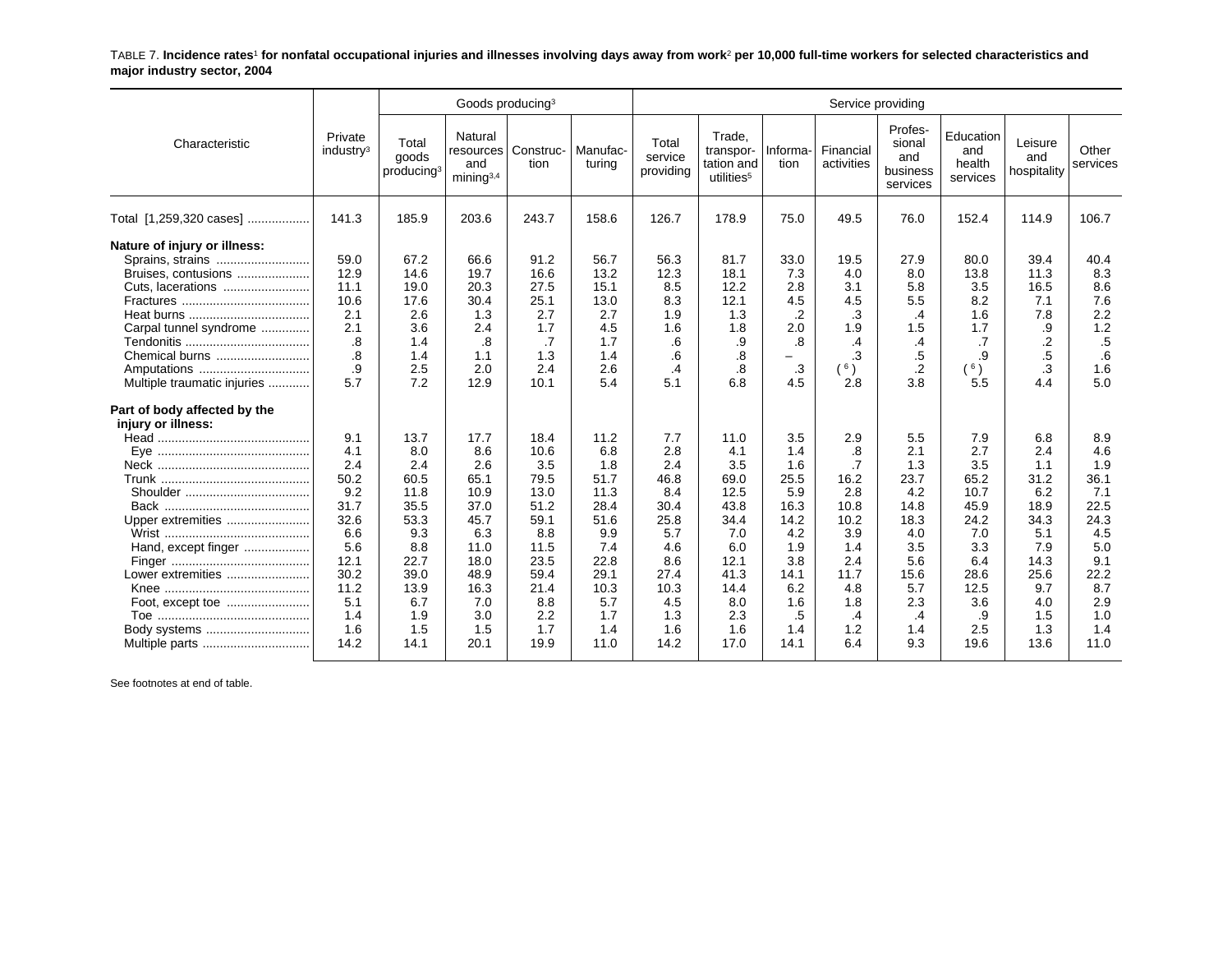TABLE 7. **Incidence rates**1 **for nonfatal occupational injuries and illnesses involving days away from work**2 **per 10,000 full-time workers for selected characteristics and major industry sector, 2004** — Continued

|                                                                                |                                  |                                          | Goods producing <sup>3</sup>                         |                          |                          |                               |                                                             |                   | Service providing       |                                                  |                                        |                               |                   |
|--------------------------------------------------------------------------------|----------------------------------|------------------------------------------|------------------------------------------------------|--------------------------|--------------------------|-------------------------------|-------------------------------------------------------------|-------------------|-------------------------|--------------------------------------------------|----------------------------------------|-------------------------------|-------------------|
| Characteristic                                                                 | Private<br>industry <sup>3</sup> | Total<br>goods<br>producing <sup>3</sup> | Natural<br>resources<br>and<br>mining <sup>3,4</sup> | Construc-<br>tion        | Manufac-<br>turina       | Total<br>service<br>providing | Trade,<br>transpor-<br>tation and<br>utilities <sup>5</sup> | Informa-<br>tion  | Financial<br>activities | Profes-<br>sional<br>and<br>business<br>services | Education<br>and<br>health<br>services | Leisure<br>and<br>hospitality | Other<br>services |
| Source of injury or illness:<br>Chemicals and chemical                         |                                  |                                          |                                                      |                          |                          |                               |                                                             |                   |                         |                                                  |                                        |                               |                   |
|                                                                                | 2.0                              | 3.1                                      | 5.1                                                  | 2.6                      | 3.1                      | 1.6                           | 1.8                                                         | 0.4               | 0.6                     | 1.3                                              | 2.6                                    | 1.5                           | 1.9               |
|                                                                                | 18.1                             | 16.7                                     | 15.4                                                 | 10.7                     | 19.4                     | 18.6                          | 36.9                                                        | 9.7               | 4.5                     | 9.2                                              | 8.5                                    | 17.8                          | 8.7               |
| Furniture and fixtures                                                         | 5.0                              | 3.7                                      | 1.3                                                  | 3.1                      | 4.2                      | 5.5                           | 7.7                                                         | 1.7               | 2.5                     | 2.5                                              | 7.5                                    | 5.6                           | 2.8               |
|                                                                                | 9.2                              | 18.8                                     | 17.9                                                 | 16.4                     | 19.9                     | 6.1                           | 9.8                                                         | 3.9               | 2.7                     | 3.8                                              | 3.4                                    | 7.3                           | 6.2               |
| Parts and materials                                                            | 14.3                             | 34.6                                     | 19.8                                                 | 52.0                     | 28.5                     | 7.7                           | 15.9                                                        | 4.7               | 2.8                     | 5.1                                              | 1.8                                    | 2.6                           | 11.9              |
| Worker motion or position                                                      | 20.5                             | 28.9                                     | 21.5                                                 | 32.8                     | 27.9                     | 17.8                          | 25.0                                                        | 14.7              | 8.2                     | 10.0                                             | 20.5                                   | 15.0                          | 18.2              |
| Floors, walkways, ground                                                       | 26.3                             | 29.8                                     | 39.6                                                 | 50.7                     | 19.5                     | 25.1                          | 30.6                                                        | 17.7              | 13.5                    | 15.4                                             | 30.8                                   | 30.1                          | 20.8              |
| Tools, instruments, and                                                        |                                  |                                          |                                                      |                          |                          |                               |                                                             |                   |                         |                                                  |                                        |                               |                   |
|                                                                                | 9.4                              | 16.6                                     | 15.7                                                 | 29.6                     | 10.9                     | 7.1                           | 8.8                                                         | 6.6               | 3.4                     | 4.4                                              | 6.3                                    | 10.6                          | 7.9               |
|                                                                                | 12.5                             | 10.2                                     | 15.2                                                 | 13.1                     | 8.5                      | 13.2                          | 25.0                                                        | 7.7               | 4.4                     | 9.6                                              | 7.6                                    | 5.8                           | 12.4              |
| Health care patient                                                            | 6.4                              | (6)                                      | $\overline{\phantom{0}}$                             | $\overline{\phantom{a}}$ | $\overline{\phantom{0}}$ | 8.5                           | $\cdot$ 1                                                   | $\qquad \qquad -$ | .2                      | .7                                               | 44.8                                   | $\overline{\phantom{0}}$      | .9                |
| Event or exposure leading to<br>injury or illness:<br>Contact with objects and |                                  |                                          |                                                      |                          |                          |                               |                                                             |                   |                         |                                                  |                                        |                               |                   |
| equipment                                                                      | 37.6                             | 65.2                                     | 75.4                                                 | 82.5                     | 56.6                     | 28.6                          | 46.5                                                        | 14.0              | 9.3                     | 18.0                                             | 20.0                                   | 31.1                          | 28.9              |
| Struck by object                                                               | 19.1                             | 31.3                                     | 40.9                                                 | 44.5                     | 24.5                     | 15.1                          | 25.5                                                        | 6.9               | 5.1                     | 8.0                                              | 9.8                                    | 17.2                          | 15.7              |
| Struck against object                                                          | 9.4                              | 14.4                                     | 16.9                                                 | 20.2                     | 11.6                     | 7.7                           | 11.6                                                        | 3.7               | 2.9                     | 4.9                                              | 6.8                                    | 8.7                           | 6.5               |
| Caught in equipment or object                                                  | 6.2                              | 13.6                                     | 13.3                                                 | 8.2                      | 16.1                     | 3.7                           | 6.3                                                         | 2.5               | .7                      | 3.2                                              | 2.3                                    | 2.9                           | 4.3               |
| Fall to lower level                                                            | 9.0                              | 15.0                                     | 19.1                                                 | 33.3                     | 6.5                      | 7.0                           | 10.9                                                        | 6.7               | 5.2                     | 5.0                                              | 4.7                                    | 4.9                           | 6.2               |
| Fall on same level<br>Slip, trip, loss of balance without                      | 18.7                             | 16.7                                     | 24.5                                                 | 20.2                     | 14.4                     | 19.4                          | 21.1                                                        | 11.6              | 9.3                     | 11.8                                             | 27.0                                   | 27.1                          | 15.2              |
|                                                                                | 4.2                              | 4.6                                      | 4.1                                                  | 7.1                      | 3.5                      | 4.1                           | 5.6                                                         | 2.7               | 1.7                     | 2.3                                              | 4.8                                    | 4.5                           | 3.3               |
| Overexertion                                                                   | 35.5                             | 40.7                                     | 34.7                                                 | 48.5                     | 37.8                     | 33.9                          | 50.2                                                        | 16.7              | 10.2                    | 14.6                                             | 54.4                                   | 18.6                          | 20.3              |
| Overexertion in lifting                                                        | 19.5                             | 21.4                                     | 15.1                                                 | 26.8                     | 19.6                     | 18.8                          | 29.3                                                        | 8.9               | 5.8                     | 9.2                                              | 25.8                                   | 11.7                          | 11.8              |
| Repetitive motion                                                              | 5.5                              | 9.8                                      | 3.9                                                  | 5.2                      | 12.4                     | 4.0                           | 4.8                                                         | 5.9               | 3.7                     | 2.9                                              | 4.6                                    | 2.5                           | 4.1               |
| Exposure to harmful                                                            |                                  |                                          |                                                      |                          |                          |                               |                                                             |                   |                         |                                                  |                                        |                               |                   |
| substances                                                                     | 5.9<br>7.1                       | 7.6<br>5.4                               | 6.6<br>8.0                                           | 8.3<br>9.0               | 7.4<br>3.5               | 5.4<br>7.6                    | 4.8<br>12.9                                                 | 3.0<br>6.4        | 1.6<br>3.0              | 3.7<br>7.0                                       | 7.1<br>4.7                             | 10.7<br>3.5                   | 5.2<br>7.0        |
| Transportation accidents<br>Fires and explosions                               | .3                               | .6                                       | .7                                                   | .8                       | .5                       | .2                            | .3                                                          | $\qquad \qquad -$ | $($ $^6)$               | $\cdot$ .2                                       | (6)                                    | $\cdot$                       | $\cdot$ 3         |
| Assaults and violent acts by                                                   |                                  |                                          |                                                      |                          |                          |                               |                                                             |                   |                         |                                                  |                                        |                               |                   |
|                                                                                | 2.0                              | .3                                       | 1.1                                                  | .4                       | .3                       | 2.5                           | 1.0                                                         | $\overline{2}$    | .6                      | .7                                               | 9.8                                    | 1.1                           | 8.                |

 $1$  Incidence rates represent the number of injuries and illnesses per 10,000 full-time workers and were calculated as: (N/EH) x 20,000,000 where

 $N = number of injuries and illnesses$ <br> $EH = total hours worked by all embeds$  $=$  total hours worked by all employees during the calendar year 20,000,000 <sup>=</sup> base for 10,000 equivalent full-time workers (working 40 hours per week, 50 weeks per year)

 $^2$  Days-away-from-work cases include those that result in days away from work with or without job transfer or restriction.

 $3$  Excludes farms with fewer than 11 employees.

<sup>4</sup> Data for Mining (Sector 21 in the North American Industry Classification System-- United States,

2002) include establishments not governed by the Mine Safety and Health Administration rules and

reporting, such as those in Oil and Gas Extraction and related support activities. Data for mining operators in coal, metal, and nonmetal mining are provided to BLS by the Mine Safety and Health Administration, U.S. Department of Labor. Independent mining contractors are excluded from the coal, metal, and nonmetal mining industries. These data do not reflect the changes the Occupational Safety and Health Administration made to its recordkeeping requirements effective January 1, 2002; therefore, estimates for these industries are not comparable to estimates in other industries.

<sup>5</sup> Data for employers in rail transportation are provided to BLS by the Federal Railroad Administration, U.S. Department of Transportation.

 $6$  Less than 0.05 cases per 10,000 full-time workers.

NOTE: Dashes indicate data that are not available.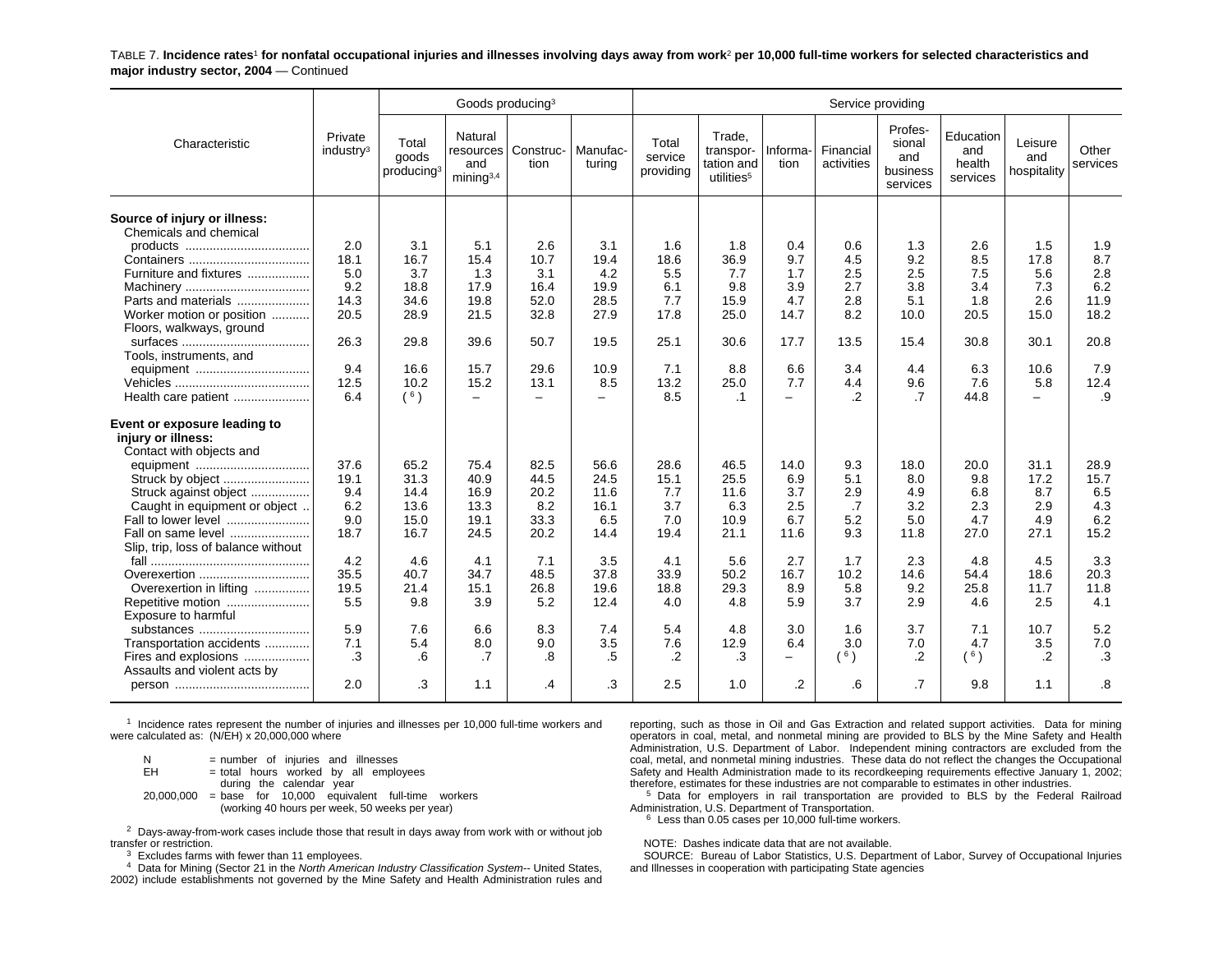|                                             |                |              |                          | Percent of days-away-from-work cases involving - |                  |                   |                   |                    | Median                    |
|---------------------------------------------|----------------|--------------|--------------------------|--------------------------------------------------|------------------|-------------------|-------------------|--------------------|---------------------------|
| Characteristic                              | Total<br>cases | 1 day        | 2 days                   | $3 - 5$ days                                     | $6 - 10$<br>days | $11 - 20$<br>days | $21 - 30$<br>days | 31 days<br>or more | days<br>away<br>from work |
| Total [1,259,320 cases]                     | 100.0          | 14.3         | 11.5                     | 18.4                                             | 12.6             | 11.4              | 6.8               | 25.0               | $\overline{7}$            |
| Sex:                                        |                |              |                          |                                                  |                  |                   |                   |                    |                           |
|                                             | 100.0<br>100.0 | 13.9<br>15.3 | 11.2<br>12.1             | 18.0<br>19.2                                     | 12.8<br>12.4     | 11.6<br>10.9      | 6.9<br>6.6        | 25.6<br>23.6       | 8<br>$\overline{7}$       |
| Age: $2$                                    |                |              |                          |                                                  |                  |                   |                   |                    |                           |
|                                             | 100.0          | 25.0         | $\overline{\phantom{0}}$ |                                                  |                  |                   |                   |                    | 7                         |
|                                             | 100.0          | 18.7         | 16.6                     | 23.0                                             | 14.2             | 10.9              | 4.4               | 12.3               | $\overline{4}$            |
|                                             | 100.0<br>100.0 | 19.0<br>16.0 | 14.4<br>12.4             | 21.0<br>20.1                                     | 13.7<br>13.0     | 10.9<br>11.0      | 5.4<br>6.1        | 15.7<br>21.4       | 5<br>6                    |
|                                             | 100.0          | 13.3         | 11.0                     | 17.6                                             | 12.5             | 11.3              | 6.9               | 27.4               | 8                         |
|                                             | 100.0          | 12.2         | 10.5                     | 16.9                                             | 11.8             | 12.3              | 7.7               | 28.6               | 10                        |
|                                             | 100.0          | 11.2         | 8.5                      | 16.2                                             | 12.3             | 12.0              | 7.9               | 31.8               | 12                        |
|                                             | 100.0          | 9.3          | 7.6                      | 12.9                                             | 12.4             | 10.6              | 9.7               | 37.4               | 18                        |
| Length of service with employer:            |                |              |                          |                                                  |                  |                   |                   |                    |                           |
| Less than 3 months                          | 100.0          | 17.4         | 12.6                     | 19.5                                             | 12.8             | 10.9              | 6.2               | 20.6               | 6                         |
| 3 - 11 months                               | 100.0          | 15.6         | 12.9                     | 19.6                                             | 12.8             | 11.0              | 6.1               | 22.1               | 6                         |
|                                             | 100.0          | 15.0         | 11.8                     | 18.7                                             | 12.6             | 11.1              | 6.5               | 24.4               | $\overline{7}$            |
| More than 5 years                           | 100.0          | 11.5         | 9.8                      | 16.8                                             | 12.5             | 12.3              | 7.9               | 29.2               | 10                        |
| Race or ethnic origin:                      |                |              |                          |                                                  |                  |                   |                   |                    |                           |
|                                             | 100.0          | 15.1         | 11.9                     | 18.1                                             | 12.3             | 11.4              | 6.9               | 24.4               | 7                         |
|                                             | 100.0          | 14.8         | 12.0                     | 21.0                                             | 11.7             | 11.0              | 6.3               | 23.2               | 6                         |
| Hispanic or Latino only                     | 100.0          | 13.7         | 11.8                     | 18.2                                             | 13.6             | 10.4              | 6.9               | 25.3               | $\overline{7}$            |
|                                             | 100.0          | 16.8         | 14.5                     | 21.0                                             | 12.2             | 11.2              | 5.0               | 19.3               | 5                         |
| Native Hawaiian or Pacific<br>Islander only | 100.0          | 14.6         | 17.0                     | 17.2                                             | 9.7              | 10.8              | 6.7               | 24.3               | 6                         |
| American Indian or Alaskan                  |                |              |                          |                                                  |                  |                   |                   |                    |                           |
| Hispanic or Latino and other                | 100.0          | 11.9         | 14.4                     | 21.2                                             | 16.9             | 11.3              | 7.0               | 17.5               | 6                         |
|                                             | 100.0          | 15.1         |                          | 35.8                                             | 13.2             |                   |                   | 22.6               | 5                         |
|                                             | 100.0          | 7.1          | 9.5                      | 35.7                                             | 19.8             | 7.9               | 4.0               | 15.9               | 5                         |
|                                             | 100.0          | 13.2         | 10.3                     | 18.0                                             | 13.0             | 12.0              | 6.9               | 26.7               | 8                         |
|                                             |                |              |                          |                                                  |                  |                   |                   |                    |                           |

TABLE 8. **Percent distribution of nonfatal occupational injuries and illnesses involving days away from work**1 **by selected worker characteristics and number of days away from work, 2004**

<sup>1</sup> Days-away-from-work cases include those that result in days away from work with or without job transfer or restriction.

rounding and data exclusion of nonclassifiable responses, data may not sum to the totals.

2 Information is not shown separately for injured workers under age 14; they accounted for fewer than 50 cases.

NOTE: Dashes indicate data that are not available. Because of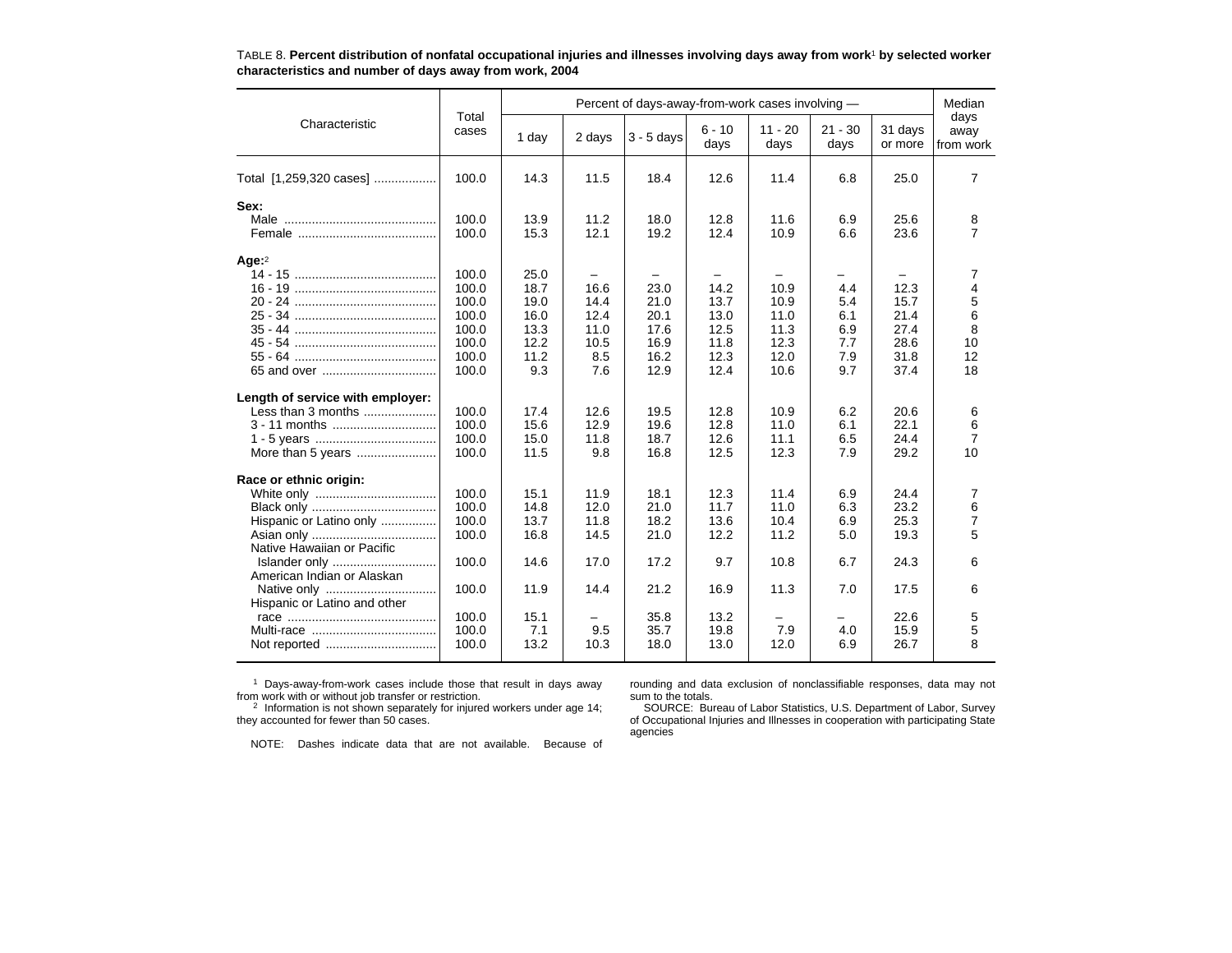|                                          |                | Percent of days-away-from-work cases involving - |        |                 |                  |                   |                   |                    |                           |  |
|------------------------------------------|----------------|--------------------------------------------------|--------|-----------------|------------------|-------------------|-------------------|--------------------|---------------------------|--|
| Occupation                               | Total<br>cases | 1 day                                            | 2 days | $3 - 5$<br>days | $6 - 10$<br>days | $11 - 20$<br>days | $21 - 30$<br>days | 31 days<br>or more | days<br>away<br>from work |  |
|                                          | 100.0          | 14.3                                             | 11.5   | 18.4            | 12.6             | 11.4              | 6.8               | 25.0               | 7                         |  |
| Business and financial operations        | 100.0          | 18.2                                             | 9.7    | 20.8            | 11.3             | 10.6              | 5.3               | 24.2               | 6                         |  |
|                                          | 100.0          | 19.9                                             | 9.6    | 15.8            | 12.3             | 8.1               | 7.7               | 26.5               | 7                         |  |
| Computer and mathematical occupations    | 100.0          | 22.5                                             | 8.9    | 23.6            | 8.6              | 11.1              | 5.0               | 20.4               | 5                         |  |
| Architecture and engineering             |                |                                                  |        |                 |                  |                   |                   |                    |                           |  |
|                                          | 100.0          | 11.4                                             | 10.1   | 10.3            | 11.8             | 14.2              | 20.7              | 21.6               | 15                        |  |
| Life, physical, and social science       |                |                                                  |        |                 |                  |                   |                   |                    |                           |  |
|                                          | 100.0          | 14.4                                             | 8.9    | 29.4            | 11.2             | 8.6               | 4.8               | 22.7               | 5                         |  |
| Community and social services            |                |                                                  |        |                 |                  |                   |                   |                    |                           |  |
|                                          | 100.0          | 16.0                                             | 12.3   | 16.8            | 17.3             | 14.0              | 5.1               | 18.4               | 6                         |  |
|                                          | 100.0          | 15.7                                             | 15.7   | 21.4            | 10.0             | 10.0              |                   | 24.3               | 4                         |  |
| Education, training, and library         |                |                                                  |        |                 |                  |                   |                   |                    |                           |  |
|                                          | 100.0          | 20.3                                             | 16.7   | 20.3            | 12.8             | 8.2               | 5.0               | 16.7               | 4                         |  |
| Arts, design, entertainment, sports, and |                |                                                  |        |                 |                  |                   |                   |                    |                           |  |
|                                          | 100.0          | 12.8                                             | 9.5    | 13.4            | 15.7             | 11.7              | 15.0              | 22.1               | 10                        |  |
| Healthcare practitioners and technical   |                |                                                  |        |                 |                  |                   |                   |                    |                           |  |
|                                          | 100.0          | 15.3                                             | 12.8   | 19.7            | 14.2             | 10.5              | 6.1               | 21.4               | 6                         |  |
| Healthcare support occupations           | 100.0          | 14.5                                             | 14.7   | 21.1            | 13.8             | 11.6              | 5.5               | 18.8               | 5                         |  |
| Protective service occupations           | 100.0          | 15.8                                             | 10.0   | 23.0            | 12.8             | 8.2               | 7.5               | 22.6               | 6                         |  |
| Food preparation and serving related     |                |                                                  |        |                 |                  |                   |                   |                    |                           |  |
|                                          | 100.0          | 16.2                                             | 14.9   | 22.7            | 12.3             | 9.5               | 5.3               | 19.1               | 5                         |  |
| Building and grounds cleaning and        |                |                                                  |        |                 |                  |                   |                   |                    |                           |  |
| maintenance occupations                  | 100.0          | 14.6                                             | 13.2   | 19.4            | 11.9             | 10.5              | 6.6               | 23.9               | 6                         |  |
| Personal care and service occupations    | 100.0          | 14.6                                             | 8.7    | 17.8            | 15.0             | 13.2              | 6.6               | 24.1               | 8                         |  |
| Sales and related occupations            | 100.0          | 14.6                                             | 12.5   | 19.1            | 12.2             | 9.9               | 7.0               | 24.7               | 7                         |  |
| Office and administrative support        |                |                                                  |        |                 |                  |                   |                   |                    |                           |  |
|                                          | 100.0          | 16.0                                             | 12.1   | 18.2            | 13.0             | 11.7              | 6.2               | 22.9               | 7                         |  |
| Farming, fishing, and forestry           |                |                                                  |        |                 |                  |                   |                   |                    |                           |  |
|                                          | 100.0          | 10.3                                             | 9.8    | 19.5            | 12.2             | 13.3              | 9.0               | 25.8               | 10                        |  |
| Construction and extraction occupations  | 100.0          | 13.0                                             | 10.2   | 16.7            | 12.1             | 11.6              | 7.2               | 29.1               | 10                        |  |
| Installation, maintenance, and repair    |                |                                                  |        |                 |                  |                   |                   |                    |                           |  |
|                                          | 100.0          | 15.1                                             | 11.7   | 18.1            | 11.7             | 11.8              | 6.9               | 24.8               | 7                         |  |
|                                          | 100.0          | 15.6                                             | 11.2   | 16.6            | 12.1             | 12.4              | 7.2               | 24.9               | 8                         |  |
| Transportation and material moving       |                |                                                  |        |                 |                  |                   |                   |                    |                           |  |
|                                          | 100.0          | 11.8                                             | 9.7    | 17.7            | 13.3             | 11.6              | 6.9               | 29.0               | 10                        |  |
|                                          |                |                                                  |        |                 |                  |                   |                   |                    |                           |  |

#### TABLE 9. **Percent distribution of nonfatal occupational injuries and illnesses involving days away from work**1 **by major occupational group and number of days away from work, 2004**

1 Days-away-from-work cases include those that result in days away from work with or without job transfer or restriction.

totals. SOURCE: Bureau of Labor Statistics, U.S. Department of Labor, Survey of Occupational Injuries and Illnesses in cooperation with participating State agencies

NOTE: Dashes indicate data that are not available. Because of rounding and data exclusion of nonclassifiable responses, data may not sum to the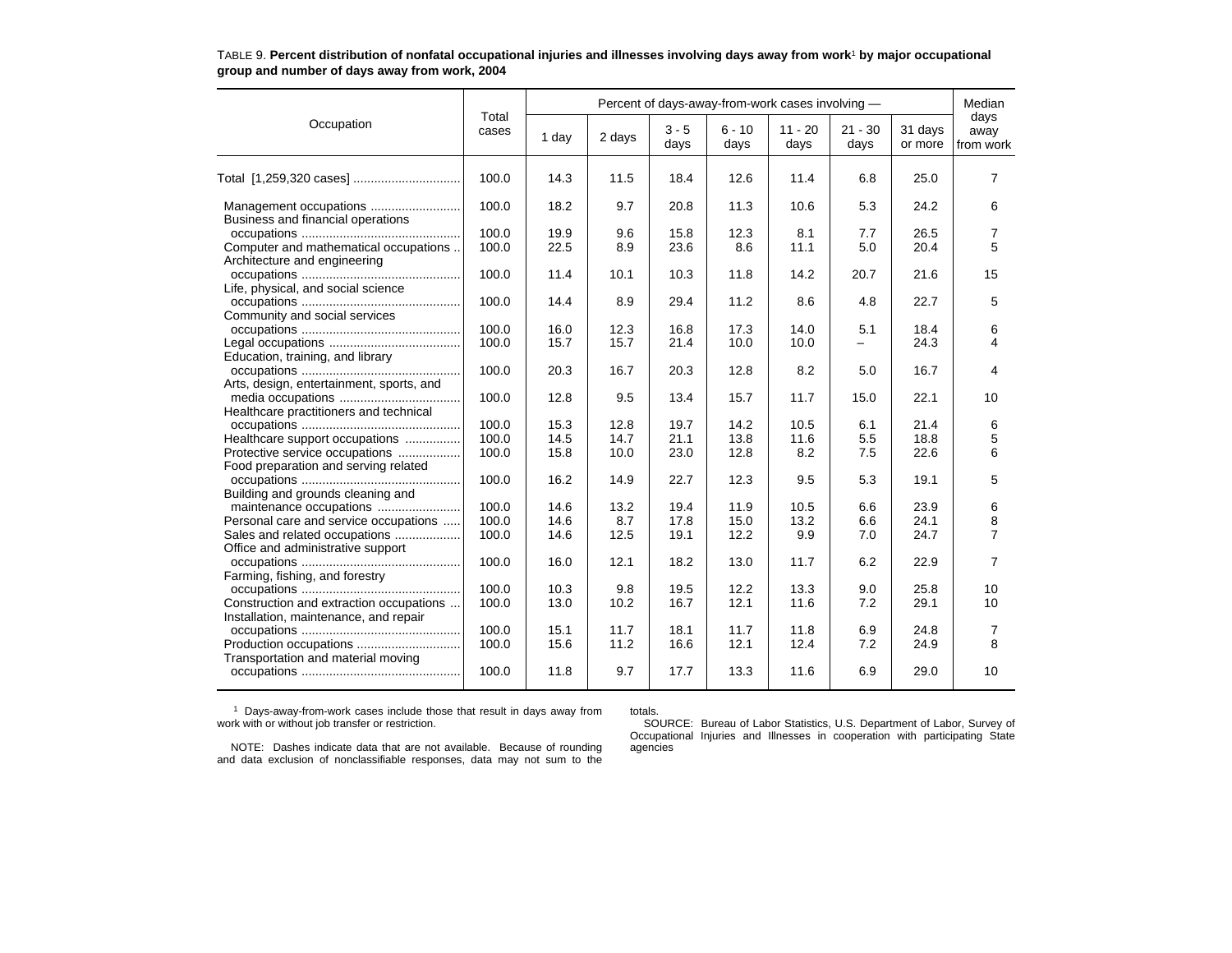|                                                                                                                                                                                                                                                                                                                                                                                                              |                                                                                                                            | Percent of days-away-from-work cases involving -                                                            |                                                                                                            |                                                                                                              |                                                                                                              |                                                                                                             |                                                                                                |                                                                                                              | Median                                                                                                       |  |
|--------------------------------------------------------------------------------------------------------------------------------------------------------------------------------------------------------------------------------------------------------------------------------------------------------------------------------------------------------------------------------------------------------------|----------------------------------------------------------------------------------------------------------------------------|-------------------------------------------------------------------------------------------------------------|------------------------------------------------------------------------------------------------------------|--------------------------------------------------------------------------------------------------------------|--------------------------------------------------------------------------------------------------------------|-------------------------------------------------------------------------------------------------------------|------------------------------------------------------------------------------------------------|--------------------------------------------------------------------------------------------------------------|--------------------------------------------------------------------------------------------------------------|--|
| Occupation                                                                                                                                                                                                                                                                                                                                                                                                   | Total<br>cases                                                                                                             | 1 day                                                                                                       | 2 days                                                                                                     | $3 - 5$<br>days                                                                                              | $6 - 10$<br>days                                                                                             | $11 - 20$<br>days                                                                                           | $21 - 30$<br>days                                                                              | 31 days<br>or more                                                                                           | days<br>away<br>from work                                                                                    |  |
|                                                                                                                                                                                                                                                                                                                                                                                                              | 100.0                                                                                                                      | 14.3                                                                                                        | 11.5                                                                                                       | 18.4                                                                                                         | 12.6                                                                                                         | 11.4                                                                                                        | 6.8                                                                                            | 25.0                                                                                                         | $\overline{7}$                                                                                               |  |
| Labor and freight, stock, and material<br>Truck drivers, heavy and tractor-trailer<br>Nursing aides, orderlies, and attendants<br>Truck drivers, light or delivery services<br>Janitors and cleaners, except maids and<br>housekeeping cleaners<br>Maintenance and repair workers, general<br>Maids and housekeeping cleaners<br>Automotive service technicians and<br>Combined food preparation and serving | 100.0<br>100.0<br>100.0<br>100.0<br>100.0<br>100.0<br>100.0<br>100.0<br>100.0<br>100.0<br>100.0<br>100.0<br>100.0<br>100.0 | 14.3<br>8.4<br>15.0<br>14.1<br>11.3<br>13.2<br>14.8<br>13.6<br>13.7<br>14.1<br>13.9<br>14.8<br>12.8<br>16.8 | 11.8<br>8.7<br>14.3<br>10.2<br>7.0<br>12.2<br>12.1<br>10.2<br>12.1<br>11.7<br>11.3<br>14.2<br>12.1<br>13.2 | 18.0<br>16.9<br>21.7<br>16.4<br>17.1<br>19.8<br>16.9<br>18.0<br>20.0<br>20.8<br>20.9<br>19.1<br>19.6<br>21.6 | 13.6<br>13.4<br>13.8<br>12.5<br>13.6<br>11.6<br>12.6<br>11.7<br>13.8<br>13.7<br>13.1<br>11.5<br>11.2<br>11.9 | 11.7<br>12.0<br>11.4<br>12.3<br>10.4<br>10.6<br>9.6<br>11.3<br>12.6<br>11.0<br>10.6<br>11.3<br>10.9<br>10.5 | 6.2<br>6.8<br>5.4<br>7.1<br>6.8<br>8.6<br>7.5<br>7.2<br>6.3<br>5.9<br>6.5<br>5.6<br>6.3<br>6.1 | 24.3<br>33.7<br>18.5<br>27.3<br>33.8<br>24.0<br>26.7<br>28.0<br>21.6<br>22.9<br>23.8<br>23.5<br>27.0<br>19.8 | 7<br>12<br>5<br>10<br>12<br>7<br>8<br>9<br>$\overline{7}$<br>$\overline{7}$<br>$\overline{7}$<br>6<br>8<br>5 |  |
| First line supervisors/managers of retail                                                                                                                                                                                                                                                                                                                                                                    | 100.0                                                                                                                      | 12.8                                                                                                        | 14.0                                                                                                       | 22.4                                                                                                         | 11.3                                                                                                         | 11.0                                                                                                        | 5.1                                                                                            | 23.3                                                                                                         | 6                                                                                                            |  |
| Landscaping and groundskeeping                                                                                                                                                                                                                                                                                                                                                                               | 100.0                                                                                                                      | 13.8                                                                                                        | 14.9                                                                                                       | 20.7                                                                                                         | 13.2                                                                                                         | 9.0                                                                                                         | 7.2                                                                                            | 21.2                                                                                                         | 6                                                                                                            |  |
| Welders, cutters, solderers, and brazers<br>Customer service representatives<br>Plumbers, pipefitters, and steamfitters<br>Industrial truck and tractor operators<br>Industrial machinery mechanics                                                                                                                                                                                                          | 100.0<br>100.0<br>100.0<br>100.0<br>100.0<br>100.0<br>100.0<br>100.0<br>100.0<br>100.0<br>100.0                            | 15.4<br>20.2<br>10.8<br>16.9<br>19.0<br>13.1<br>10.6<br>19.1<br>19.0<br>13.4<br>12.1                        | 14.6<br>13.8<br>13.4<br>16.9<br>11.4<br>9.5<br>10.5<br>17.6<br>10.9<br>7.0<br>10.0                         | 22.6<br>15.5<br>15.7<br>20.0<br>15.4<br>20.0<br>23.1<br>20.5<br>22.3<br>22.6<br>16.2                         | 12.0<br>14.8<br>11.1<br>10.4<br>15.1<br>14.3<br>11.3<br>9.5<br>14.0<br>9.2<br>11.5                           | 9.7<br>9.9<br>12.5<br>6.4<br>9.7<br>12.2<br>10.8<br>9.3<br>7.1<br>11.8<br>13.8                              | 4.2<br>6.3<br>6.6<br>5.2<br>4.3<br>6.2<br>6.5<br>8.1<br>6.4<br>8.7<br>8.0                      | 21.5<br>19.5<br>29.9<br>24.2<br>24.9<br>24.8<br>27.2<br>16.0<br>20.5<br>27.1<br>28.4                         | 5<br>6<br>10<br>5<br>7<br>8<br>$\overline{7}$<br>$\overline{4}$<br>5<br>9<br>11                              |  |

#### TABLE 10. **Percent distribution of nonfatal occupational injuries and illnesses involving days away from work**1 **by selected occupation and number of days away from work, 2004**

<sup>1</sup> Days-away-from-work cases include those that result in days away from work with or without job transfer or restriction.

totals.

 SOURCE: Bureau of Labor Statistics, U.S. Department of Labor, Survey of Occupational Injuries and Illnesses in cooperation with participating State agencies

NOTE: Dashes indicate data that are not available. Because of rounding and data exclusion of nonclassifiable responses, data may not sum to the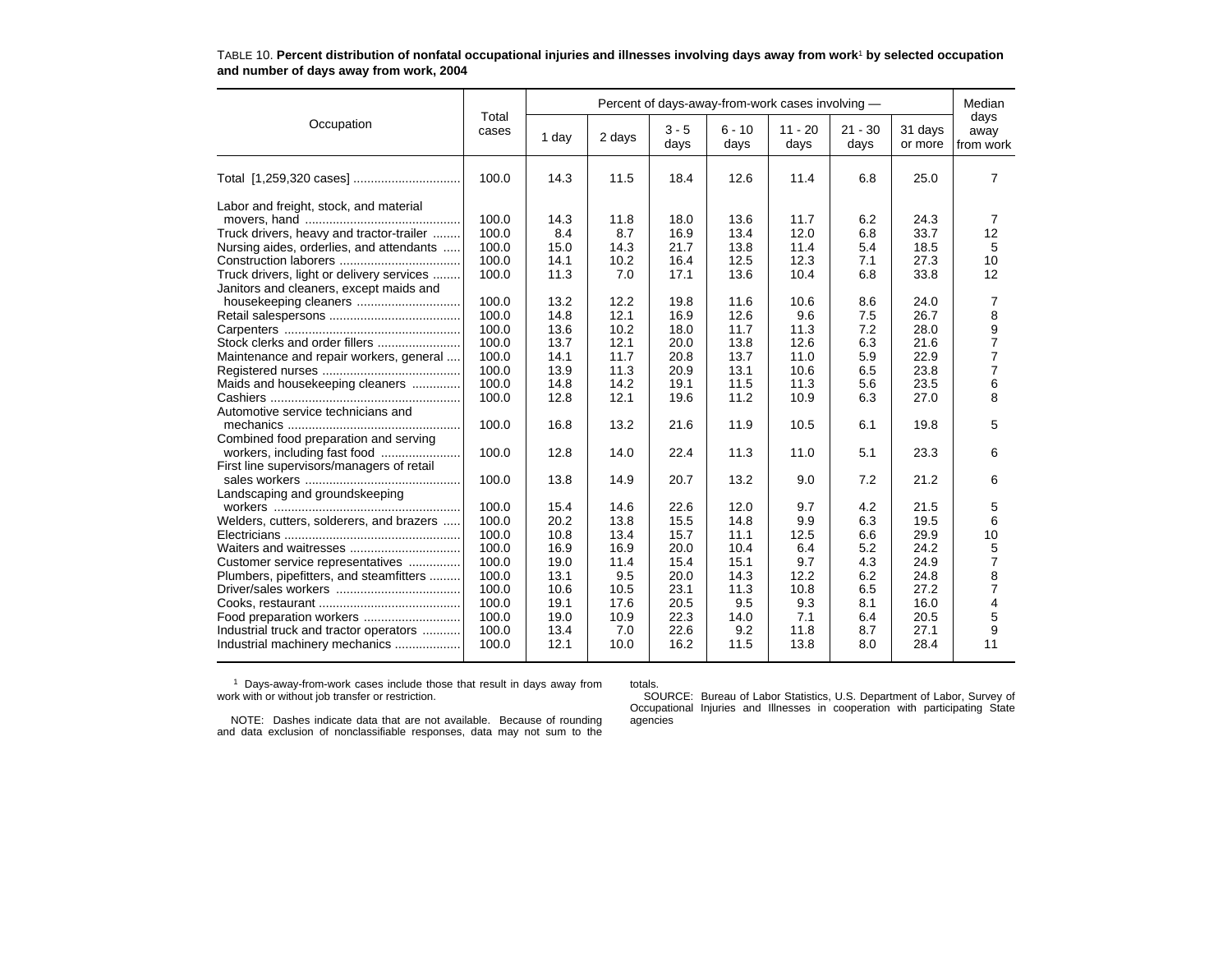|                              | Total |       |        |                 | Percent of days-away-from-work cases involving - |                   |                   |                    | Median                    |
|------------------------------|-------|-------|--------|-----------------|--------------------------------------------------|-------------------|-------------------|--------------------|---------------------------|
| Characteristic               | cases | 1 day | 2 days | $3 - 5$<br>days | $6 - 10$<br>days                                 | $11 - 20$<br>days | $21 - 30$<br>days | 31 days<br>or more | days<br>away<br>from work |
| Total [1,259,320 cases]      | 100.0 | 14.3  | 11.5   | 18.4            | 12.6                                             | 11.4              | 6.8               | 25.0               | 7                         |
| Nature of injury or illness: |       |       |        |                 |                                                  |                   |                   |                    |                           |
|                              | 100.0 | 11.5  | 10.7   | 19.7            | 13.8                                             | 11.6              | 6.5               | 26.2               | 8                         |
| Bruises, contusions          | 100.0 | 20.8  | 16.4   | 22.6            | 12.4                                             | 10.8              | 4.6               | 12.5               | 4                         |
|                              | 100.0 | 23.5  | 16.2   | 20.4            | 13.4                                             | 10.6              | 4.8               | 11.1               | 4                         |
|                              | 100.0 | 5.8   | 5.0    | 10.5            | 9.6                                              | 13.0              | 9.7               | 46.4               | 28                        |
|                              | 100.0 | 14.8  | 16.5   | 21.4            | 13.1                                             | 13.3              | 8.4               | 12.4               | 5                         |
| Carpal tunnel syndrome       | 100.0 | 3.8   | 3.3    | 8.0             | 13.6                                             | 12.9              | 12.8              | 45.6               | 28                        |
|                              | 100.0 | 9.5   | 6.9    | 16.6            | 11.1                                             | 13.7              | 8.7               | 33.3               | 13                        |
| Chemical burns               | 100.0 | 28.7  | 16.4   | 20.0            | 16.8                                             | 7.7               | 4.1               | 6.1                | 3                         |
| Amputations                  | 100.0 | 4.2   | 4.3    | 14.5            | 10.5                                             | 12.5              | 10.7              | 43.5               | 25                        |
| Multiple traumatic injuries  | 100.0 | 13.1  | 10.2   | 16.6            | 13.2                                             | 11.3              | 7.3               | 28.3               | 9                         |
| Part of body affected by the |       |       |        |                 |                                                  |                   |                   |                    |                           |
| injury or illness:           |       |       |        |                 |                                                  |                   |                   |                    |                           |
|                              | 100.0 | 34.1  | 19.2   | 20.5            | 9.2                                              | 6.1               | 3.2               | 7.7                | 2                         |
|                              | 100.0 | 43.0  | 21.9   | 20.1            | 6.6                                              | 3.5               | 1.9               | 2.8                | $\overline{2}$            |
|                              | 100.0 | 15.9  | 11.9   | 19.3            | 12.3                                             | 10.3              | 4.3               | 26.0               | 6                         |
|                              | 100.0 | 11.2  | 10.5   | 18.5            | 13.8                                             | 11.4              | 7.4               | 27.2               | 9                         |
|                              | 100.0 | 8.8   | 8.6    | 14.0            | 11.5                                             | 10.3              | 8.2               | 38.7               | 17                        |
|                              | 100.0 | 11.9  | 11.3   | 20.4            | 15.1                                             | 11.2              | 6.0               | 24.1               | 7                         |
| Upper extremities            | 100.0 | 16.3  | 11.8   | 17.7            | 12.7                                             | 12.3              | 6.9               | 22.3               | $\overline{7}$            |
|                              | 100.0 | 8.5   | 8.8    | 14.5            | 12.2                                             | 13.9              | 8.6               | 33.4               | 14                        |
| Hand, except finger          | 100.0 | 19.8  | 13.3   | 19.0            | 15.6                                             | 11.2              | 4.8               | 16.4               | 5                         |
|                              | 100.0 | 19.5  | 13.2   | 19.2            | 13.1                                             | 12.7              | 6.5               | 15.7               | 5                         |
| Lower extremities            | 100.0 | 12.1  | 10.7   | 17.9            | 12.0                                             | 12.3              | 7.3               | 27.6               | 9                         |
|                              | 100.0 | 8.9   | 8.4    | 15.1            | 11.4                                             | 13.5              | 8.1               | 34.7               | 15                        |
|                              | 100.0 | 15.1  | 13.5   | 18.5            | 12.6                                             | 10.4              | 7.0               | 23.0               | 6                         |
|                              | 100.0 | 12.4  | 15.9   | 18.8            | 12.3                                             | 15.3              | 8.2               | 17.2               | 6                         |
|                              | 100.0 | 21.6  | 16.0   | 18.2            | 12.7                                             | 8.7               | 5.0               | 17.7               | 5                         |
| Multiple parts               | 100.0 | 11.7  | 10.4   | 18.7            | 11.8                                             | 11.3              | 6.6               | 29.6               | 10                        |
|                              |       |       |        |                 |                                                  |                   |                   |                    |                           |

#### TABLE 11. **Percent distribution of nonfatal occupational injuries and illnesses involving days away from work**1 **by selected injury or illness characteristics and number of days away from work, 2004**

See footnotes at end of table.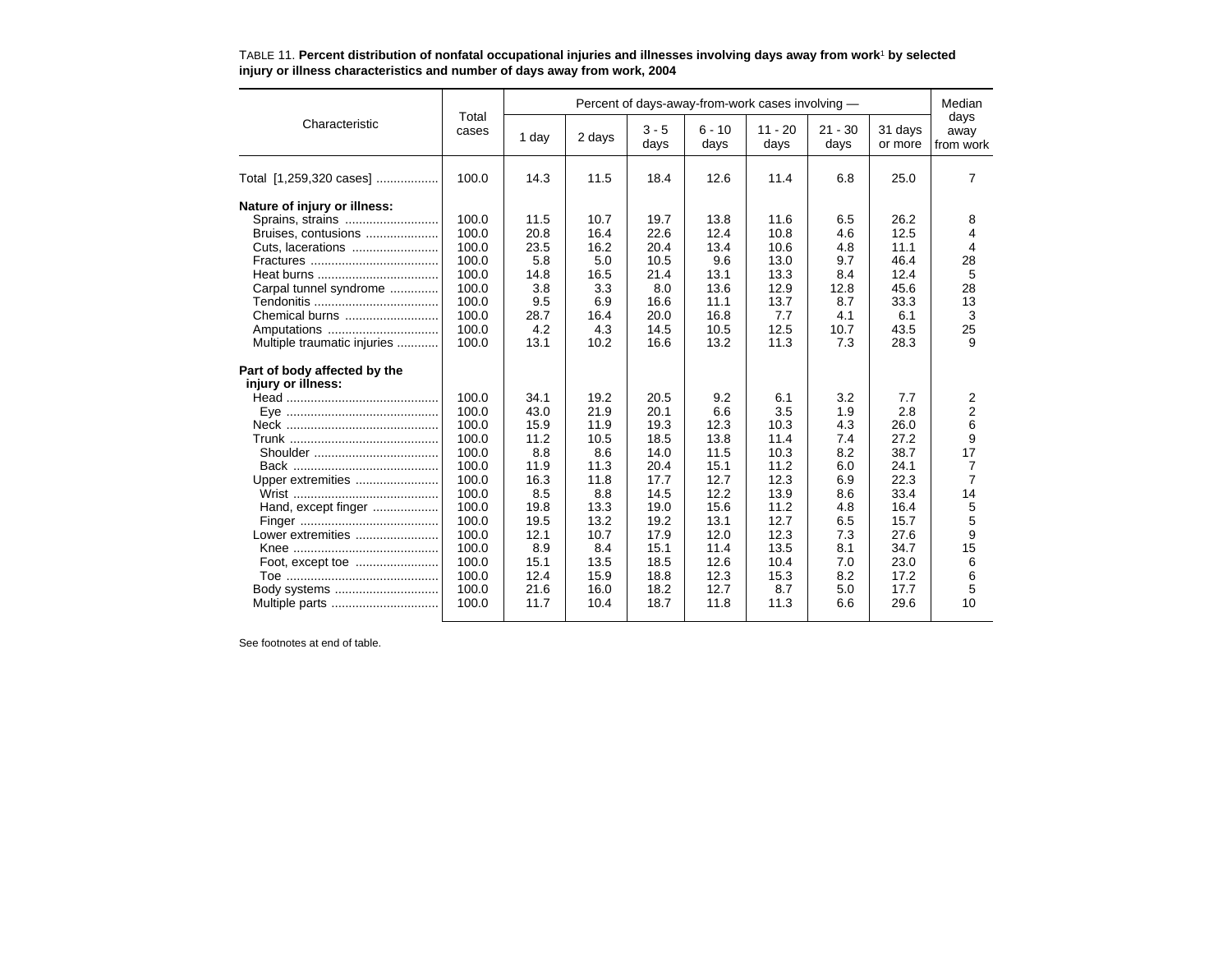|                                     |                |       |        |                 |                  | Percent of days-away-from-work cases involving - |                   |                    | Median                    |
|-------------------------------------|----------------|-------|--------|-----------------|------------------|--------------------------------------------------|-------------------|--------------------|---------------------------|
| Characteristic                      | Total<br>cases | 1 day | 2 days | $3 - 5$<br>days | $6 - 10$<br>days | $11 - 20$<br>days                                | $21 - 30$<br>days | 31 days<br>or more | days<br>away<br>from work |
|                                     |                |       |        |                 |                  |                                                  |                   |                    |                           |
| Source of injury or illness:        |                |       |        |                 |                  |                                                  |                   |                    |                           |
| Chemicals and chemical              |                |       |        |                 |                  |                                                  |                   |                    |                           |
|                                     | 100.0          | 26.7  | 16.8   | 24.0            | 13.2             | 7.8                                              | 3.6               | 7.7                | 3                         |
|                                     | 100.0          | 12.9  | 10.1   | 19.1            | 13.9             | 11.1                                             | 7.0               | 25.9               | 8                         |
| Furniture and fixtures              | 100.0          | 16.6  | 14.5   | 16.4            | 13.4             | 12.3                                             | 6.7               | 20.1               | 6                         |
|                                     | 100.0          | 14.0  | 11.1   | 18.9            | 11.4             | 12.9                                             | 8.1               | 23.6               | 8                         |
| Parts and materials                 | 100.0          | 15.3  | 11.8   | 17.6            | 12.6             | 11.5                                             | 8.2               | 23.1               | 7                         |
| Worker motion or position           | 100.0          | 9.8   | 9.3    | 17.8            | 13.7             | 12.5                                             | 7.3               | 29.6               | 10                        |
| Floors, walkways, ground            |                |       |        |                 |                  |                                                  |                   |                    |                           |
|                                     | 100.0          | 11.6  | 9.8    | 17.6            | 11.3             | 11.4                                             | 7.3               | 31.0               | 10                        |
| Tools, instruments, and             |                |       |        |                 |                  |                                                  |                   |                    |                           |
|                                     | 100.0          | 21.3  | 14.4   | 19.0            | 13.5             | 10.4                                             | 5.2               | 16.3               | 5                         |
|                                     | 100.0          | 11.7  | 10.6   | 17.6            | 12.3             | 12.4                                             | 6.7               | 28.5               | 10                        |
| Health care patient                 | 100.0          | 13.8  | 12.6   | 21.0            | 14.2             | 12.4                                             | 5.7               | 20.2               | 6                         |
| Event or exposure leading to        |                |       |        |                 |                  |                                                  |                   |                    |                           |
| injury or illness:                  |                |       |        |                 |                  |                                                  |                   |                    |                           |
| Contact with objects and            |                |       |        |                 |                  |                                                  |                   |                    |                           |
| equipment                           | 100.0          | 20.6  | 14.3   | 18.7            | 12.0             | 11.1                                             | 5.7               | 17.6               | 5                         |
| Struck by object                    | 100.0          | 20.7  | 14.8   | 18.9            | 12.2             | 10.6                                             | 5.8               | 17.0               | 5                         |
| Struck against object               | 100.0          | 20.6  | 14.3   | 20.2            | 11.7             | 11.9                                             | 4.7               | 16.6               | 5                         |
| Caught in equipment or object       | 100.0          | 14.2  | 11.5   | 16.8            | 12.8             | 13.3                                             | 8.0               | 23.5               | 8                         |
| Fall to lower level                 | 100.0          | 10.5  | 8.2    | 16.8            | 10.9             | 10.9                                             | 7.8               | 34.9               | 14                        |
| Fall on same level                  | 100.0          | 12.1  | 11.0   | 18.4            | 11.5             | 11.6                                             | 7.2               | 28.3               | 9                         |
| Slip, trip, loss of balance without |                |       |        |                 |                  |                                                  |                   |                    |                           |
|                                     | 100.0          | 14.0  | 9.8    | 20.1            | 14.2             | 11.0                                             | 5.3               | 25.5               | 7                         |
| Overexertion                        | 100.0          | 11.3  | 9.9    | 18.5            | 13.7             | 11.6                                             | 7.6               | 27.3               | 9                         |
| Overexertion in lifting             | 100.0          | 12.3  | 10.2   | 18.9            | 13.4             | 11.1                                             | 7.9               | 26.2               | 8                         |
| Repetitive motion                   | 100.0          | 6.5   | 4.9    | 12.4            | 12.8             | 13.7                                             | 9.8               | 39.8               | 20                        |
| Exposure to harmful                 |                |       |        |                 |                  |                                                  |                   |                    |                           |
| substances                          | 100.0          | 24.7  | 16.8   | 21.3            | 12.7             | 9.3                                              | 5.4               | 9.7                | 3                         |
| Transportation accidents            | 100.0          | 10.3  | 11.1   | 16.7            | 12.6             | 11.6                                             | 7.7               | 29.9               | 10                        |
| Fires and explosions                | 100.0          | 10.7  | 11.6   | 19.4            | 12.0             | 14.5                                             | 8.7               | 22.7               | 7                         |
| Assaults and violent acts by        |                |       |        |                 |                  |                                                  |                   |                    |                           |
|                                     | 100.0          | 17.3  | 13.0   | 19.0            | 14.5             | 12.6                                             | 4.2               | 19.3               | 6                         |
|                                     |                |       |        |                 |                  |                                                  |                   |                    |                           |

TABLE 11. **Percent distribution of nonfatal occupational injuries and illnesses involving days away from work**1 **by selected injury or illness characteristics and number of days away from work, 2004** — Continued

1 Days-away-from-work cases include those that result in days away from work with or without job transfer or restriction.

sum to the totals.

NOTE: Dashes indicate data that are not available. Because ofrounding and data exclusion of nonclassifiable responses, data may not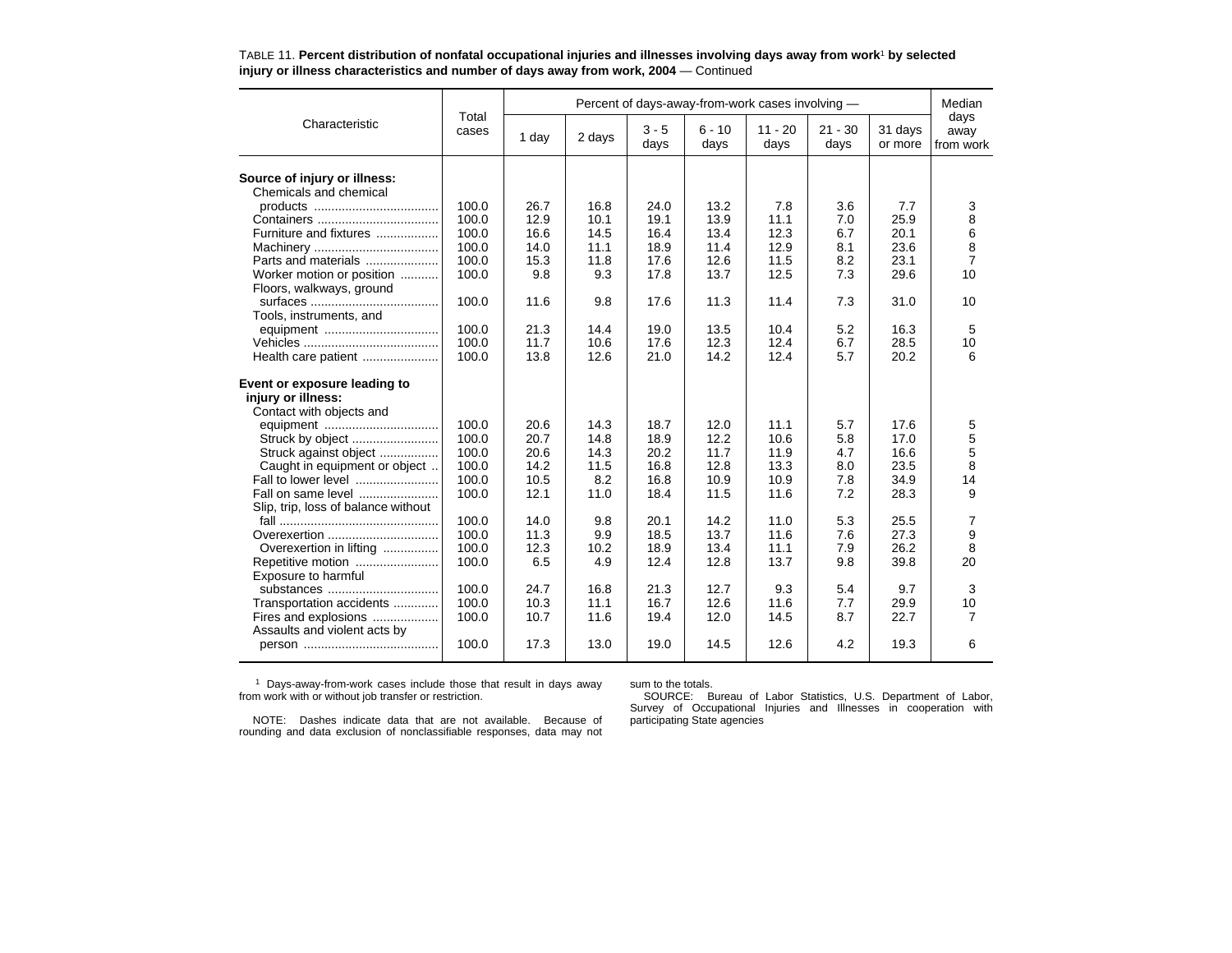|                                                  |                |       |        |                 |                  | Percent of days-away-from-work cases involving - |                   |                    | Median                    |
|--------------------------------------------------|----------------|-------|--------|-----------------|------------------|--------------------------------------------------|-------------------|--------------------|---------------------------|
| Industry                                         | Total<br>cases | 1 day | 2 days | $3 - 5$<br>days | $6 - 10$<br>days | $11 - 20$<br>days                                | $21 - 30$<br>days | 31 days<br>or more | days<br>away<br>from work |
| Private industry <sup>2</sup> [1,259,320 cases]  | 100.0          | 14.3  | 11.5   | 18.4            | 12.6             | 11.4                                             | 6.8               | 25.0               | 7                         |
| Goods producing:2                                |                |       |        |                 |                  |                                                  |                   |                    |                           |
| Total goods producing <sup>2</sup>               | 100.0          | 14.1  | 10.5   | 17.0            | 11.9             | 12.2                                             | 7.3               | 27.0               | 9                         |
| Natural resources and mining <sup>2,3</sup>      | 100.0          | 11.0  | 9.6    | 17.0            | 11.3             | 11.9                                             | 9.1               | 30.1               | 12                        |
|                                                  | 100.0          | 13.5  | 10.1   | 17.1            | 12.2             | 11.8                                             | 7.0               | 28.3               | 10                        |
|                                                  | 100.0          | 15.0  | 10.8   | 16.9            | 11.7             | 12.5                                             | 7.4               | 25.7               | 8                         |
| Service providing:                               |                |       |        |                 |                  |                                                  |                   |                    |                           |
| Total service providing                          | 100.0          | 14.4  | 12.0   | 19.0            | 13.0             | 11.0                                             | 6.5               | 24.0               |                           |
| Trade, transportation and utilities <sup>4</sup> | 100.0          | 13.2  | 10.6   | 18.2            | 13.2             | 11.2                                             | 6.9               | 26.7               | 8                         |
|                                                  | 100.0          | 10.8  | 9.6    | 14.2            | 15.6             | 14.7                                             | 10.3              | 24.9               | 10                        |
|                                                  | 100.0          | 15.0  | 10.7   | 16.9            | 12.0             | 12.1                                             | 8.7               | 24.6               | 8                         |
| Professional and business                        |                |       |        |                 |                  |                                                  |                   |                    |                           |
|                                                  | 100.0          | 16.4  | 13.1   | 19.0            | 12.4             | 9.9                                              | 5.4               | 23.7               | 6                         |
| Education and health services                    | 100.0          | 15.3  | 13.6   | 20.6            | 13.6             | 11.2                                             | 5.9               | 19.9               | 6                         |
| Leisure and hospitality                          | 100.0          | 16.0  | 13.7   | 21.4            | 11.8             | 9.9                                              | 5.8               | 21.5               | 5                         |
|                                                  | 100.0          | 15.7  | 13.1   | 18.7            | 12.1             | 10.1                                             | 6.9               | 23.3               | $\overline{7}$            |

TABLE 12. **Percent distribution of nonfatal occupational injuries and illnesses involving days away from work**1 **by major industry sector and number of days away from work, 2004**

1 Days-away-from-work cases include those that result in days away from work with or without job transfer or restriction.

 $2$  Excludes farms with fewer than 11 employees.

<sup>3</sup> Data for Mining (Sector 21 in the North American Industry Classification System-- United States, 2002) include establishments not governed by the Mine Safety and Health Administration rules and reporting, such as those in Oil and Gas Extraction and related support activities. Data for mining operators in coal, metal, and nonmetal mining are provided to BLS by the Mine Safety and Health Administration, U.S. Department of Labor. Independent mining contractors are excluded from the coal, metal, and nonmetal mining industries. These data do not reflect the changes the Occupational Safety and Health Administration made to its recordkeeping requirements effective January 1, 2002; therefore, estimates for these industries are not comparable to estimates in other industries.

<sup>4</sup> Data for employers in rail transportation are provided to BLS by the Federal Railroad Administration, U.S. Department of Transportation.

NOTE: Dashes indicate data that are not available. Because of rounding and data exclusion of nonclassifiable responses, data may not sum to the totals.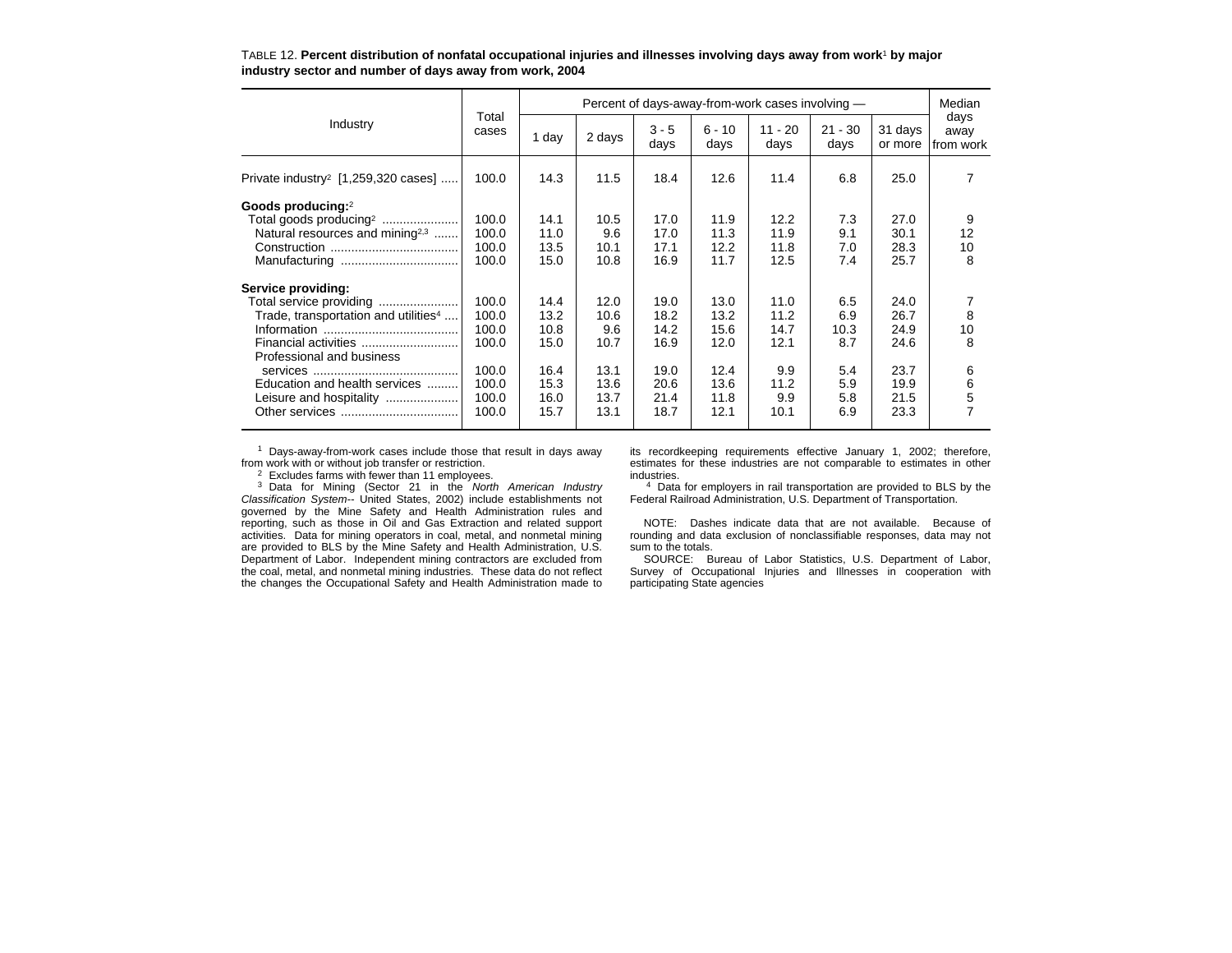#### TABLE 13. **Number of nonfatal occupational injuries and illnesses involving days away from work**1 **by time, hours on the job, and weekday and major industry sector, 2004**

|                                                                                                                                                                                                                                                                                                                                                |                                                                                                             |                                                                                                     | Goods producing <sup>2</sup>                                                           |                                                                                                                      |                                                                                                     |                                                                                                           |                                                                                                      |                                                                                  |                                                                                       |                                                                                                                    |                                                                                                      |                                                                                                                    |                                                                                  |
|------------------------------------------------------------------------------------------------------------------------------------------------------------------------------------------------------------------------------------------------------------------------------------------------------------------------------------------------|-------------------------------------------------------------------------------------------------------------|-----------------------------------------------------------------------------------------------------|----------------------------------------------------------------------------------------|----------------------------------------------------------------------------------------------------------------------|-----------------------------------------------------------------------------------------------------|-----------------------------------------------------------------------------------------------------------|------------------------------------------------------------------------------------------------------|----------------------------------------------------------------------------------|---------------------------------------------------------------------------------------|--------------------------------------------------------------------------------------------------------------------|------------------------------------------------------------------------------------------------------|--------------------------------------------------------------------------------------------------------------------|----------------------------------------------------------------------------------|
| Characteristic                                                                                                                                                                                                                                                                                                                                 | Private<br>industry <sup>2</sup>                                                                            | Total<br>goods<br>producing <sup>2</sup>                                                            | Natural<br>and<br>mining <sup>2,3</sup>                                                | resources   Construc-<br>tion                                                                                        | Manufac-<br>turing                                                                                  | Total<br>service<br>providing                                                                             | Trade,<br>transpor-<br>tation and<br>utilities <sup>4</sup>                                          | Informa-<br>tion                                                                 | Financial<br>activities                                                               | Profes-<br>sional<br>and<br>business<br>services                                                                   | Education<br>and<br>health<br>services                                                               | Leisure<br>and<br>hospitality                                                                                      | Other<br>services                                                                |
|                                                                                                                                                                                                                                                                                                                                                | 1,259,320                                                                                                   | 408,400                                                                                             | 29,100                                                                                 | 153,200                                                                                                              | 226,090                                                                                             | 850,930                                                                                                   | 387,650                                                                                              | 21,150                                                                           | 34,930                                                                                | 90,500                                                                                                             | 189,980                                                                                              | 95,380                                                                                                             | 31,350                                                                           |
| Time of event:<br>12:01 A.M. to 4:00 A.M.<br>4:01 A.M. to 8:00 A.M.<br>8:01 A.M. to 12:00 noon<br>12:01 P.M. to 4:00 P.M.<br>4:01 P.M. to 8:00 P.M.<br>.<br>8:01 P.M. to 12:00 midnight<br>Not reported                                                                                                                                        | 41.600<br>119.610<br>374,760<br>286,410<br>136,400<br>74,640<br>225,910                                     | 12,200<br>43,500<br>132,780<br>93,920<br>29,720<br>17,300<br>78,980                                 | 500<br>3,150<br>7,850<br>6,340<br>2,160<br>720<br>8,380                                | 690<br>12.640<br>61,470<br>41,350<br>6,220<br>760<br>30,080                                                          | 11,010<br>27,710<br>63,460<br>46,230<br>21,340<br>15,820<br>40,520                                  | 29,400<br>76,110<br>241,980<br>192,490<br>106,680<br>57,340<br>146,930                                    | 16,780<br>36,590<br>111,820<br>86,020<br>46,140<br>24,050<br>66,240                                  | 830<br>1,440<br>5,850<br>5,710<br>2,790<br>1,080<br>3,440                        | 250<br>1,950<br>11,730<br>8,420<br>3,040<br>920<br>8,630                              | 2,510<br>8,480<br>27,320<br>20,990<br>9,310<br>5,020<br>16,860                                                     | 6,260<br>19,720<br>53,020<br>42,320<br>25,660<br>12,980<br>30,020                                    | 2,480<br>5,770<br>22,210<br>20,410<br>16.780<br>12,570<br>15,170                                                   | 280<br>2,150<br>10,020<br>8,620<br>2,960<br>740<br>6,570                         |
| Hours on the job before event<br>occurred:<br>Before shift began<br>Less than 1 hour<br>1 hour to less than 2 hours<br>2 hours to less than 4 hours<br>4 hours to less than 6 hours<br>6 hours to less than 8 hours<br>8 hours to less than 10 hours<br>10 hours to less than 12 hours<br>12 hours to less than 16 hours<br>More than 16 hours | 6.740<br>101,550<br>121,830<br>275,580<br>203,830<br>186,580<br>92,210<br>23,490<br>7,820<br>470<br>239,230 | 1,450<br>27,190<br>37,220<br>88,080<br>64,450<br>65,220<br>34,080<br>9,020<br>1,650<br>70<br>79,960 | 60<br>1,530<br>2,020<br>5,570<br>3,270<br>3,790<br>2,970<br>1,340<br>90<br>20<br>8,440 | 240<br>8,570<br>13,150<br>34,760<br>24,100<br>25,850<br>12.500<br>2,990<br>560<br>$\overline{\phantom{0}}$<br>30,450 | 1,140<br>17,090<br>22,040<br>47,750<br>37,090<br>35,580<br>18,610<br>4,690<br>1,000<br>40<br>41,070 | 5,290<br>74,360<br>84,610<br>187,500<br>139,380<br>121,360<br>58,130<br>14,470<br>6,170<br>390<br>159,270 | 1,840<br>33,160<br>38,140<br>89,510<br>59,490<br>53,280<br>27,900<br>6,620<br>2,670<br>240<br>74,800 | 210<br>1,990<br>1,910<br>3,460<br>3,560<br>3,300<br>2,680<br>360<br>190<br>3,490 | 340<br>3,260<br>3,160<br>6,870<br>4,530<br>4,720<br>2,450<br>600<br>120<br>-<br>8,870 | 650<br>8,350<br>8,260<br>18,020<br>13,840<br>13,650<br>7,660<br>2,260<br>640<br>$\overline{\phantom{0}}$<br>17,150 | 1,710<br>17,270<br>20,070<br>39,810<br>32,400<br>29,610<br>11,490<br>3,220<br>2,120<br>120<br>32,180 | 430<br>8.080<br>9,960<br>23,130<br>20,770<br>12,120<br>3,570<br>1,120<br>320<br>$\overline{\phantom{0}}$<br>15,860 | 100<br>2,240<br>3,100<br>6,690<br>4,790<br>4,700<br>2,390<br>300<br>110<br>6,910 |
| Day of week:<br>Wednesday                                                                                                                                                                                                                                                                                                                      | 70.630<br>231,260<br>228,760<br>218,330<br>220,400<br>196,780<br>93,160                                     | 10,230<br>83,550<br>78,770<br>76,290<br>76,060<br>63,910<br>19,590                                  | 1.080<br>6,550<br>5,330<br>4,660<br>4,960<br>4,570<br>1,960                            | 2.760<br>31,470<br>29,740<br>28,050<br>29,260<br>25,520<br>6,410                                                     | 6,390<br>45,530<br>43,700<br>43,580<br>41,840<br>33,820<br>11,220                                   | 60,400<br>147,710<br>149,990<br>142,040<br>144,340<br>132,870<br>73,570                                   | 26.630<br>69,570<br>68,710<br>66,140<br>65,510<br>60,370<br>30,720                                   | 790<br>4,230<br>3,940<br>3,920<br>3,610<br>3,370<br>1,280                        | 1.630<br>6,170<br>6,650<br>5,920<br>7,020<br>5,570<br>1,970                           | 3,620<br>17,510<br>18,920<br>15,440<br>15,590<br>14,310<br>5,120                                                   | 15.600<br>31,870<br>32,970<br>31,650<br>30,560<br>29,690<br>17,650                                   | 11.100<br>12,570<br>12,740<br>13,520<br>16,200<br>14,720<br>14,530                                                 | 1,040<br>5,790<br>6,060<br>5,460<br>5,860<br>4,840<br>2,300                      |

 $1$  Days-away-from-work cases include those that result in days away from work with or without job transfer or restriction.

 $2$  Excludes farms with fewer than 11 employees.

 $3$  Data for Mining (Sector 21 in the North American Industry Classification System-- United States, 2002) include establishments not governed by the Mine Safety and Health Administration rules and reporting, such as those in Oil and Gas Extraction and related support activities. Data for mining operators in coal, metal, and nonmetal mining are provided to BLS by the Mine Safety and Health Administration, U.S. Department of Labor. Independent mining contractors are excluded from the coal, metal, and nonmetal mining industries. These data do not reflect the changes the Occupational

Safety and Health Administration made to its recordkeeping requirements effective January 1, 2002; therefore, estimates for these industries are not comparable to estimates in other industries.

4 Data for employers in rail transportation are provided to BLS by the Federal Railroad Administration, U.S. Department of Transportation.

NOTE: Dashes indicate data that are not available. Because of rounding and data exclusion of nonclassifiable responses, data may not sum to the totals.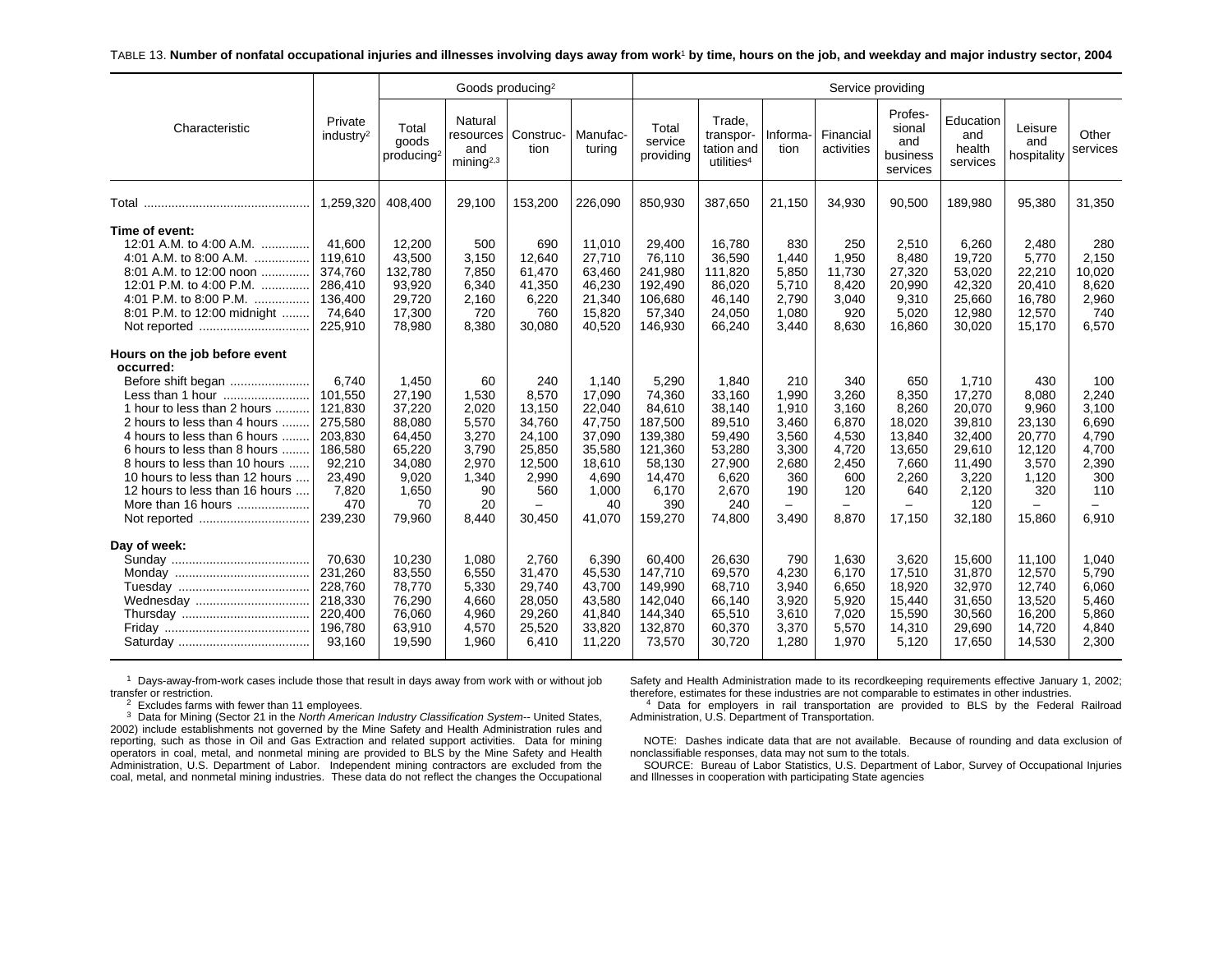TABLE 14. **Percent distribution of nonfatal occupational injuries and illnesses involving days away from work**1 **by time, hours on the job, and weekday and major industry sector, 2004**

|                                                                                                                                                                                                                                                                                                                                                                |                                                                            |                                                                                 | Goods producing <sup>2</sup>                                                       |                                                                                                       |                                                                                 |                                                                            |                                                                                   |                                                                        |                                                                       | Service providing                                                    |                                                                                     |                                                                       |                                                                      |
|----------------------------------------------------------------------------------------------------------------------------------------------------------------------------------------------------------------------------------------------------------------------------------------------------------------------------------------------------------------|----------------------------------------------------------------------------|---------------------------------------------------------------------------------|------------------------------------------------------------------------------------|-------------------------------------------------------------------------------------------------------|---------------------------------------------------------------------------------|----------------------------------------------------------------------------|-----------------------------------------------------------------------------------|------------------------------------------------------------------------|-----------------------------------------------------------------------|----------------------------------------------------------------------|-------------------------------------------------------------------------------------|-----------------------------------------------------------------------|----------------------------------------------------------------------|
| Characteristic                                                                                                                                                                                                                                                                                                                                                 | Total<br>cases                                                             | Total<br>goods<br>producing <sup>2</sup>                                        | Natural<br>resources<br>and<br>minin a <sup>2,3</sup>                              | Construc-<br>tion                                                                                     | Manufac-<br>turing                                                              | Total<br>service<br>providing                                              | Trade.<br>transpor-<br>tation and<br>utilities <sup>4</sup>                       | Informa-<br>tion                                                       | Financial<br>activities                                               | Profes-<br>sional<br>and<br>business<br>services                     | Education<br>and<br>health<br>services                                              | Leisure<br>and<br>hospitality                                         | Other<br>services                                                    |
| Total [1,259,320 cases]                                                                                                                                                                                                                                                                                                                                        | 100.0                                                                      | 100.0                                                                           | 100.0                                                                              | 100.0                                                                                                 | 100.0                                                                           | 100.0                                                                      | 100.0                                                                             | 100.0                                                                  | 100.0                                                                 | 100.0                                                                | 100.0                                                                               | 100.0                                                                 | 100.0                                                                |
| Time of event:<br>12:01 A.M. to 4:00 A.M.<br>4:01 A.M. to 8:00 A.M.<br>8:01 A.M. to 12:00 noon<br>12:01 P.M. to 4:00 P.M.<br>4:01 P.M. to 8:00 P.M.<br>.<br>8:01 P.M. to 12:00 midnight                                                                                                                                                                        | 3.3<br>9.5<br>29.8<br>22.7<br>10.8<br>5.9<br>17.9                          | 3.0<br>10.7<br>32.5<br>23.0<br>7.3<br>4.2<br>19.3                               | 1.7<br>10.8<br>27.0<br>21.8<br>7.4<br>2.5<br>28.8                                  | .5<br>8.3<br>40.1<br>27.0<br>4.1<br>.5<br>19.6                                                        | 4.9<br>12.3<br>28.1<br>20.4<br>9.4<br>7.0<br>17.9                               | 3.5<br>8.9<br>28.4<br>22.6<br>12.5<br>6.7<br>17.3                          | 4.3<br>9.4<br>28.8<br>22.2<br>11.9<br>6.2<br>17.1                                 | 3.9<br>6.8<br>27.7<br>27.0<br>13.2<br>5.1<br>16.3                      | .7<br>5.6<br>33.6<br>24.1<br>8.7<br>2.6<br>24.7                       | 2.8<br>9.4<br>30.2<br>23.2<br>10.3<br>5.5<br>18.6                    | 3.3<br>10.4<br>27.9<br>22.3<br>13.5<br>6.8<br>15.8                                  | 2.6<br>6.0<br>23.3<br>21.4<br>17.6<br>13.2<br>15.9                    | .9<br>6.9<br>32.0<br>27.5<br>9.4<br>2.4<br>21.0                      |
| Hours on the job before event<br>occurred:<br>Before shift began<br>Less than 1 hour<br>1 hour to less than 2 hours<br>2 hours to less than 4 hours<br>4 hours to less than 6 hours<br>6 hours to less than 8 hours<br>8 hours to less than 10 hours<br>10 hours to less than 12 hours<br>12 hours to less than 16 hours<br>More than 16 hours<br>Not reported | .5<br>8.1<br>9.7<br>21.9<br>16.2<br>14.8<br>7.3<br>1.9<br>.6<br>.0<br>19.0 | .4<br>6.7<br>9.1<br>21.6<br>15.8<br>16.0<br>8.3<br>2.2<br>$\cdot$<br>.0<br>19.6 | .2<br>5.3<br>6.9<br>19.1<br>11.2<br>13.0<br>10.2<br>4.6<br>.3<br>$\cdot$ 1<br>29.0 | $\cdot$<br>5.6<br>8.6<br>22.7<br>15.7<br>16.9<br>8.2<br>2.0<br>.4<br>$\overline{\phantom{0}}$<br>19.9 | .5<br>7.6<br>9.7<br>21.1<br>16.4<br>15.7<br>8.2<br>2.1<br>$\cdot$<br>.0<br>18.2 | .6<br>8.7<br>9.9<br>22.0<br>16.4<br>14.3<br>6.8<br>1.7<br>.7<br>0.<br>18.7 | .5<br>8.6<br>9.8<br>23.1<br>15.3<br>13.7<br>7.2<br>1.7<br>.7<br>$\cdot$ 1<br>19.3 | 1.0<br>9.4<br>9.0<br>16.4<br>16.8<br>15.6<br>12.7<br>1.7<br>.9<br>16.5 | 1.0<br>9.3<br>9.0<br>19.7<br>13.0<br>13.5<br>7.0<br>1.7<br>.3<br>25.4 | .7<br>9.2<br>9.1<br>19.9<br>15.3<br>15.1<br>8.5<br>2.5<br>.7<br>19.0 | .9<br>9.1<br>10.6<br>21.0<br>17.1<br>15.6<br>6.0<br>1.7<br>1.1<br>$\cdot$ 1<br>16.9 | .5<br>8.5<br>10.4<br>24.3<br>21.8<br>12.7<br>3.7<br>1.2<br>.3<br>16.6 | .3<br>7.1<br>9.9<br>21.3<br>15.3<br>15.0<br>7.6<br>1.0<br>.4<br>22.0 |
| Day of week:<br>Wednesday                                                                                                                                                                                                                                                                                                                                      | 5.6<br>18.4<br>18.2<br>17.3<br>17.5<br>15.6<br>7.4                         | 2.5<br>20.5<br>19.3<br>18.7<br>18.6<br>15.6<br>4.8                              | 3.7<br>22.5<br>18.3<br>16.0<br>17.0<br>15.7<br>6.7                                 | 1.8<br>20.5<br>19.4<br>18.3<br>19.1<br>16.7<br>4.2                                                    | 2.8<br>20.1<br>19.3<br>19.3<br>18.5<br>15.0<br>5.0                              | 7.1<br>17.4<br>17.6<br>16.7<br>17.0<br>15.6<br>8.6                         | 6.9<br>17.9<br>17.7<br>17.1<br>16.9<br>15.6<br>7.9                                | 3.7<br>20.0<br>18.6<br>18.5<br>17.1<br>15.9<br>6.1                     | 4.7<br>17.7<br>19.0<br>16.9<br>20.1<br>15.9<br>5.6                    | 4.0<br>19.3<br>20.9<br>17.1<br>17.2<br>15.8<br>5.7                   | 8.2<br>16.8<br>17.4<br>16.7<br>16.1<br>15.6<br>9.3                                  | 11.6<br>13.2<br>13.4<br>14.2<br>17.0<br>15.4<br>15.2                  | 3.3<br>18.5<br>19.3<br>17.4<br>18.7<br>15.4<br>7.3                   |

 $^1$  Days-away-from-work cases include those that result in days away from work with or without job transfer or restriction.

 $2$  Excludes farms with fewer than 11 employees.

 $3$  Data for Mining (Sector 21 in the North American Industry Classification System-- United States, 2002) include establishments not governed by the Mine Safety and Health Administration rules and reporting, such as those in Oil and Gas Extraction and related support activities. Data for mining operators in coal, metal, and nonmetal mining are provided to BLS by the Mine Safety and Health Administration, U.S. Department of Labor. Independent mining contractors are excluded from the coal, metal, and nonmetal mining industries. These data do not reflect the changes the Occupational

Safety and Health Administration made to its recordkeeping requirements effective January 1, 2002; therefore, estimates for these industries are not comparable to estimates in other industries.

<sup>4</sup> Data for employers in rail transportation are provided to BLS by the Federal Railroad Administration, U.S. Department of Transportation.

NOTE: Dashes indicate data that are not available. Because of rounding and data exclusion of nonclassifiable responses, data may not sum to the totals.